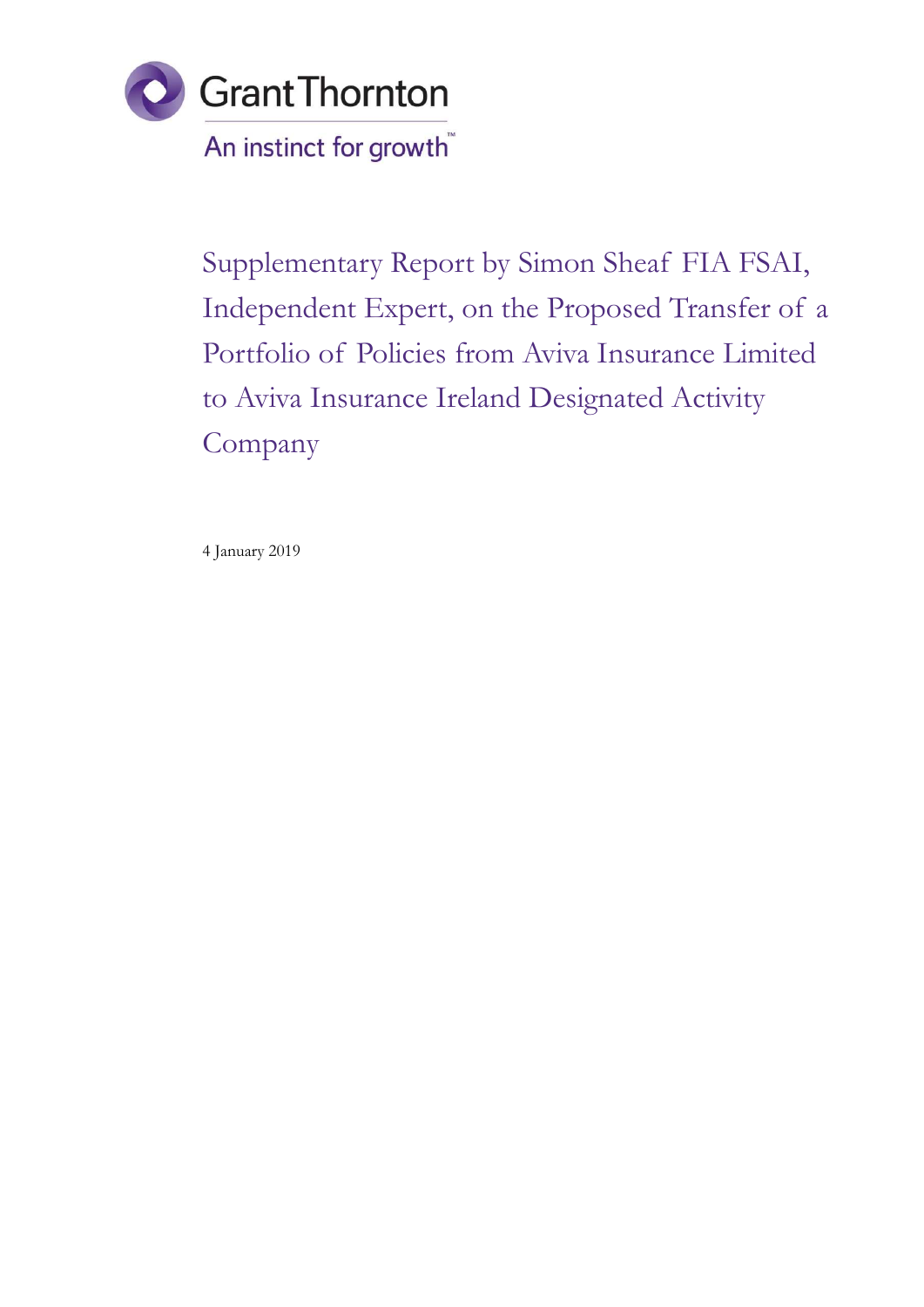# Contents

| 1 | Introduction                                                                                                                                                                                            | $\mathbf{1}$                                                                              |
|---|---------------------------------------------------------------------------------------------------------------------------------------------------------------------------------------------------------|-------------------------------------------------------------------------------------------|
|   | Scope of this report<br>Layout of this report<br>Independence<br>Use of this report<br>Professional guidance<br>Statement of truth                                                                      | 1<br>$\mathbf{1}$<br>$\overline{c}$<br>$\overline{2}$<br>$\overline{3}$<br>$\overline{4}$ |
| 2 | <b>Executive Summary</b>                                                                                                                                                                                | 5                                                                                         |
|   | My approach<br>Findings<br>Conclusion                                                                                                                                                                   | 5<br>5<br>6                                                                               |
| 3 | Developments in the Scheme                                                                                                                                                                              | 7                                                                                         |
|   | AIL<br><b>AIIDAC</b><br>Regulatory developments<br>Other developments                                                                                                                                   | 7<br>$\overline{9}$<br>10<br>10                                                           |
| 4 | <b>Claims Reserves</b>                                                                                                                                                                                  | 11                                                                                        |
|   | AIL's reserving process<br>AIL<br><b>AIIDAC</b><br>Conclusion                                                                                                                                           | 11<br>11<br>16<br>19                                                                      |
| 5 | <b>Capital Requirements</b>                                                                                                                                                                             | 20                                                                                        |
|   | AIL<br><b>AIIDAC</b><br>Conclusion                                                                                                                                                                      | 20<br>24<br>27                                                                            |
| 6 | <b>Policyholder Security</b>                                                                                                                                                                            | 28                                                                                        |
|   | Impact of the Scheme on the balance sheets of the affected companies<br>Impact of the Scheme on the solvency positions of AIL and AIIDAC<br>Potential further transfer of business following the Scheme | 28<br>33<br>35                                                                            |
| 7 | <b>Other Financial Considerations</b>                                                                                                                                                                   | 36                                                                                        |
|   | Investment strategy implications<br>Impact on compensation<br>Tax implications<br>Conclusion                                                                                                            | 36<br>37<br>38<br>38                                                                      |
| 8 | <b>Other Non-Financial Considerations</b>                                                                                                                                                               | 39                                                                                        |
|   | EEA business remaining with AIL following the Scheme<br>Management and governance frameworks<br>Application for AIIDAC UK Branch<br>Policy Servicing<br>Conclusion                                      | 39<br>40<br>40<br>40<br>41                                                                |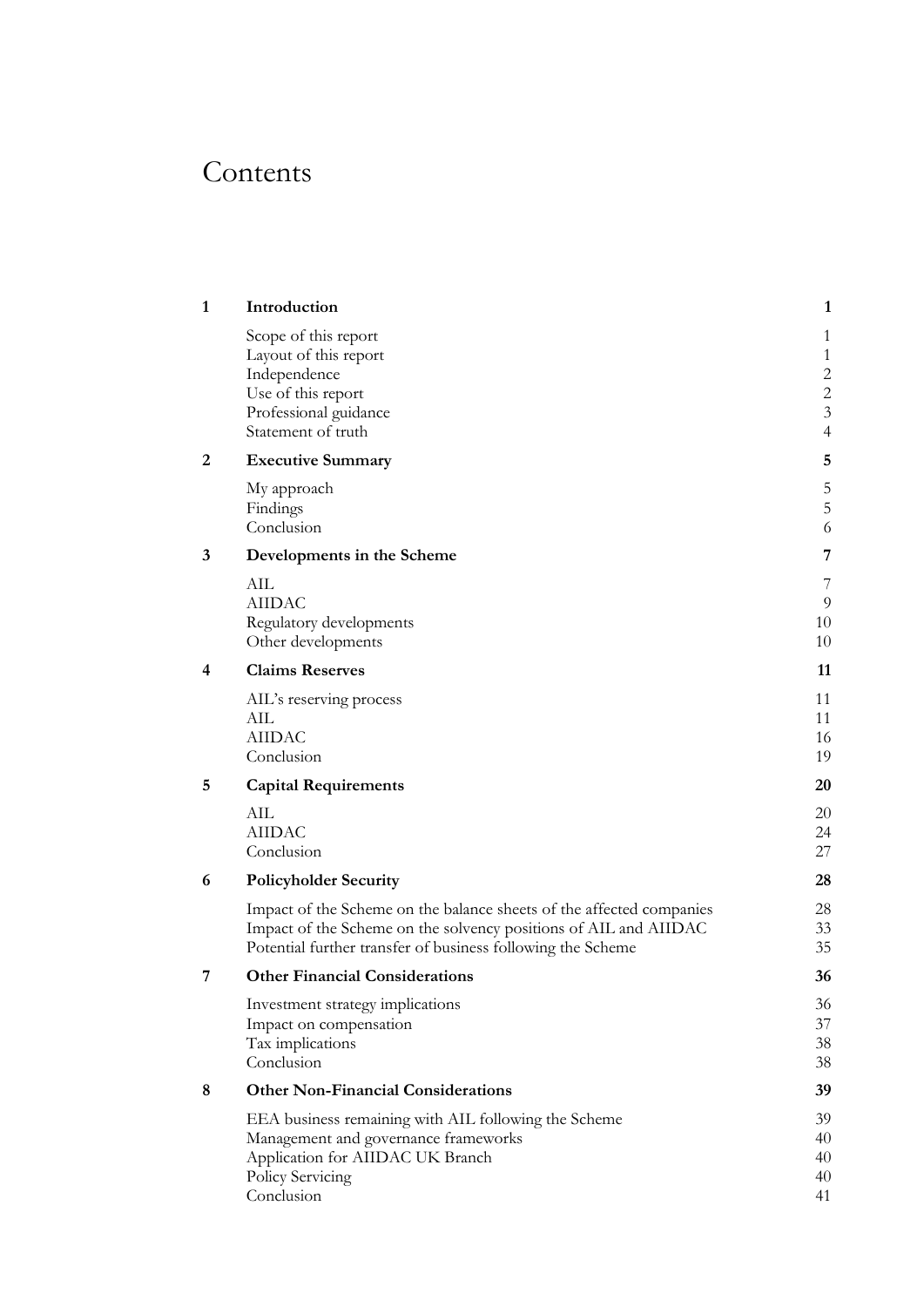| 9 | <b>The Communications Process</b>                                               |    |
|---|---------------------------------------------------------------------------------|----|
|   | EEA regulator notifications                                                     |    |
|   | Policyholder notifications                                                      |    |
|   | Policyholder notifications in respect of changes to the Scheme since the Report | 45 |
|   | Reinsurer notifications                                                         |    |
|   | <b>Conclusions</b>                                                              |    |

## Appendices

| $\mathbf{A}$ | <b>Additional Information</b> |    |
|--------------|-------------------------------|----|
| $\bf{B}$     | <b>Definitions</b>            | 48 |
| C.           | Abbreviations                 | 53 |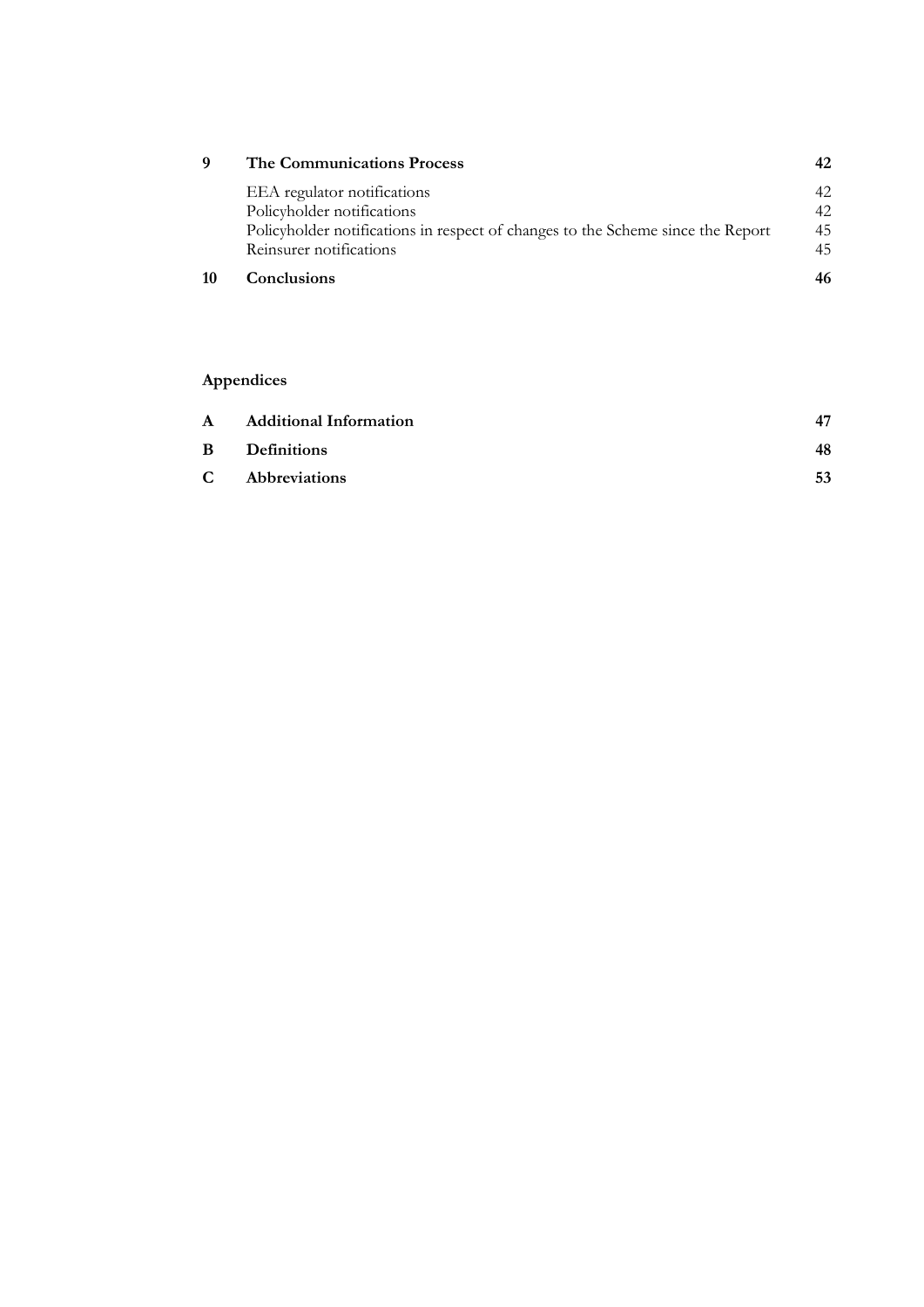## 1 Introduction

1.1 Aviva Insurance Limited ("AIL") and Aviva Insurance Ireland Designated Activity Company ("AIIDAC") have jointly nominated Simon Sheaf ("I", "me") of Grant Thornton UK LLP ("Grant Thornton", "we", "us") to act as the Independent Expert for the proposed insurance business transfer scheme ("the Scheme") of elements of the insurance business of AIL to AIIDAC. The Scheme is intended to be effected on 00:01 on Friday 1 February 2019 ("the Effective Time").

## Scope of this report

- 1.2 I prepared a report addressed to the Court of Session in Scotland ("the Court") dated 23 August 2018 and entitled "Report by Simon Sheaf FIA FSAI, Independent Expert, on the Proposed Transfer of a Portfolio of Policies from Aviva Insurance Limited to Aviva Insurance Ireland Designated Activity Company" ("the Report"). The Report set out my considerations as to the likely effects of the proposed Scheme on the policyholders of AIL and AIIDAC. This included my assessment as to whether the Scheme will result in material detriment to any policyholders affected by the Scheme relative to their current situation.
- 1.3 The conclusions within the Report were based on financial information as at various dates from 1 November 2016 to 31 December 2017 and other information available to me when I prepared the Report. Since submitting the Report to the Court, I have been provided with more recent information. A list of the additional information that I have been provided with is contained within Appendix A.
- 1.4 This report ("the Supplementary Report") provides an update to the conclusions I set out in the Report in light of this additional information. It also considers any other changes that have occurred since the Report was submitted and provides an update to the conclusions set out in the Report in the light of those changes. In addition, this report also provides my opinion on the communications received from policyholders and reinsurers of AIL and AIIDAC.
- 1.5 I am not aware of any changes not discussed in this report that have the potential to change the conclusions in the Report.

#### Layout of this report

- 1.6 This report is structured as follows:
	- This section sets out an introduction to the Scheme and to this report.
	- The second section is an executive summary, which summarises the various analyses conducted and describes my conclusion.
	- Section 3 sets out significant changes to each of AIL and AIIDAC since the Report, along with any developments external to AIL and AIIDAC.
	- Section 4 describes the work that I have carried out to review my conclusions in respect of the claims reserves of AIL and AIIDAC.
	- Section 5 describes the work that I have carried out to review my conclusions in respect of the capital requirements of AIL and AIIDAC.
	- Section 6 describes the work that I have carried out to review my conclusions in respect of policyholder security.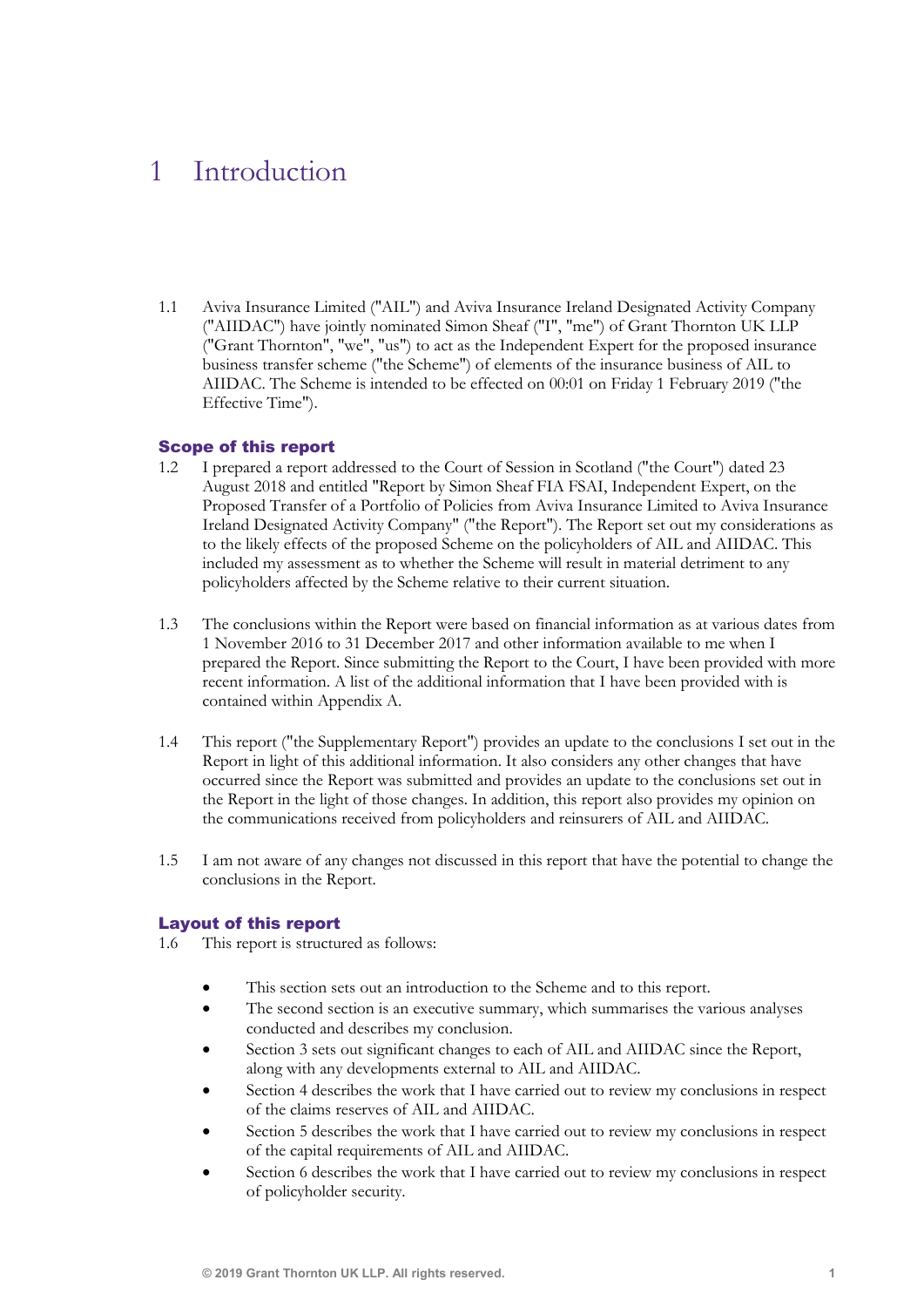- Section 7 describes the work that I have carried out to review my conclusions in respect of other financial considerations.
- Section 8 describes the work that I have carried out to review my conclusions in respect of other non-financial considerations.
- Section 9 describes the work I have done to consider the communications process.
- Section 10 sets out my conclusions on the Scheme.
- 1.7 For ease of reference, I reproduce Appendices B and C from the Report at the end of this report. Appendix B contains definitions of technical terms used in one or both of the Report and this report, while Appendix C contains explanations of abbreviations used in one or both of the Report and this report.

#### Independence

- 1.8 I currently hold a personal motor insurance policy issued by AIL. I do not believe that this policy impairs my independence to fulfil the role of Independent Expert for this Scheme. Further, prior to accepting the role of Independent Expert, I disclosed this relationship to AIL, AIIDAC, the PRA and the FCA to consider whether they believed that the policy could impair my independence or creates a conflict of interest. None of these parties considered this insurance policy to impair my independence to fulfil the role of Independent Expert on this Scheme.
- 1.9 Apart from my motor insurance policy as mentioned in paragraph 1.8 above, I have no financial interest in AIL or the group of companies to which AIL belongs. I have been involved in a number of projects advising AIL and the group of companies to which AIL belongs in a professional capacity; however, I do not believe these previous assignments impair my independence to act as the Independent Expert on the Scheme. These previous assignments were disclosed to the PRA and the FCA, prior to my approval as the Independent Expert for the Scheme.
- 1.10 I have no financial interest in, nor have I previously advised in a professional capacity, AIIDAC.

#### Use of this report

- 1.11 This Supplementary Report should be read in conjunction with the Report as reading this report in isolation may be misleading. In particular, this report has the same scope and is subject to the same reliances and limitations as the Report. All abbreviations and technical terms used in this Supplementary Report have the same meaning as in the Report.
- 1.12 This report is provided for the use of the Court, the AIL Board, the AIIDAC Board, AIL's policyholders, the PRA, the FCA, the CBI, and any other relevant regulator for the sole purpose of considering the impact of the Scheme on the affected policyholders.
- 1.13 In addition, draft and final versions of this report may be distributed to AIL's legal advisers, AIIDAC's legal advisers, and companies within the group to which AIL and AIIDAC belong as necessary in connection with the transaction. Should this report be distributed to any of the entities listed in the previous sentence, no reliance should be placed on this report by these entities, and we do not assume any liability to these entities or any other third parties that choose to rely on this report. In addition, AIL shall be responsible for any confidentiality breach that arises from the distribution of this report to AIL's legal advisers, to companies within the group to which AIL belongs or to any other entities to which it releases this report. Similarly, AIIDAC shall be responsible for any confidentiality breach that arises from the distribution of this report to AIIDAC's legal advisers, to companies within the group to which AIIDAC belongs or to any other entities to which it releases this report.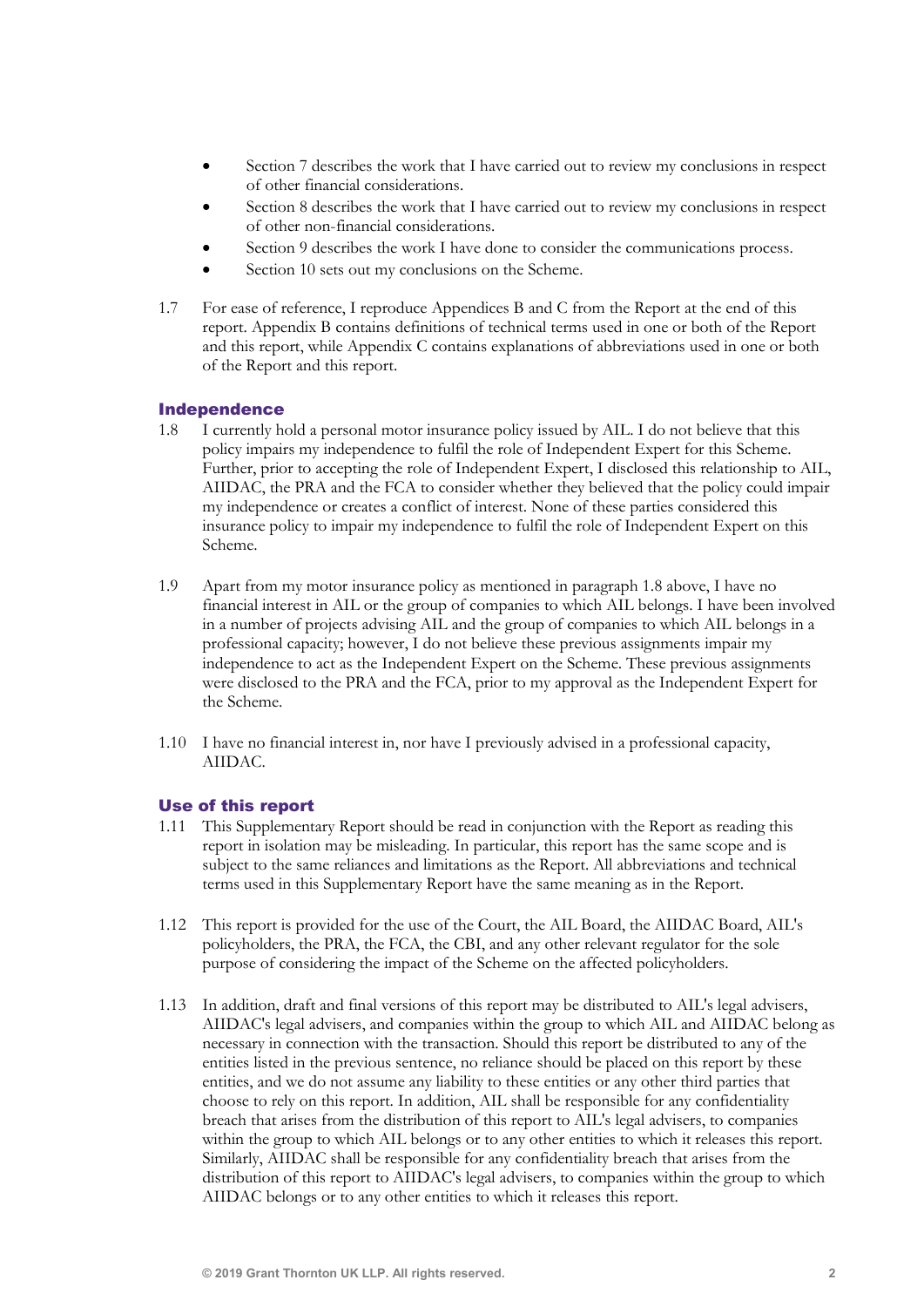- 1.14 Copies of the final version of this report may be made available for inspection by policyholders and copies may be provided to any person requesting the same in accordance with legal requirements. The final version of this report may also be made available at https://transfer.aviva.com, a webpage which has been developed in connection with the Scheme.
- 1.15 However, Grant Thornton does not accept liability to any party other than AIL, AIIDAC, or the Court who chooses to act on the basis of any of the reports we have issued in connection with the Scheme, including this one.
- 1.16 Judgements about the conclusions drawn in this report should only be made after considering both this report and the Report in their entirety as any part or parts read in isolation may be misleading.
- 1.17 The underlying figures contained in this report are calculated to many decimal places. In the presentation of the figures in the various tables, there may be reconciliation differences due to the effect of rounding.
- 1.18 Unless otherwise stated, the figures used throughout this report are shown in sterling and, where necessary, have been converted at the following exchange rates:

| Table 1: Exchange rates $(fi1 =)$ |           |  |
|-----------------------------------|-----------|--|
|                                   |           |  |
| 30 June 2018                      | 1.1308    |  |
| 31 December 2017                  | 1 1 2 7 0 |  |

These are the Bank of England rates as at the nearest dates available.

## Professional guidance

- 1.19 As an Independent Expert reporting to the Court, I am required to act in accordance with the rules of Scots law which are, in functional terms, the broad equivalent of Part 35 of the Civil Procedure Rules, Practice Direction 35 and the Guidance for the Instruction of Experts in Civil Claims. Accordingly, this report is prepared for the assistance of the Court and I confirm that I understand my duty to the Court and have complied with that duty.
- 1.20 This report has been prepared under the terms of the Statement of Policy produced by the PRA in April 2015, namely "The Prudential Regulation Authority's approach to insurance business transfers" and the guidance set out in Chapter 18 of the Supervision Manual ("SUP18") contained in the FCA Handbook of Rules and Guidance to cover scheme reports on the transfer of insurance business. In addition, in May 2018, the FCA published a guidance paper, entitled "The FCA's approach to the review of Part VII insurance business transfers". The FCA requires that this guidance paper is considered in addition to SUP18. This report has also been prepared in line with this guidance paper.
- 1.21 In my opinion, this report has been produced in line with the requirements of the Technical Actuarial Standards ("TASs") issued by the Financial Reporting Council ("FRC"). In particular, this report has been prepared in accordance with TAS 100: Principles of Technical Actuarial Work and TAS 200: Insurance.
- 1.22 This report has also been produced in line with the requirements of APS X3: The Actuary as an Expert in Legal Proceedings, produced by the Institute and Faculty of Actuaries.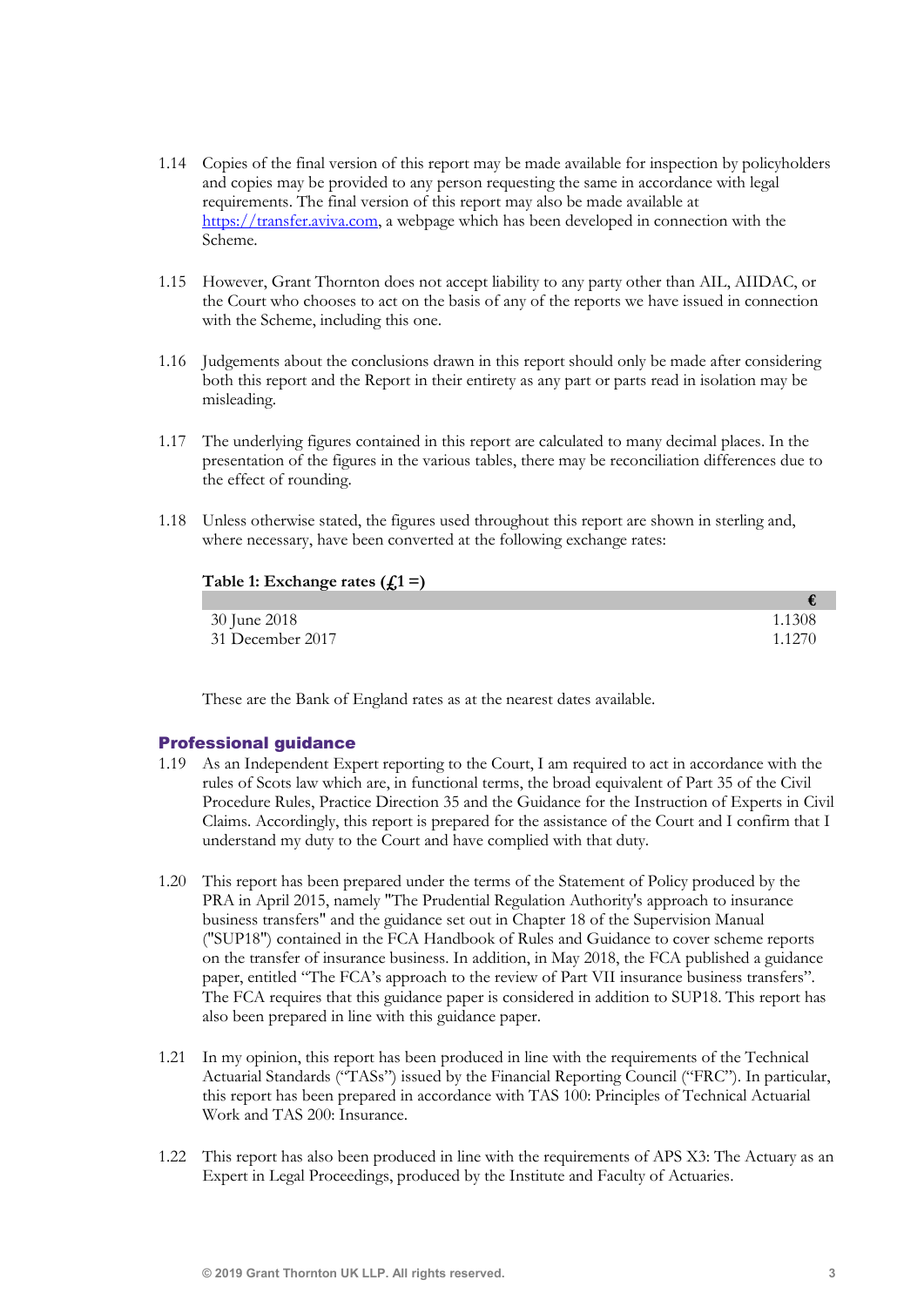1.23 In addition, this report has been internally peer reviewed in line with the requirements of APS X2: Review of Actuarial Work, produced by the Institute and Faculty of Actuaries.

#### Statement of truth

1.24 I confirm that I have made clear which facts and matters referred to in this report are within my own knowledge and which are not. Those that are within my own knowledge, I confirm to be true. The opinions I have expressed represent my true and complete professional view on the matters to which they refer.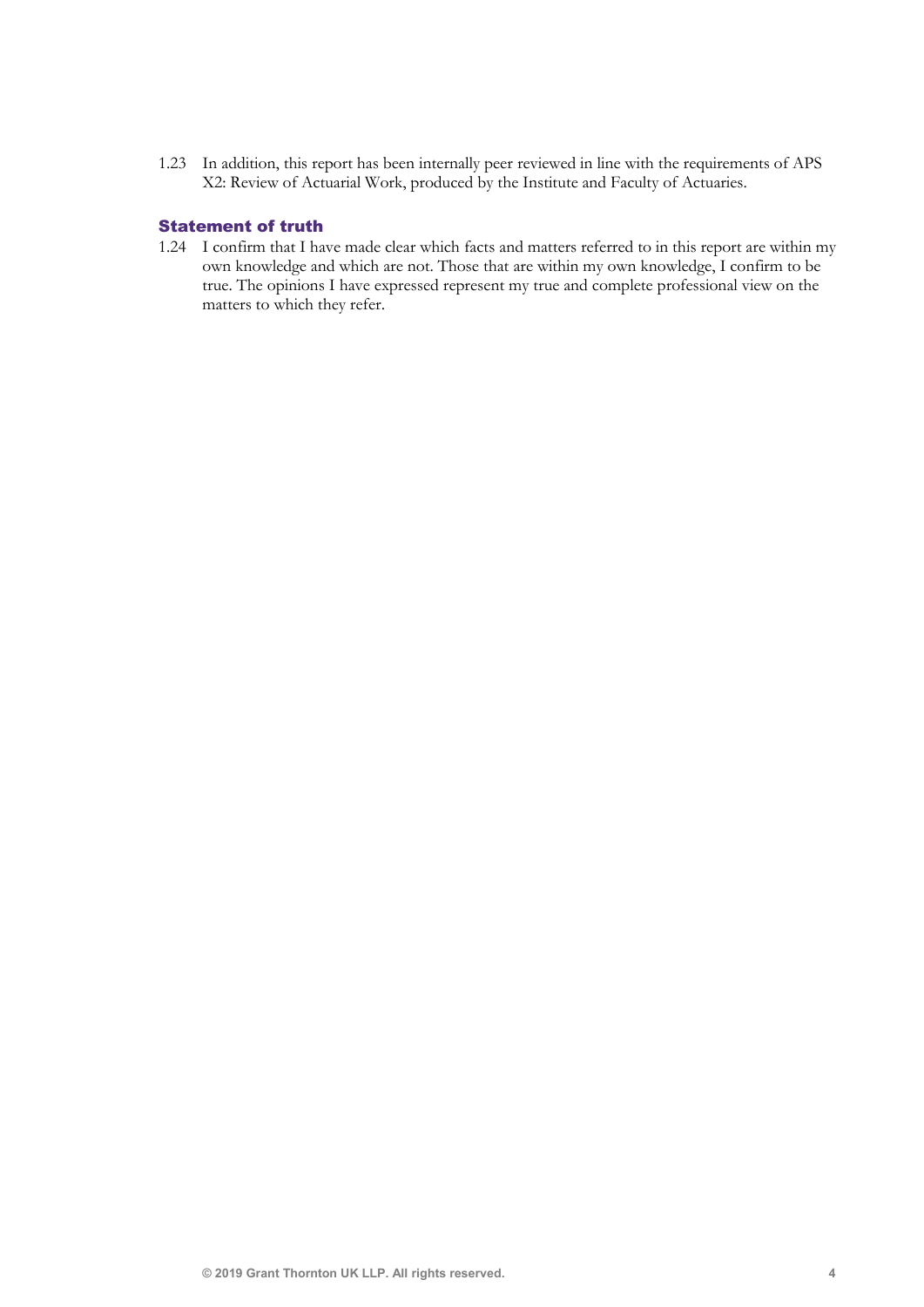## 2 Executive Summary

### My approach

- 2.1 In preparing this report, I have considered relevant events and experience since completing the Report and their effect on the conclusions set out in the Report. In particular, I have sought to:
	- Understand changes to AIL and AIIDAC since the Report, both financial and nonfinancial
	- Consider the implications of these changes on the level of security provided to the affected policyholders
	- Consider the potential impact of changes since the Report on levels of customer service
	- Consider the changes in other factors that might affect policyholders since the Report
	- Consider the implication of changes since the Report on reinsurers.
- 2.2 Since the Report, I have been provided with additional financial information for each legal entity, including:
	- Balance sheet information based on figures as at 30 June 2018
	- Estimates of the regulatory capital required for AIL and AIIDAC as at 30 June 2018
	- Estimates of the reserves for AIL and AIIDAC as at 30 June 2018.
- 2.3 A full list of the information received for this report has been included in Appendix A.
- 2.4 I have also considered the correspondence with policyholders of AIL that has taken place in connection with the Scheme and responses received up to 21 December 2018.

## Findings

- 2.5 The findings set out in this report are summarised in this section. The detailed explanation behind these conclusions follows in the body of this report and within the Report.
- 2.6 With respect to the existing policyholders of AIL, I do not expect any material adverse impact on policyholder security as a result of the Scheme as the Transferring Portfolio is immaterial in the context of AIL.
- 2.7 With respect to policyholders within the Transferring Portfolio, I do not expect any material adverse impact on policyholder security as a result of the Scheme. As discussed in paragraphs 9.26 and 9.27 of the Report, this conclusion is subject to AIL honouring its intention to provide financial support to AIIDAC should AIIDAC's coverage ratio against its SCR fall below a specified threshold.
- 2.8 Since the Report was issued, AIL has provided me with further details of this intention. I have been informed by AIL of the current Solvency Risk Appetite thresholds and how this intent might operate within them. AIL has told me that it intends to provide financial support to AIIDAC to restore its coverage ratio to at least 135% where AIIDAC notifies AIL that its coverage ratio has fallen to below 115%. I understand from AIL that there are a number of conditions attached to this intention, including that AIL's coverage ratio is in excess of AIIDAC's. In addition, as discussed in the Report, this intention is not legally binding.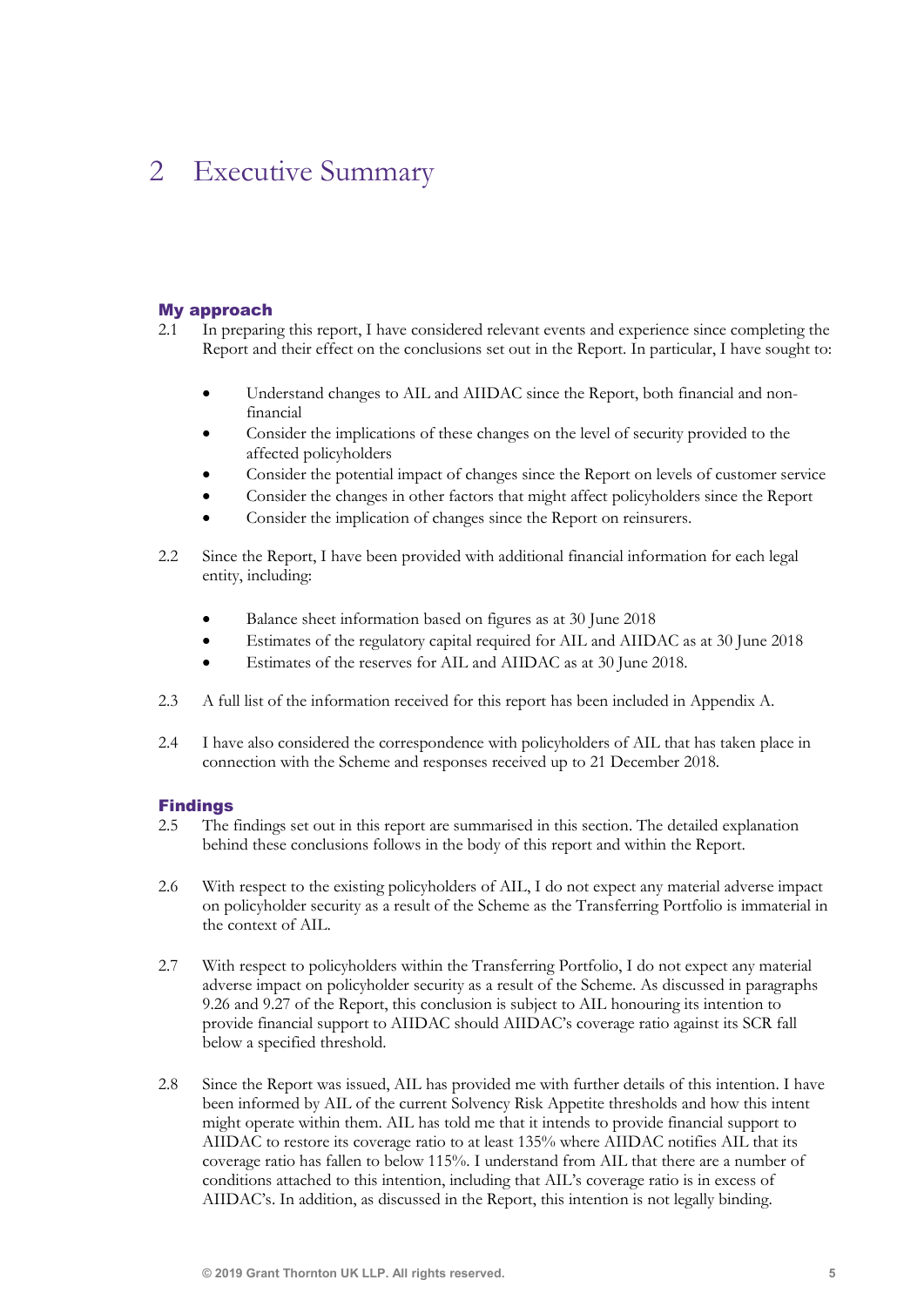- 2.9 In the event that AIL does not honour its intention to provide financial support to AIIDAC, this will increase the likelihood that AIIDAC's liabilities could exceed its assets and that it is therefore unable to pay all insurance claims as they fall due. However, given the results of the stress testing I have undertaken which is detailed in paragraphs 8.94 to 8.109 in the Report, I consider the probability of such a scenario to be low, even if AIL fails to honour its intention.
- 2.10 I do not anticipate any material adverse changes to the level of service provided to any of the groups of policyholders following the Scheme. For the Transferring Portfolio, the same people will be employed to service policies and handle claims before and after the Scheme. For the Remaining Portfolio, there will be no changes.
- 2.11 I do not expect any material adverse impact to any group of policyholders following the Scheme as a result of the other financial and non-financial factors considered. The other financial factors that I have considered are:
	- Investment strategy implications
	- Implications of the Scheme on ongoing expense levels
	- Implications under insolvency
	- Impact on compensation
	- Liquidity position
	- Tax implications
	- Pension arrangements
	- Impact on existing reinsurers
	- Impact on new business strategy
	- Impact on existing guarantees.
- 2.12 The other non-financial factors that I have considered are:
	- EEA business remaining with AIL following the Scheme
	- Changes in regulatory jurisdiction
	- Claims handling
	- Policy servicing
	- **Complaints**
	- 'Brexit'
	- Management and governance frameworks
	- Should the Scheme not become effective
	- Should the application for the AIIDAC UK Branch to convert to a third country branch following Brexit not be successful
	- Policyholder notifications
	- Reinsurer notifications.
- 2.13 I expect no material adverse impact on the current and historic reinsurers of AIL as a result of the Scheme.

## Conclusion

2.14 I conclude that I do not expect any group of policyholders or reinsurers to be materially adversely affected by the Scheme and therefore I see no reason why the Scheme should not proceed.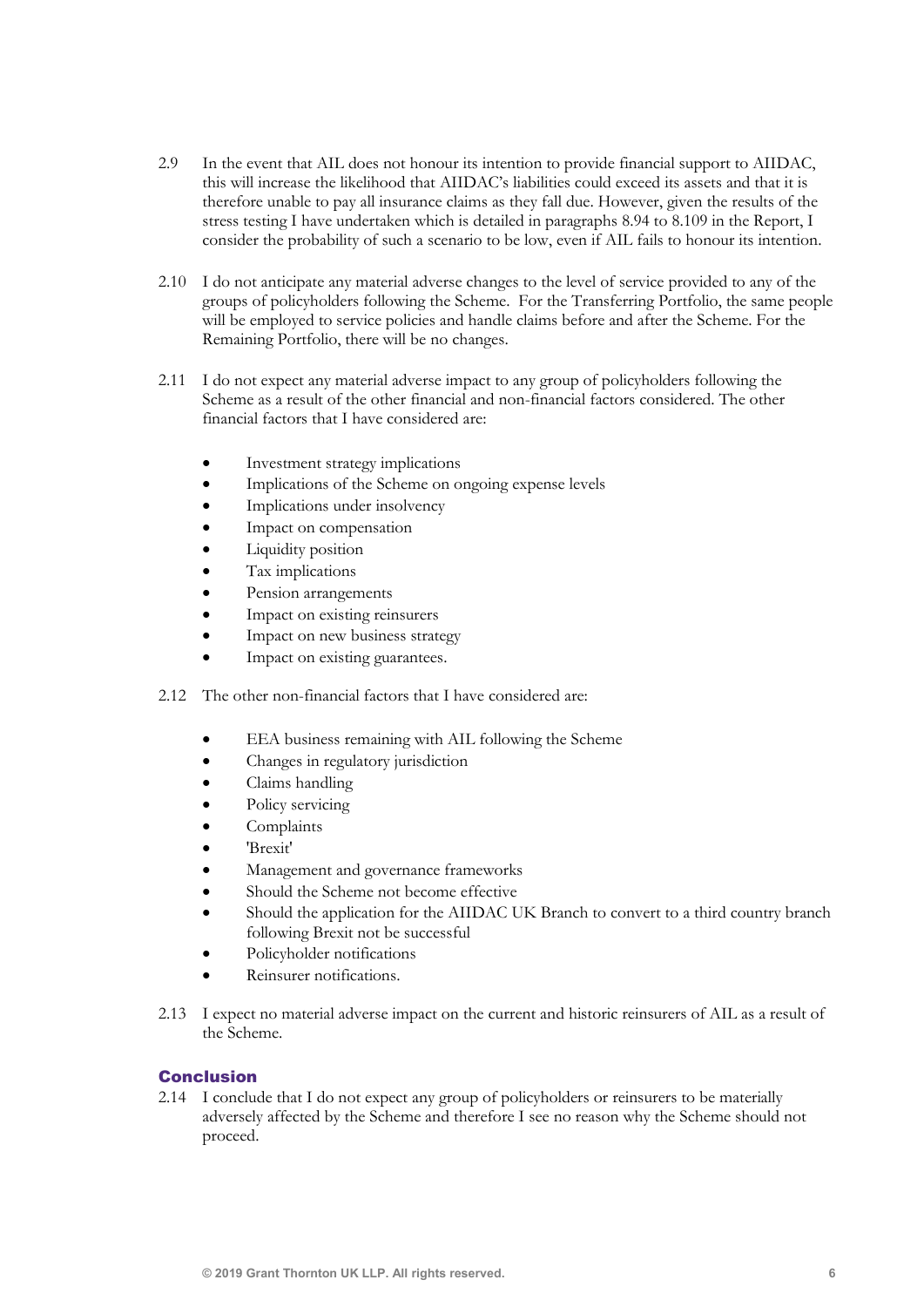## 3 Developments in the Scheme

### AIL

#### Mobile Device Insurance

- 3.1 I understand from AIL that AIL will not be renewing a contract to distribute Mobile Device Insurance ("MDI") business with one of its distributors which is due to expire on 28 February 2019. The policies underwritten under this distribution arrangement will not be included in the Scheme. It follows that these policies will remain with AIL following the Scheme despite covering EEA risks.
- 3.2 Following the expiration of the contract discussed in paragraph 3.1, I expect the period over which remaining policies and claims are run-off to be short due to the nature of MDI business. It follows that these policies will fall into the category of policies covered by the third bullet point in paragraph 2.4 of my Report.
- 3.3 Similar to any other policy with EEA risks that are not in the Scheme, and as discussed in paragraph 11.8 of my Report, I have been informed by AIL that it intends to continue to honour its legal obligations on all of these policies following the Scheme in all circumstances. Given this, I am comfortable that excluding these policies from the Scheme will not result in a material detriment to these policyholders.
- 3.4 AIL has informed me that it has underwritten 13,900 policies under the contract discussed in paragraph 3.1 with premium income in relation to these policies representing less than 0.02% of the total premium income for AIL and best-estimate liabilities of approximately  $\ell$ 8m which represents less than 0.2% of the total reserves for AIL. As a result, I consider this development to be immaterial to the Remaining Portfolio.

#### Healthcare and hospitalisation cash plan policies

- 3.5 I understand from AIL that a portfolio of healthcare and hospitalisation cash plan policies will be commuted to another carrier or cancelled by 29 March 2019 and will therefore not be included in the Scheme. This amounts to a total of 24 policies, offering healthcare and hospitalisation benefits. These will form a category of policies remaining with AIL following the Scheme despite covering EEA risks, adding to the list in paragraph 2.4 of my Report.
- 3.6 I have been informed by AIL that it expects that its claim obligations relating to these policies will be fully run-off within six months of the commutation or cancellation date.
- 3.7 In line with other policies with EEA risks that are not included in the Scheme, and as discussed in paragraph 11.8 of my Report, I have been informed by AIL that it intends to continue to honour its legal obligations on all of these policies following the Scheme in all circumstances. Given this, I am comfortable that excluding these policies from the Scheme will not result in a material detriment to these policyholders.
- 3.8 As mentioned above this portfolio consists of only 24 policyholders. In addition, I understand from AIL that claim rates are very low with approximately 30 claims per year averaging less than  $\mu$  200 each in value. As a result, I would not expect the commutation of this portfolio to be material to the Remaining Portfolio.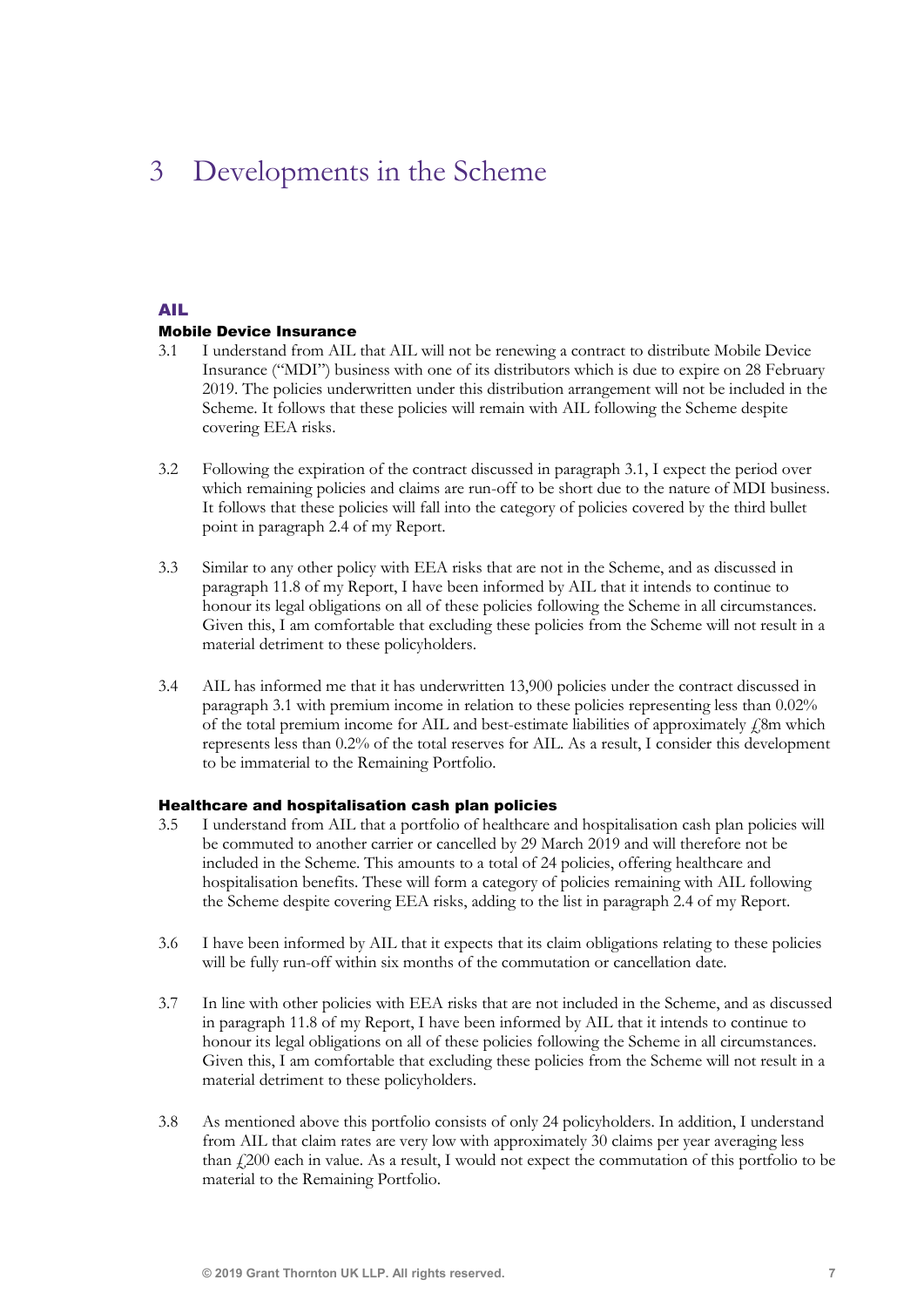#### French Terrorism Pool

- 3.9 AIL has informed me that it is currently a member of a government-backed pool providing terrorism reinsurance cover in France and that AIIDAC will become a member of the same pool following the Scheme. AIL has further informed me that from the Effective Time, AIL's participation in this pool will be nil. As AIL will no longer hold any direct policies that are exposed to property business in France following the transfer, I believe that it is appropriate that AIL will have a zero percent share of the pool following the Scheme.
- 3.10 AIL has informed that all of AIIDAC's premiums paid to and recoveries received from this pool will be treated in the same way as any other reinsurance contract that inures to the benefit of the AIIDAC-AIL Quota Share arrangement. In particular, the reinsurance premium under the AIIDAC-AIL Quota Share will be reduced to reflect AIIDAC's contributions to this pool. Similarly, reinsurance recoveries from AIL to AIIDAC will be reduced to allow for any recoveries paid to AIIDAC from this pool.
- 3.11 I also understand from AIL that should another member of this pool default as a result of a terrorism event and a recovery be due to the pool from AIIDAC, this liability will be covered under the AIIDAC-AIL Quota Share arrangement and AIIDAC will therefore be able to recover this from AIL.
- 3.12 Before the Scheme, the Remaining Portfolio is directly exposed to this pool as AIL is a contributing member of the pool. Furthermore, after the Scheme, the Remaining Portfolio is indirectly exposed through the AIIDAC-AIL Quota Share arrangement. As a result, I do not expect the development in respect of this pool to have a material adverse impact on the Remaining Portfolio.

#### Policyholder identification

- 3.13 Further to what I discussed in paragraph 5.22 in my Report, I have also been provided with an update on AIL's process of enhancing its policy data systems so that all policies with EEA risks can be identified.
- 3.14 I have been informed by AIL that there is an externally hosted system on which the policy data is held and that this is being enhanced by an external company. I have been informed by AIL that the development of the system changes is now complete and undergoing testing before being implemented in the live system. AIL has informed me that following this enhancement, it will be able to identify all risks written in the EEA.
- 3.15 AIL has further informed me that the output of the externally hosted system is also undergoing enhancements, with work on that expected to continue until February 2019.
- 3.16 As the work to identify policyholders has not yet been completed, I understand from AIL that the transferring reserves for FOS business included within this report have been estimated in the same way as those in the Report.

#### Subsidiaries transferring in the Scheme

3.17 I understand from AIL that a decision has been made since the Report to no longer include the investment in two subsidiaries, Aviva Direct Ireland Limited and Aviva Driving School Ireland Limited, in the Scheme. I have been further informed by AIL that the decision to not transfer the investment in the two subsidiaries will not have an impact on the value of the transferring liabilities. The impact of this on the investments shown on the balance sheet of AIIDAC is discussed in paragraph 6.20.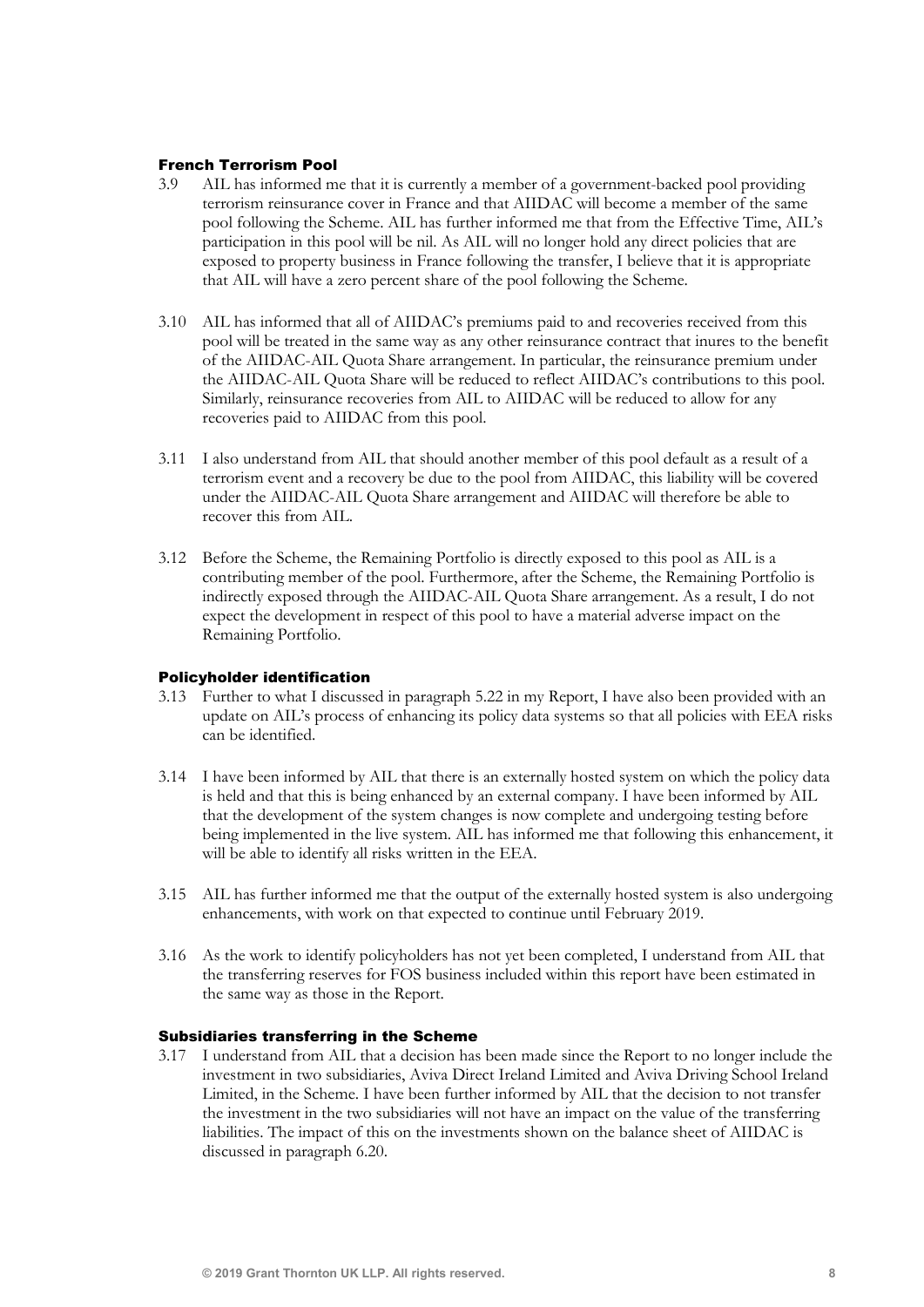#### Other changes affecting AIL

3.18 I understand from AIL that there have been no other material changes impacting its business since the Report was issued.

## AIIDAC

#### Mobile Device Insurance

- 3.19 As discussed in paragraph 3.1, I understand that AIL will not be renewing a contract to distribute MDI business with one of its distributors on 28 February 2019. Policies underwritten under this contract will therefore not be included in the Scheme.
- 3.20 The premium income in relation to policies underwritten by AIL under the contract discussed in paragraph 3.1 represents less than 0.1% of the total premium income for AIIDAC. As a result, I consider this development to be immaterial to the Transferring Portfolio.

### Healthcare and hospitalisation cash plan policies

- 3.21 As discussed in paragraph 3.5, I understand from AIL that a portfolio of healthcare and hospitalisation cash plan policies will be commuted to another carrier or cancelled by 29 March 2019 and will not be included in the Scheme.
- 3.22 As mentioned above this portfolio consists of only 24 policyholders. In addition, I understand from AIL that claim rates are very low with approximately 30 claims per year averaging less than  $\mu$ 200 each in value. As a result, I would not expect the commutation of this portfolio to be material to the Transferring Portfolio.

#### French Terrorism Pool

- 3.23 As discussed in paragraph 3.9, AIL has informed me that it is currently a member of a government-backed pool providing terrorism reinsurance cover in France and that AIIDAC will become a member of the same pool following the Scheme. As AIIDAC will hold policies that are exposed to property business in France following the transfer, I believe that it is appropriate for it to take up membership to this pool at the same time as the policies covered by the pool are transferred.
- 3.24 I do not believe that this will have a material detrimental impact on the Transferring Policyholders as these policies would have been exposed to this pool prior to the Scheme and will continue to be exposed to this pool following the Scheme.

#### Further transfer of business following the Scheme

- 3.25 I understand from AIIDAC that it is considering transferring a portfolio of mobile phone warranty policies from another entity based in Gibraltar into AIIDAC following the Scheme.
- 3.26 I discuss the impact of this potential transfer on the security of the Transferring Policyholders in paragraphs 6.37 to 6.42.

#### Subsidiaries transferring in the Scheme

3.27 As discussed in paragraph 3.17, I understand from AIL that a decision has been made since the Report to no longer include the investment in two subsidiaries, Aviva Direct Ireland Limited and Aviva Driving School Ireland Limited, in the Scheme. I have been further informed by AIL that the decision to not transfer the investment in the two subsidiaries will not have an impact on the value of the transferring liabilities. The impact of this on the investments shown on the balance sheet of AIIDAC is discussed in paragraph 6.20.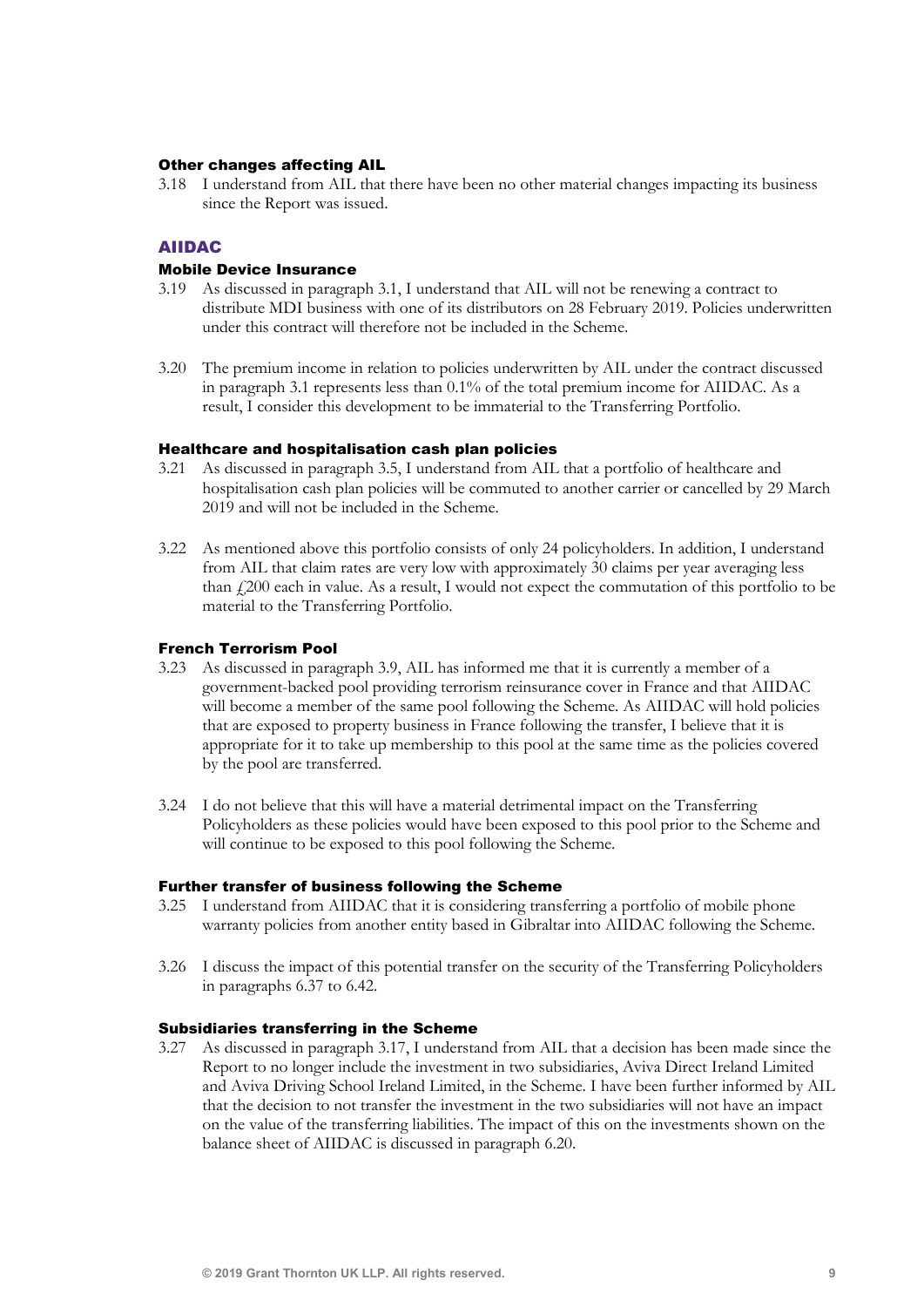### Other changes affecting AIIDAC

3.28 I understand from AIIDAC that there have been no other material changes impacting its business since the Report was issued.

## Regulatory developments

#### Brexit

- 3.29 As at the time of writing this report, the future relationship of the UK with the EU remains uncertain.
- 3.30 It follows that there have not been any changes in relation to Brexit that give me reason to change the conclusions in the Report.

#### Other developments

3.31 I am not aware of any other market or financial developments since the date of the Report that would have an impact on my conclusions.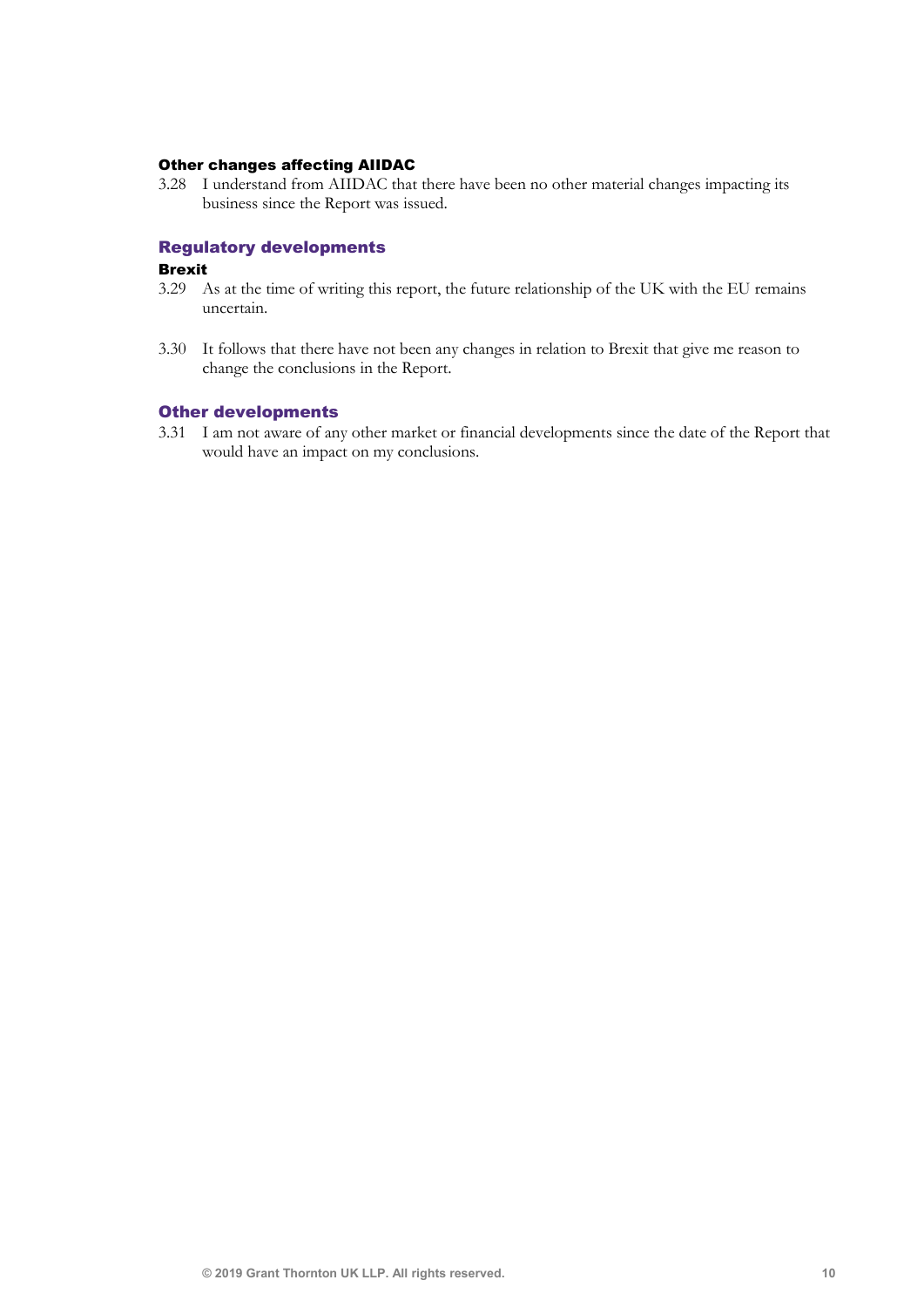## 4 Claims Reserves

#### AIL's reserving process

- 4.1 I have been informed by AIL that its process for calculating its and AIIDAC's reserves and Solvency II technical provisions has not changed in any material way since the Report. I therefore see no reason to change my conclusions in the Report in respect of AIL's processes for calculating AIL's and AIIDAC's reserves and Solvency II technical provisions.
- 4.2 In particular, in my opinion:
	- AIL continues to operate a well embedded quarterly reserving process which is subject to several layers of internal review
	- AIL continues to give due consideration to ongoing uncertainties in the wider claims environment, in particular the recent change in Ogden discount rate and the passing of the Civil Liability (Amendment) Act 2017 introducing Periodic Payment Orders ("PPOs") in Ireland.
	- The reserving and Solvency II technical provision processes for the Transferring Portfolio and Remaining Portfolio appear robust and I have no reason to believe that the reserves or Solvency II technical provisions lie outside a range of reasonable estimates.

#### AIL

#### Best estimate reserves

4.3 The table below sets out the claims reserves of AIL as at 30 June 2018 with a comparison against its claims reserves as at 31 December 2017.

### Table 2: Actuarial best estimate claims reserves of AIL before the Scheme as at 31 December 2017 and 30 June 2018

| $\int_{\mathbb{R}}$ m                                 | 31 December 2017 | <b>30 June 2018</b> |
|-------------------------------------------------------|------------------|---------------------|
| Gross                                                 | 5,622.8          | 5,439.3             |
| Net of primary reinsurance                            | 4.233.8          | 4,090.8             |
| Net of primary reinsurance<br>& AII reinsurance mixer | 2,126.9          | 2,070.5             |

- 4.4 As can be seen from the above table, the claims reserves of AIL have reduced on both gross and net bases between 31 December 2017 and 30 June 2018.
- 4.5 I have been informed by AIL that the movements in reserves are driven by a number of factors, including, favourable large claim settlements, case estimate reductions on a number of large claims and lower than usual new large claims notifications.
- 4.6 In addition, AIL has experienced a reduction in its motor reserves. AIL has informed me that it expects its motor reserves to reduce during the summer months due to seasonality in motor claims.
- 4.7 I am comfortable that the explanations that AIL has provided satisfactorily explain the changes in AIL's actuarial best estimate claims reserves and I have no reason to believe that the best estimate reserves lie outside a range of reasonable estimates.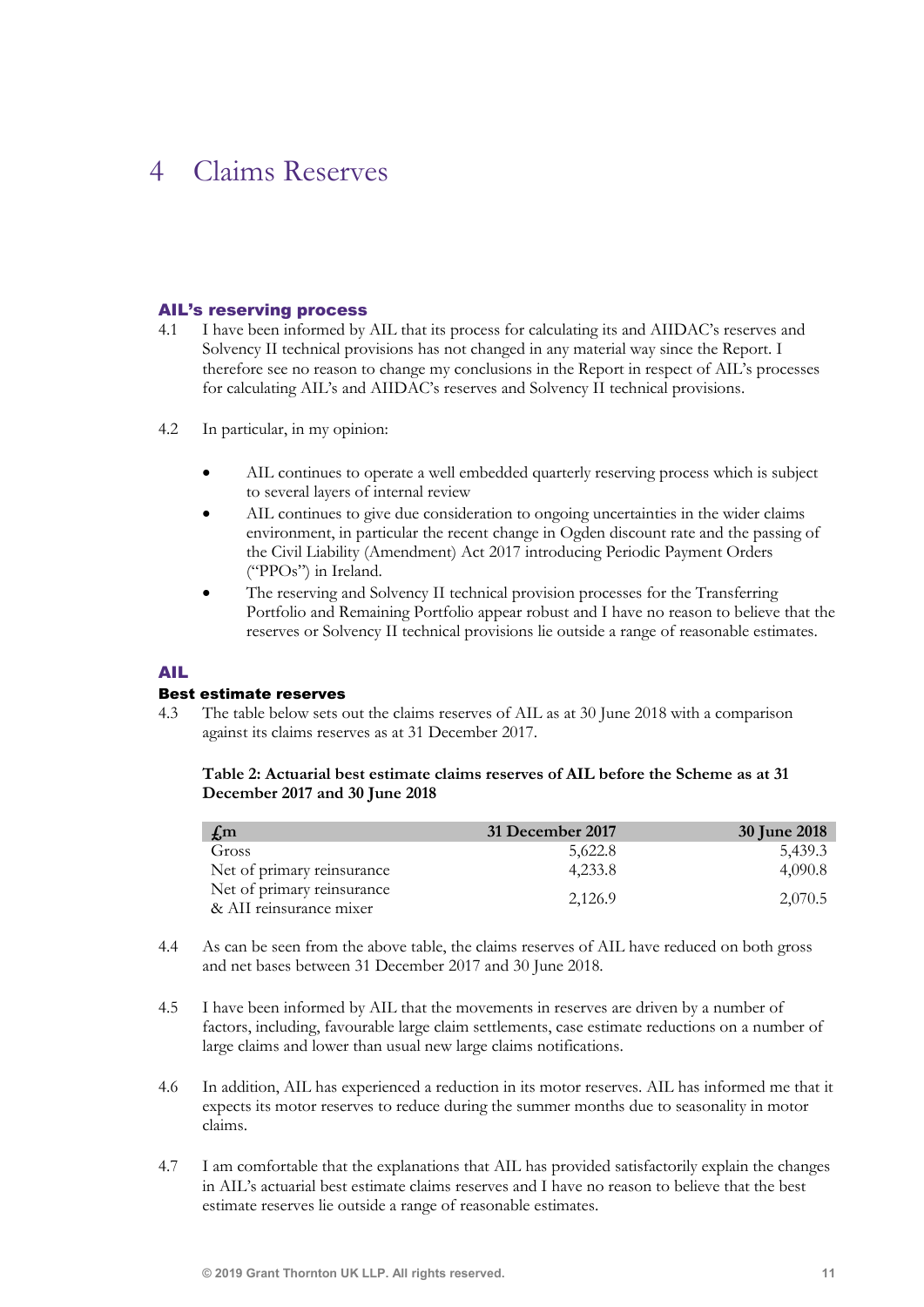4.8 The table below sets out the actuarial best estimate claims reserves of AIL as at 30 June 2018 with a comparison against its actuarial best estimate reserves as at 31 December 2017, assuming the Scheme is in place.

#### Table 3: Actuarial best estimate claims reserves of AIL after the Scheme as at 31 December 2017 and 30 June 2018

| $f_{,m}$                    | 31 December 2017 | <b>30 June 2018</b> |
|-----------------------------|------------------|---------------------|
| Gross                       | 4,885.1          | 4,686.4             |
| Net of primary reinsurance  | 3,543.9          | 3,401.3             |
| Net of primary reinsurance  |                  |                     |
| & following AIIDAC-AIL      | 4,134.3          | 3,992.0             |
| Quota Share                 |                  |                     |
| Net of primary reinsurance, |                  |                     |
| following AIIDAC-AIL        |                  |                     |
| Quota Share & net of AII    | 2,077.2          | 2,021.1             |
| reinsurance mixer           |                  |                     |

- 4.9 As can be seen from the above table, the actuarial best estimate claims reserves of AIL assuming that the Scheme is in place have reduced on both gross and net bases between 31 December 2017 and 30 June 2018.
- 4.10 I understand from AIL that this has been driven by the same factors affecting the reserves of AIL before the Scheme, as described in paragraphs 4.5 and 4.6.
- 4.11 I am comfortable that the explanations that AIL has provided satisfactorily explain the changes in the actuarial best estimate claims reserves for AIL following the Scheme and I have no reason to believe that the best estimate reserves lie outside a range of reasonable estimates.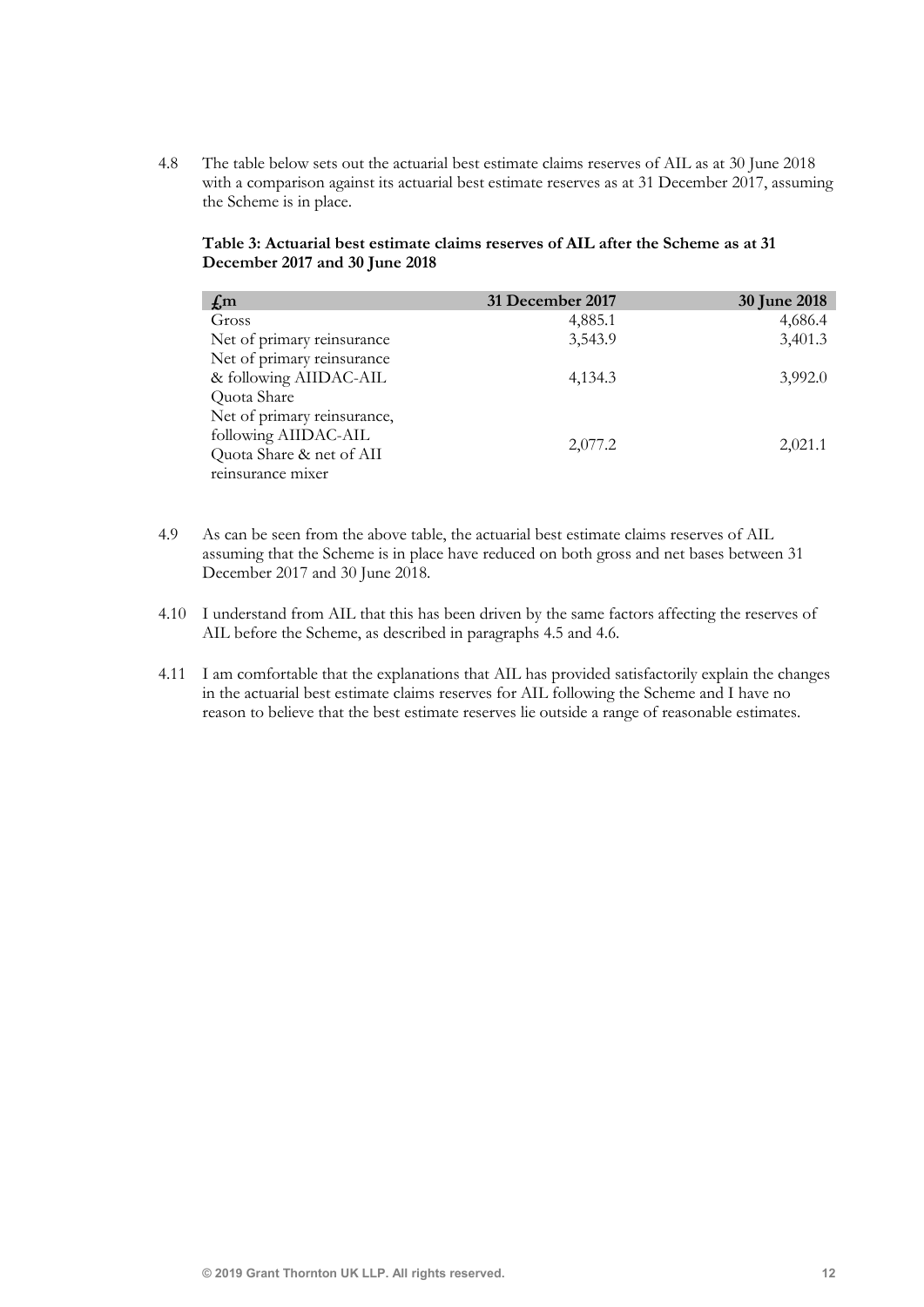#### Best estimate reserves of the Remaining Portfolio

4.12 The table below sets out the actuarial best estimate claims reserves of the Remaining Portfolio after the Scheme as at 30 June 2018 with a comparison against its actuarial best estimate claims reserves as at 31 December 2017.

Table 4: Actuarial best estimate claims reserves of the Remaining Portfolio by class of business after the Scheme as at 31 December 2017 and 30 June 2018 ( $f_{\text{m}}$ )

| $f_{\rm m}$                                    | 31 December 2017                                      |                                                           | 30 June 2018                                          |                                                           |
|------------------------------------------------|-------------------------------------------------------|-----------------------------------------------------------|-------------------------------------------------------|-----------------------------------------------------------|
| <b>Book</b>                                    | Net of<br>primary<br>reinsurance<br>(f <sub>m</sub> ) | Net of<br>primary &<br>AII<br>reinsurance<br>mixer $(fm)$ | Net of<br>primary<br>reinsurance<br>(f <sub>m</sub> ) | Net of<br>primary &<br>AII<br>reinsurance<br>mixer $(fm)$ |
| UK Personal Motor                              | 1,380.5                                               | 690.2                                                     | 1,272.8                                               | 636.4                                                     |
| UK Personal Property                           | 115.1                                                 | 57.5                                                      | 137.9                                                 | 68.9                                                      |
| UK Personal Specialty                          | 66.0                                                  | 33.0                                                      | 59.6                                                  | 29.8                                                      |
| UK Commercial Motor                            | 824.7                                                 | 412.3                                                     | 753.5                                                 | 376.8                                                     |
| UK Commercial Property                         | 276.0                                                 | 138.0                                                     | 268.5                                                 | 134.3                                                     |
| UK Commercial Liability                        | 738.9                                                 | 369.5                                                     | 759.8                                                 | 379.9                                                     |
| UK GI Other                                    | 87.1                                                  | 43.6                                                      | 94.8                                                  | 47.4                                                      |
| <b>UK GI Total</b>                             | 3,488.4                                               | 1,744.2                                                   | 3,346.8                                               | 1,673.4                                                   |
| UK Health                                      | 54.2                                                  | 27.1                                                      | 54.5                                                  | 27.3                                                      |
| <b>Total before AIIDAC-</b><br>AIL Quota Share | 3,542.6                                               | 1,771.3                                                   | 3,401.3                                               | 1,700.7                                                   |
| <b>Ireland GI Total</b>                        | 560.3                                                 | 280.1                                                     | 556.4                                                 | 278.2                                                     |
| UK FOS MDI Business                            | 3.0                                                   | 1.5                                                       | 3.4                                                   | 1.7                                                       |
| UK FOS Other                                   | 27.0                                                  | 13.5                                                      | 31.0                                                  | 15.5                                                      |
| <b>UK FOS Total</b>                            | 30.0                                                  | 15.0                                                      | 34.4                                                  | 17.2                                                      |
| Default Risk on AII<br>reinsurance mixer       | 0.0                                                   | 10.0                                                      | 0.0                                                   | 25.0                                                      |
| Total                                          | 4,132.9                                               | 2,076.5                                                   | 3,992.1                                               | 2,021.1                                                   |

- 4.13 As can be seen from the above table, the actuarial best estimate claims reserves of the Remaining Portfolio have reduced for UK commercial motor and UK personal motor between 31 December 2017 and 30 June 2018. The claims reserves for other classes have not experienced material movements.
- 4.14 There is a small difference between the total net of primary reinsurance and net of primary and AII reinsurance mixer reserves in Tables 3 and 4 as at 31 December 2017. Some of the information provided to me by AIL was provided in both Euros and Sterling and some was only provided in Sterling. The difference between the totals in Tables 3 and 4 is due to the exchange rate I used to convert figures provided in Euros to Sterling differing slightly from the exchange rate used by AIL.
- 4.15 I understand from AIL that movements in the motor reserves are driven by the same factors affecting the Actuarial Best Estimate reserves of AIL before the Scheme, as described in paragraphs 4.5 and 4.6.
- 4.16 I am comfortable that the explanations that AIL has provided satisfactorily explain the changes in AIL's actuarial best estimate of the claims reserves on the Remaining Portfolio following the Scheme and I have no reason to believe that the best estimate reserves lie outside a range of reasonable estimates.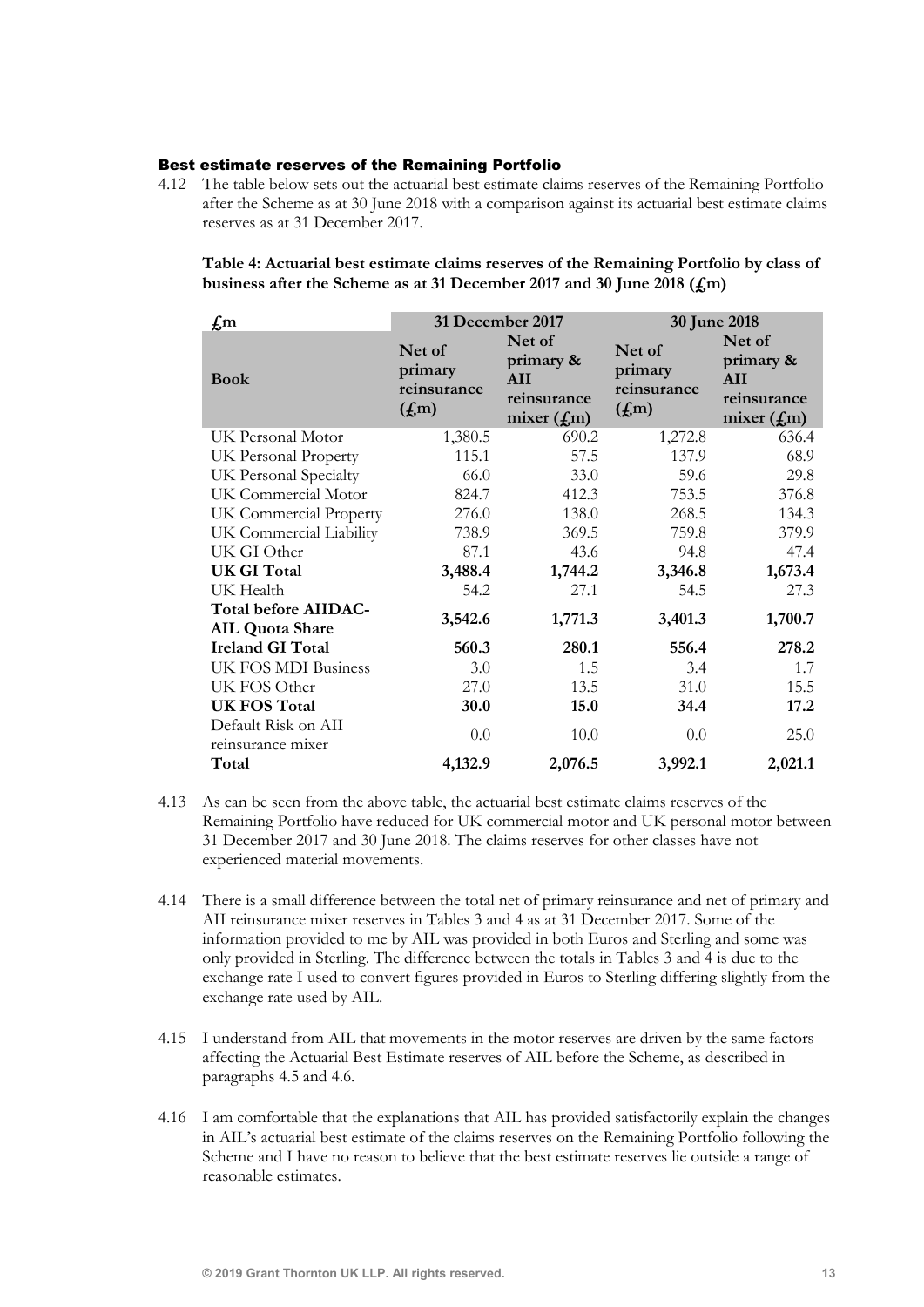#### IFRS booked provisions

4.17 The table below sets out the IFRS booked provisions of AIL as at 30 June 2018 with a comparison against its booked provisions as at 31 December 2017.

## Table 5: IFRS booked provisions of AIL before the Scheme as at 31 December 2017 and 30 June 2018

| $\int_{\mathbb{R}}$ m                                 | 31 December 2017 | <b>30 June 2018</b> |
|-------------------------------------------------------|------------------|---------------------|
| Gross                                                 | 6,188.3          | 6,000.6             |
| Net of primary reinsurance                            | 4.711.2          | 4,564.1             |
| Net of primary reinsurance<br>& AII reinsurance mixer | 2,365.6          | 2,307.1             |

- 4.18 As can be seen from the above table, the IFRS booked provisions of AIL have reduced on a gross and net basis between 31 December 2017 and 30 June 2018.
- 4.19 I understand from AIL that this is driven by the same factors affecting the Actuarial Best Estimate reserves of AIL before the Scheme, as described in paragraphs 4.5 and 4.6.
- 4.20 I am comfortable that the explanations that AIL has provided satisfactorily explain the changes in AIL's IFRS provisions and I have no reason to believe that the provisions booked on an IFRS basis lie outside a range of reasonable provisions.
- 4.21 The table below sets out the IFRS booked provisions of AIL as at 30 June 2018 with a comparison against its booked provisions as at 31 December 2017, assuming the Scheme is in place.

## Table 6: IFRS booked provisions of AIL after the Scheme as at 31 December 2017 and 30 June 2018

| $\int_{\mathbb{R}}$ m       | 31 December 2017 | 30 June 2018 |
|-----------------------------|------------------|--------------|
| Gross                       | 5,398.2          | 5,195.5      |
| Net of primary reinsurance  | 3,968.9          | 3,822.3      |
| Net of primary reinsurance  |                  |              |
| & following AIIDAC-AIL      | 4,603.9          | 4,457.5      |
| Quota Share                 |                  |              |
| Net of primary reinsurance, |                  |              |
| following AIIDAC-AIL        |                  |              |
| Quota Share & net of AII    | 2,312.0          | 2,253.8      |
| reinsurance mixer           |                  |              |

- 4.22 As can be seen from the above table, the IFRS booked provisions of AIL have reduced on a gross and net basis between 31 December 2017 and 30 June 2018.
- 4.23 I understand from AIL that this is driven by the same factors affecting the Actuarial Best Estimate reserves of AIL before the Scheme, as described in paragraphs 4.5 and 4.6.
- 4.24 I am comfortable that the explanations that AIL has provided satisfactorily explain the changes in AIL's IFRS provisions following the Scheme and I have no reason to believe that the provisions booked on an IFRS basis lie outside a range of reasonable provisions.

#### Solvency II technical provisions

4.25 The table below compares AIL's Solvency II technical provisions before the Scheme calculated as at 31 December 2017 and 30 June 2018.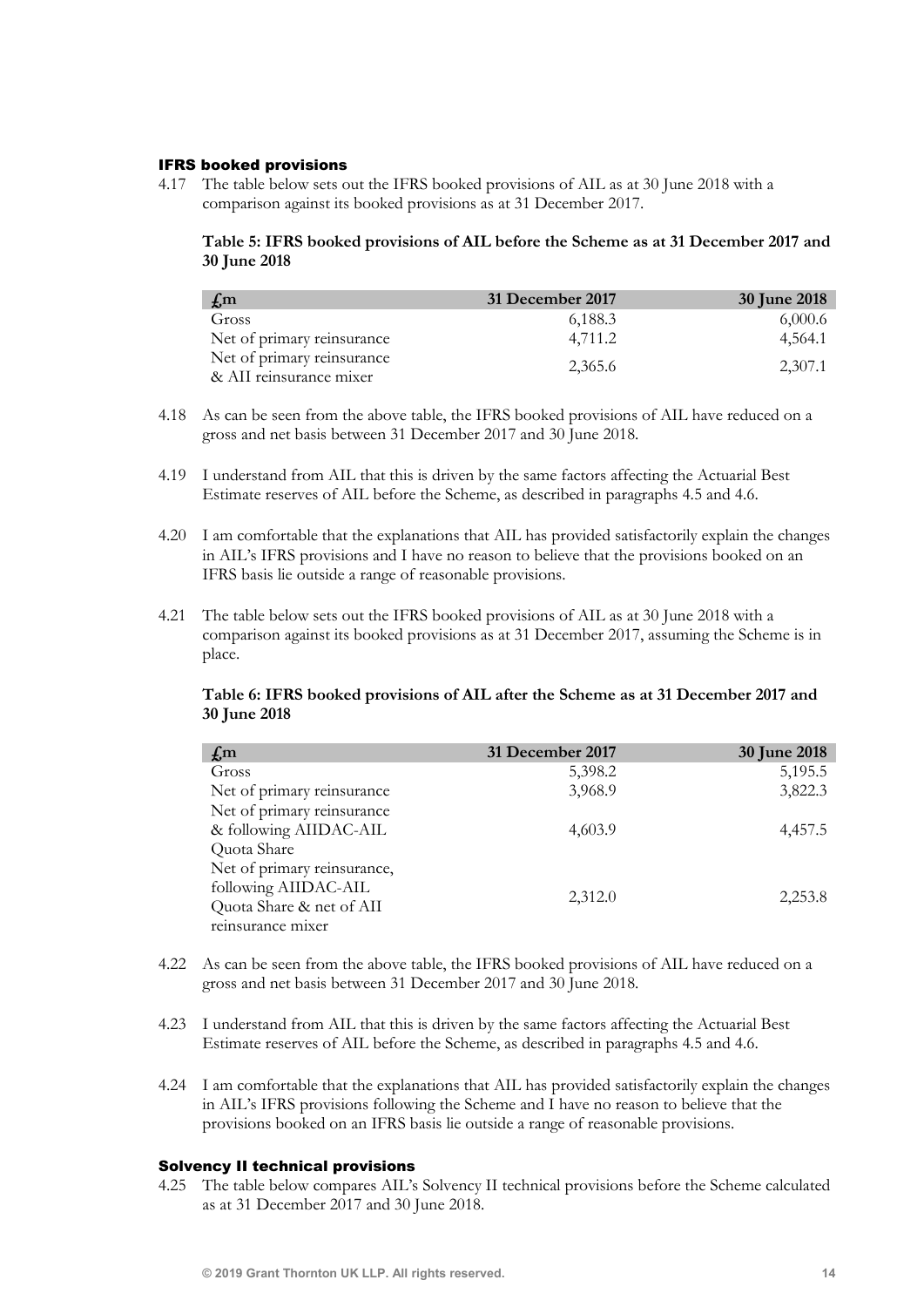## Table 7: Technical provisions of AIL before the Scheme as at 31 December 2017 and 30 June 2018

| $\int_{\mathbb{R}}$ m                  | 31 December 2017 | <b>30 June 2018</b> |
|----------------------------------------|------------------|---------------------|
| Gross                                  | 6.290.7          | 6.018.7             |
| Net of primary & AII reinsurance mixer | 1,809.8          | 1,651.5             |

- 4.26 As can be seen from the above table, the technical provisions of AIL have reduced between 31 December 2017 and 30 June 2018 on both a gross and net basis.
- 4.27 I understand from AIL that this is partially driven by the same factors affecting the Actuarial Best Estimate reserves of AIL before the Scheme, as described in paragraphs 4.5 and 4.6.
- 4.28 In addition, changes in the economic environment have driven a reduction in the technical provisions in relation to PPO claims. In particular, the market implied discount rate moved favourably between 31 December 2017 and 30 June 2018. AIL has also revised its view of the future inflation in respect of PPO claim costs favourably in light of changes in the economic environment. I am comfortable with AIL's changes to these assumptions.
- 4.29 I am comfortable that the explanations that AIL has provided satisfactorily explain the changes in AIL's Solvency II technical provisions and I have no reason to believe that the estimated technical provisions lie outside a range of reasonable provisions.
- 4.30 The table below sets out the technical provisions of AIL as at 30 June 2018 with a comparison against its technical provisions as at 31 December 2017, assuming the Scheme is in place.

#### Table 8: Technical provisions of AIL after the Scheme as at 31 December 2017 and 30 June 2018

| $f_{,m}$                                                                                           | 31 December 2017 | <b>30 June 2018</b> |
|----------------------------------------------------------------------------------------------------|------------------|---------------------|
| Gross                                                                                              | 5,453.1          | 5,166.6             |
| Net of primary reinsurance                                                                         | 4,099.0          | 3,882.5             |
| Net of primary reinsurance & following<br>AIIDAC-AIL Quota Share                                   | 4,832.5          | 4,625.4             |
| Net of primary reinsurance, following AIIDAC-<br>AIL Quota Share & net of AII reinsurance<br>mixer | 1,816.3          | 1,676.2             |

- 4.31 As can be seen from the above table, the technical provisions of AIL have reduced between 31 December 2017 and 30 June 2018 on both a gross and net basis.
- 4.32 I understand from AIL that this has been driven by the same factors affecting the technical provisions before the Scheme, as described in paragraphs 4.5, 4.6 and 4.28.
- 4.33 I am comfortable that the explanations that AIL has provided satisfactorily explain the changes in AIL's Solvency II technical provisions following the Scheme and I have no reason to believe that the estimated technical provisions lie outside a range of reasonable provisions.

#### Solvency II risk margin

4.34 The table below sets out the Solvency II risk margins of AIL before and after the Scheme, as at 30 June 2018, with a comparison against its Solvency II risk margins as at 31 December 2017.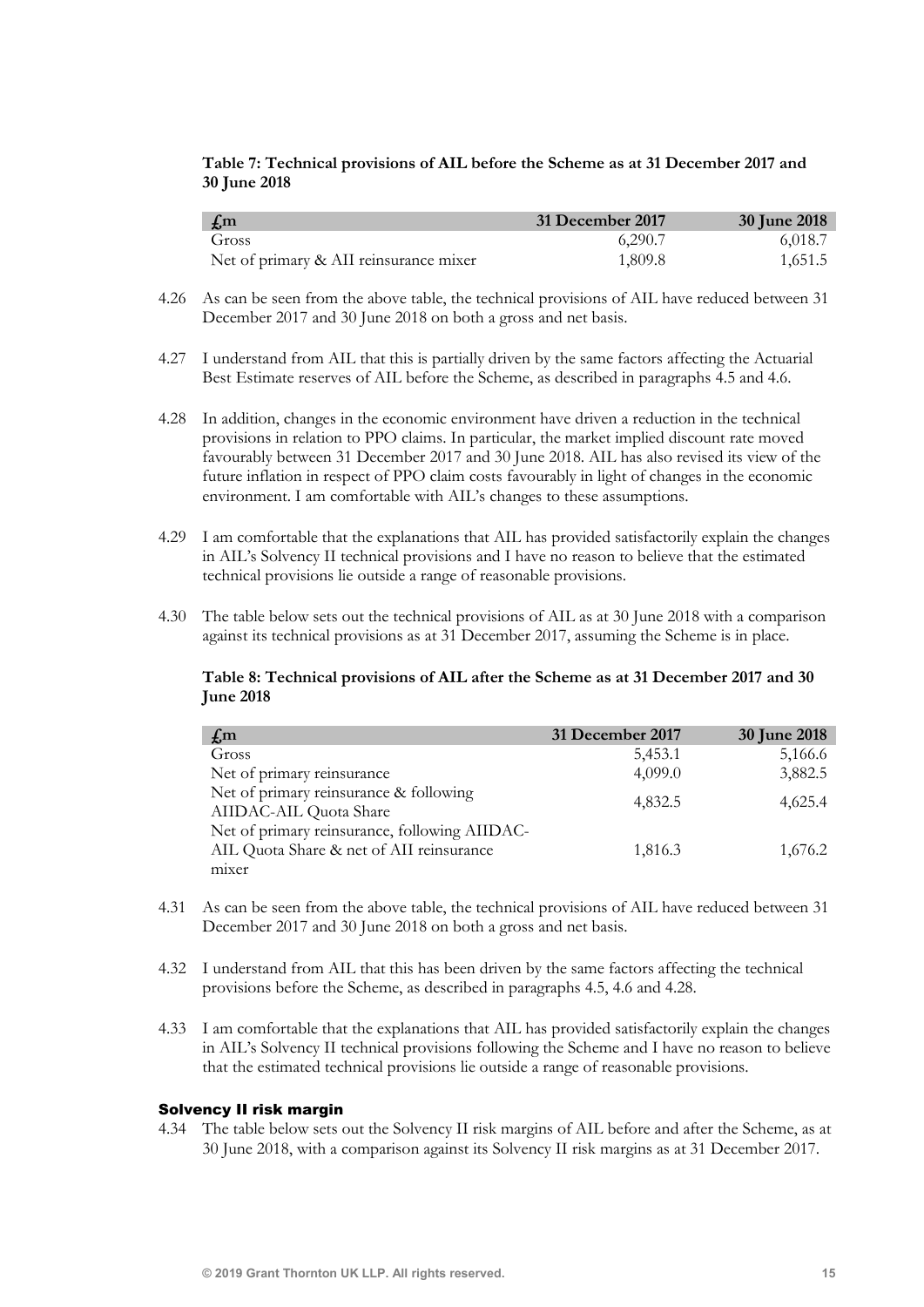Table 9: Solvency II risk margins of AIL before and after the Scheme as at 31 December 2017 and 30 June 2018 (£m)

|                       | 31 December 2017          |                     | 30 June 2018       |                     |
|-----------------------|---------------------------|---------------------|--------------------|---------------------|
| $\int_{\mathbb{R}}$ m | AIL pre-<br><b>Scheme</b> | AIL post-<br>Scheme | AIL pre-<br>Scheme | AIL post-<br>Scheme |
| Risk Margin           | 242.6                     | 241.4               | 226.4              | 225.1               |

- 4.35 As can be seen from the table above, the risk margin has reduced between 31 December 2017 and 30 June 2018.
- 4.36 I have been informed by AIL that this is largely driven by increases to real and nominal interest rates between 31 December 2017 and 30 June 2018.
- 4.37 I am comfortable that the explanations that AIL has provided satisfactorily explain the changes in AIL's Solvency II risk margin and I have no reason to believe that the estimated risk margins lie outside reasonable ranges.

### AIIDAC

### Best estimate reserves

- 4.38 A number of tables were included in the Report to show the reserves of AIIDAC prior to the Scheme. This position has not changed since the Report with reserves remaining at zero. Hence, I have not repeated these tables in this report.
- 4.39 The table below sets out the claims reserves of AIIDAC as at 30 June 2018 with a comparison against its claims reserves as at 31 December 2017, assuming the Scheme is in place.

#### Table 10: Actuarial best estimate claims reserves of AIIDAC after the Scheme as at 31 December 2017 and 30 June 2018  $(f<sub>m</sub>)$

| $f_{,m}$                                                                                          | 31 December 2017 | <b>30 June 2018</b> |
|---------------------------------------------------------------------------------------------------|------------------|---------------------|
| Gross                                                                                             | 737.4            | 752.9               |
| Net of primary reinsurance                                                                        | 689.6            | 754.5               |
| Net of primary reinsurance & following<br>AIIDAC-AIL Quota Share                                  | 99.4             | 98.8                |
| Net of primary reinsurance, following<br>AIIDAC-AIL Quota Share & net of AII<br>reinsurance mixer | 99.4             | 98.8                |

- 4.40 As can be seen from the table above, the gross claims reserves of AIIDAC have increased slightly between 31 December 2017 and 30 June 2018, however the net of primary reinsurance reserves have increased to above the gross level.
- 4.41 This is largely driven by two changes between 31 December 2017 and 30 June 2018 as detailed in the following two paragraphs.
- 4.42 I have been informed by AIL that the calculation of the reserves as at 31 December 2017 incorrectly assumed that the primary reinsurance on Freedom of Services ("FOS") business would transfer to AIIDAC following the Scheme. However the primary reinsurance on FOS business will remain with AIL following the Scheme and will cover the FOS business assumed by AIL under the AIIDAC-AIL Quota Share arrangement. I understand from AIL that this has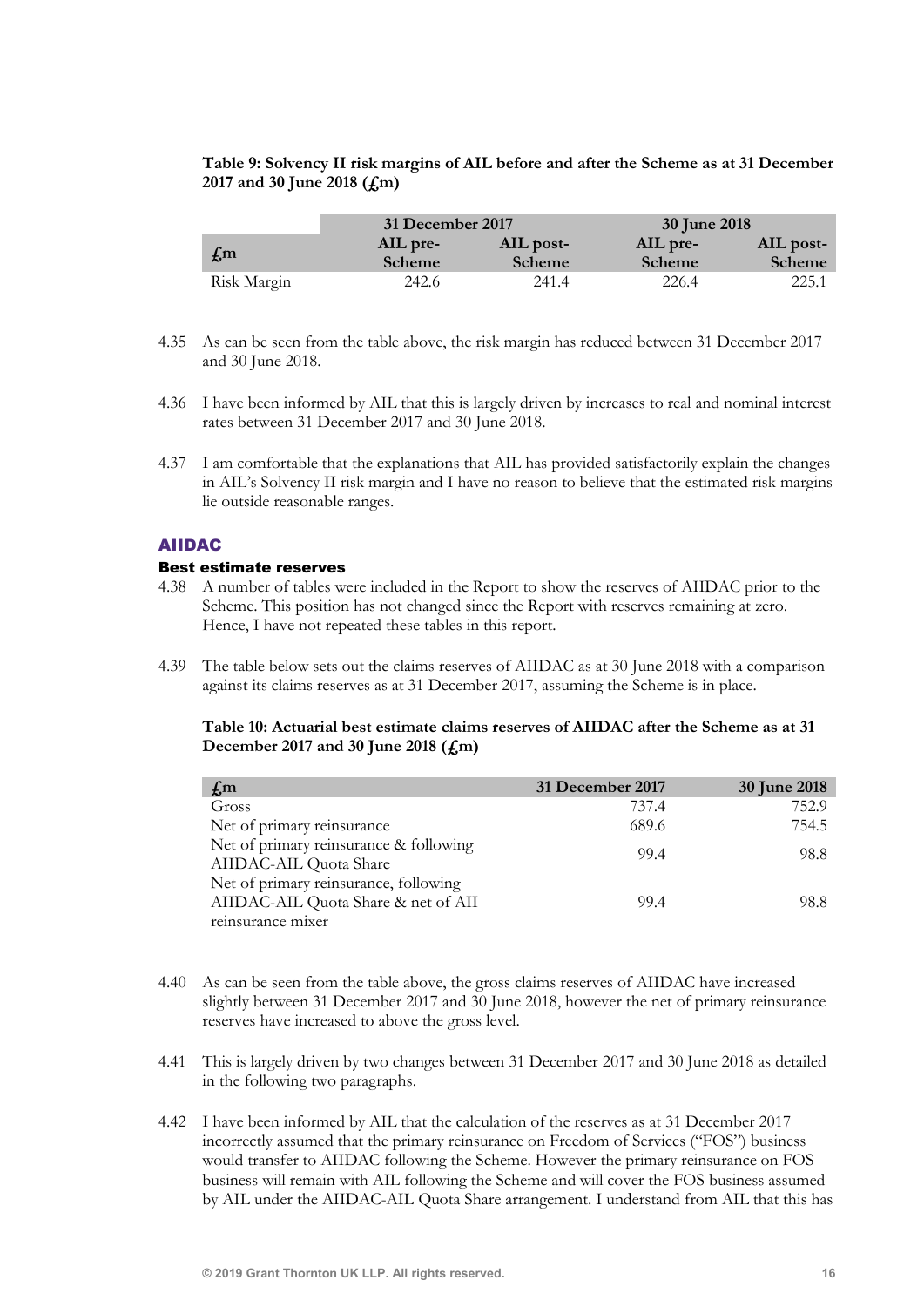been corrected in the latest reserve calculation which has resulted in an increase in net of primary reinsurance reserves in the 30 June 2018 reserve calculation in comparison to the position as at 31 December 2017. The correction however has not driven a change in the final net reserves for AIIDAC (i.e. the actuarial best estimate reserves net of primary reinsurance and following the AIIDAC-AIL Quota Share), as shown in paragraph 4.39.

- 4.43 I have also been informed by AIL that recoveries are expected on the gross claims from the Cork floods in 2009. In particular, AIL believes that a third party is liable to AIL's policyholder on a large claim arising from this event and is seeking to recover its claim payments from this third party. However, the recovery from the third party will benefit AIL's reinsurers and not AIL. AIL therefore holds a negative reinsurance reserve in relation to this which has resulted in the net of primary reinsurance reserves being higher than the gross reserves. A negative reinsurance reserve was also held in relation to this event as at 31 December 2017, however the FOS business moving from AIL to AIIDAC hid the full effect of this.
- 4.44 I have been informed by AIL that its estimate of the recovery from the third party has reduced to  $\frac{1}{19}$ m as at 30 June 2018 from  $\frac{1}{34}$ m as at 31 December 2017. I have been further informed by AIL that the value of the reserve in relation to this recovery is probability-weighted based on the estimated probability that the outcome of an ongoing court case in relation to this is favourable to AIL. AIL has reduced its estimate of this probability between 31 December 2017 and 30 June 2018, following a recent court ruling.
- 4.45 I am comfortable that the explanations that AIL has provided satisfactorily explain the changes in AIIDAC's actuarial best estimate claims reserves following the Scheme and I have no reason to believe that the best estimate reserves lie outside a range of reasonable estimates.

#### Best estimate reserves of the Transferring Portfolio

4.46 The table below sets out the claims reserves of AIIDAC by class as at 30 June 2018 with a comparison against its claims reserves as at 31 December 2017, assuming the Scheme is in place.

| Table 11: Actuarial best estimate claims reserves of AIIDAC by class as at 31 December |
|----------------------------------------------------------------------------------------|
| 2017 and 30 June 2018 $(f,m)$                                                          |

|                                     | 31 December 2017                                      |                                                                                                 | 30 June 2018                                          |                                                                                                |
|-------------------------------------|-------------------------------------------------------|-------------------------------------------------------------------------------------------------|-------------------------------------------------------|------------------------------------------------------------------------------------------------|
| Class                               | Net of<br>primary<br>reinsurance<br>(f <sub>m</sub> ) | Net of<br>primary<br>reinsurance<br>& following<br>AIIDAC-<br><b>AIL Quota</b><br>Share $(f,m)$ | Net of<br>primary<br>reinsurance<br>(f <sub>m</sub> ) | Net of<br>primary<br>reinsurance<br>& following<br>AIIDAC-<br><b>AIL Quota</b><br>Share $(fm)$ |
| Ireland Personal Motor              | 289.8                                                 | 43.5                                                                                            | 294.6                                                 | 44.2                                                                                           |
| <b>Ireland Personal Property</b>    | 21.4                                                  | 3.2                                                                                             | 22.3                                                  | 3.3                                                                                            |
| Ireland Commercial Motor            | 85.4                                                  | 12.8                                                                                            | 80.7                                                  | 12.1                                                                                           |
| <b>Ireland Commercial Property</b>  | 17.2                                                  | 2.6                                                                                             | 12.5                                                  | 1.9                                                                                            |
| Ireland Commercial Liability        | 238.3                                                 | 35.7                                                                                            | 235.8                                                 | 35.4                                                                                           |
| <b>Ireland Commercial Specialty</b> | 7.1                                                   | 1.1                                                                                             | 8.7                                                   | 1.3                                                                                            |
| <b>Ireland GI Total</b>             | 659.1                                                 | 98.9                                                                                            | 654.5                                                 | 98.2                                                                                           |
| UK FOS MDI Business                 | 3.5                                                   | 0.5                                                                                             | 4.0                                                   | 0.6                                                                                            |
| UK FOS Commercial<br>Property       | 22.0                                                  | 0.0                                                                                             | 91.0                                                  | 0.0                                                                                            |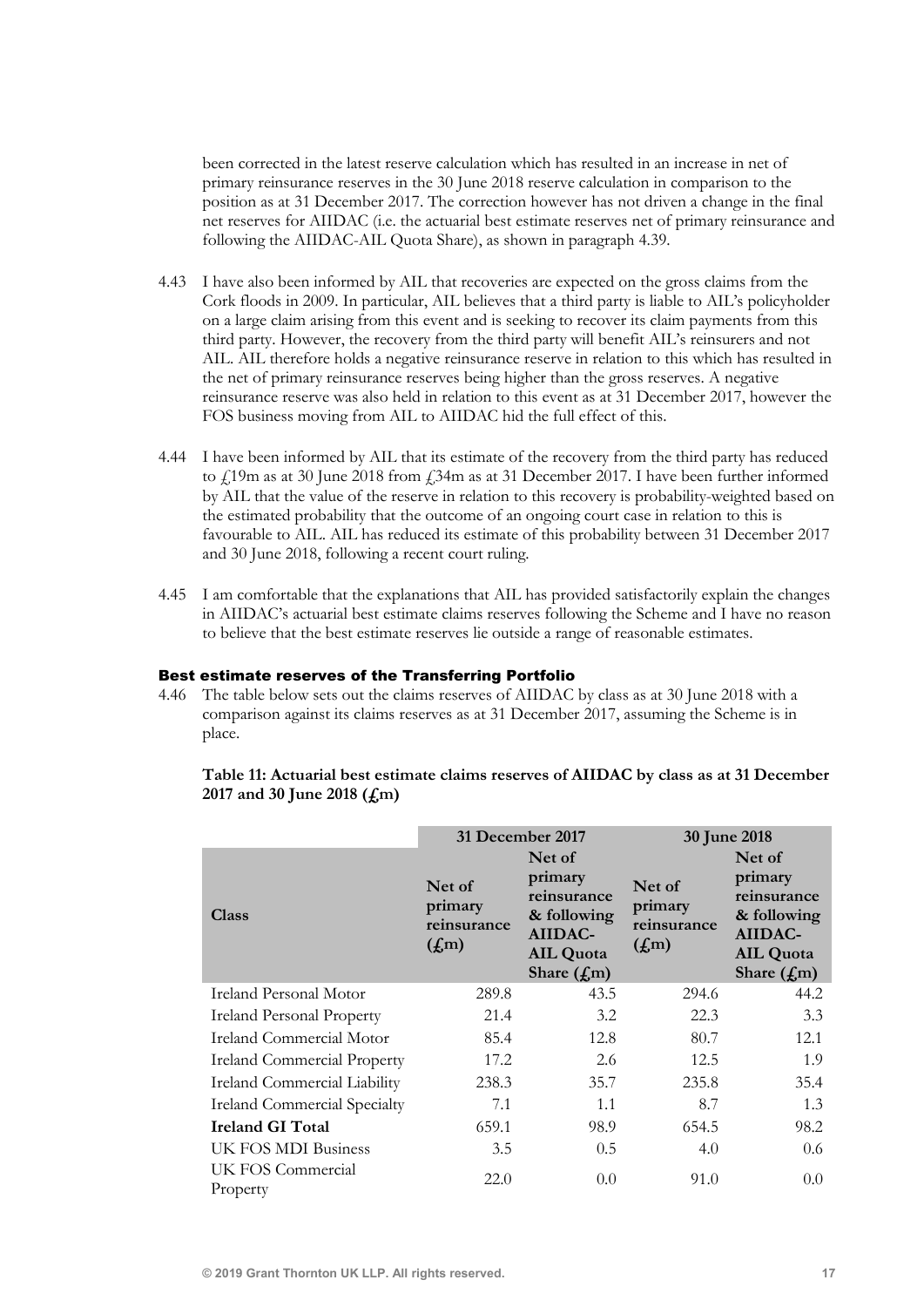| UK FOS excl MDI and | 5.0   |       | 5.0   |                  |
|---------------------|-------|-------|-------|------------------|
| Commercial Property |       | (0,0) |       | $0.0^{\circ}$    |
| <b>UK FOS Total</b> | 30.5  | (0.5) | 100.0 | 0.6 <sub>1</sub> |
| Total               | 689.6 | 99.4  | 754.5 | 98.8             |

- 4.47 As can be seen from the table above, the net of primary reinsurance reserves for Ireland GI classes have not changed significantly between 31 December 2017 and 30 June 2018, however the net of primary reinsurance reserves for FOS business have increased significantly.
- 4.48 This is largely driven by the change to treatment of primary reinsurance for FOS business detailed in paragraph 4.42.
- 4.49 The net of quota share reserves show insignificant movements in the table above, as the majority of FOS business will be ceded to AIL via the quota share arrangement.
- 4.50 I am comfortable that the explanations that AIL has provided satisfactorily explain the changes in the actuarial best estimate of AIIDAC's reserves following the Scheme and I have no reason to believe that the best estimate reserves lie outside a range of reasonable estimates

#### IFRS booked provisions

4.51 The table below sets out the IFRS booked provisions of AIIDAC as at 30 June 2018 with a comparison against its booked provisions as at 31 December 2017, assuming the Scheme is in place.

#### Table 12: IFRS booked provisions of AIIDAC after the Scheme as at 31 December 2017 and 30 June 2018

| 31 December 2017 | <b>30 June 2018</b> |
|------------------|---------------------|
| 789.8            | 805.1               |
| 742.0            | 806.7               |
| 107.2            | 106.6               |
| 107.2            | 106.6               |
|                  |                     |

- 4.52 As can be seen from the table above, the IFRS gross booked provisions of AIIDAC have not changed materially between 31 December 2017 and 30 June 2018, however the net of primary reinsurance booked provisions have increased to above the gross level.
- 4.53 This is largely driven by the factors discussed in paragraphs 4.42 to 4.44.
- 4.54 I am comfortable that the explanations that AIL has provided satisfactorily explain the changes in AIIDAC's IFRS provisions following the Scheme and I have no reason to believe that the provisions booked on an IFRS basis lie outside a range of reasonable provisions.

#### Solvency II technical provisions

4.55 The table below sets out the technical provisions of AIIDAC as at 30 June 2018 with a comparison against its technical provisions as at 31 December 2017, assuming the Scheme is in place.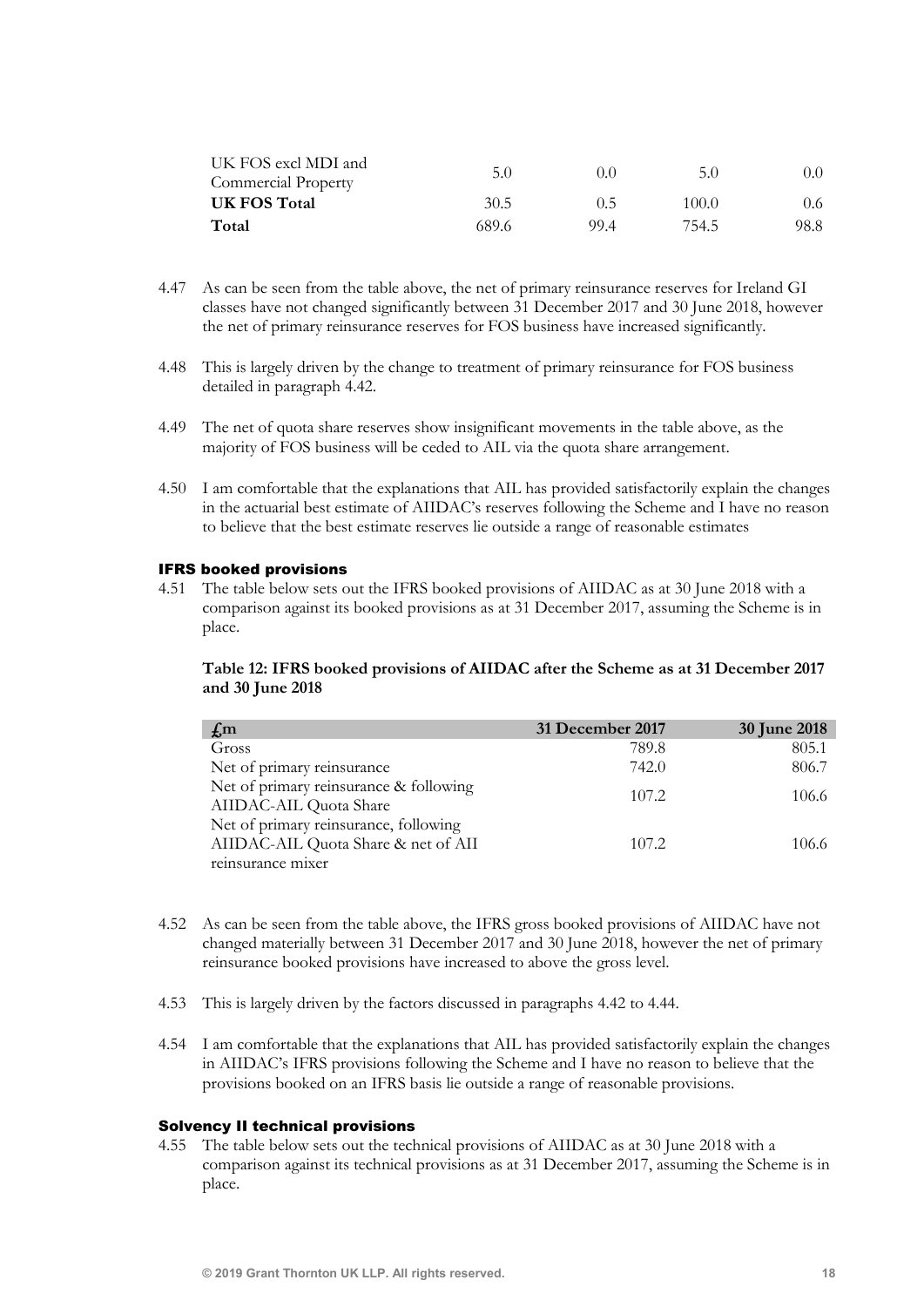| $f_{\rm m}$                                                                                       | 31 December 2017 | <b>30 June 2018</b> |
|---------------------------------------------------------------------------------------------------|------------------|---------------------|
| Gross                                                                                             | 837.0            | 852.2               |
| Net of primary reinsurance                                                                        | 789.8            | 856.8               |
| Net of primary reinsurance & following<br>AIIDAC-AIL Quota Share                                  | 56.5             | 48.9                |
| Net of primary reinsurance, following<br>AIIDAC-AIL Quota Share & net of AII<br>reinsurance mixer | 56.5             | 48.9                |

Table 13: Technical provisions of AIIDAC after the Scheme as at 31 December 2017 and 30 June 2018

- 4.56 As can be seen from the table above, the gross technical provisions of AIIDAC have not changed materially between 31 December 2017 and 30 June 2018, however the net of primary reinsurance provisions have increased to above the gross level.
- 4.57 This is largely driven by the factors discussed in paragraphs 4.42 to 4.44.
- 4.58 I am comfortable that the explanations that AIL has provided satisfactorily explain the changes in AIIDAC's Solvency II technical provisions and I have no reason to believe that the estimated technical provisions lie outside a range of reasonable provisions.

#### Solvency II risk margin

4.59 The table below sets out the Solvency II risk margin of AIIDAC after the Scheme, as at 30 June 2018, with a comparison against its Solvency II risk margin as at 31 December 2017.

### Table 14. Solvency II risk margins of AIIDAC after the Scheme as at 31 December 2017 and 30 June 2018

| $\int_{\mathbb{R}}$ m | 31 December 2017 | 30 June 2018 |
|-----------------------|------------------|--------------|
| Risk Margin           |                  |              |

- 4.60 As can be seen from the table above, the risk margin has not changed materially between 31 December 2017 and 30 June 2018.
- 4.61 I am comfortable that AIIDAC's Solvency II risk margin has not changed materially and I have no reason to believe that the estimated risk margin lies outside a reasonable range.

#### Conclusion

- 4.62 Based on my consideration of the sizes of the impacts of the business developments discussed in paragraphs 3.1, 3.5, 3.9, 3.19, 3.21, 3.23 and 3.25, I am comfortable that they will not significantly impact the figures included within this section.
- 4.63 It follows from the preceding paragraphs of this section that I have no reason to change any of my conclusions set out in the Report in respect of the reserve strength of AIL prior to the Scheme or the reserve strengths of AIL and AIIDAC following the Schemes.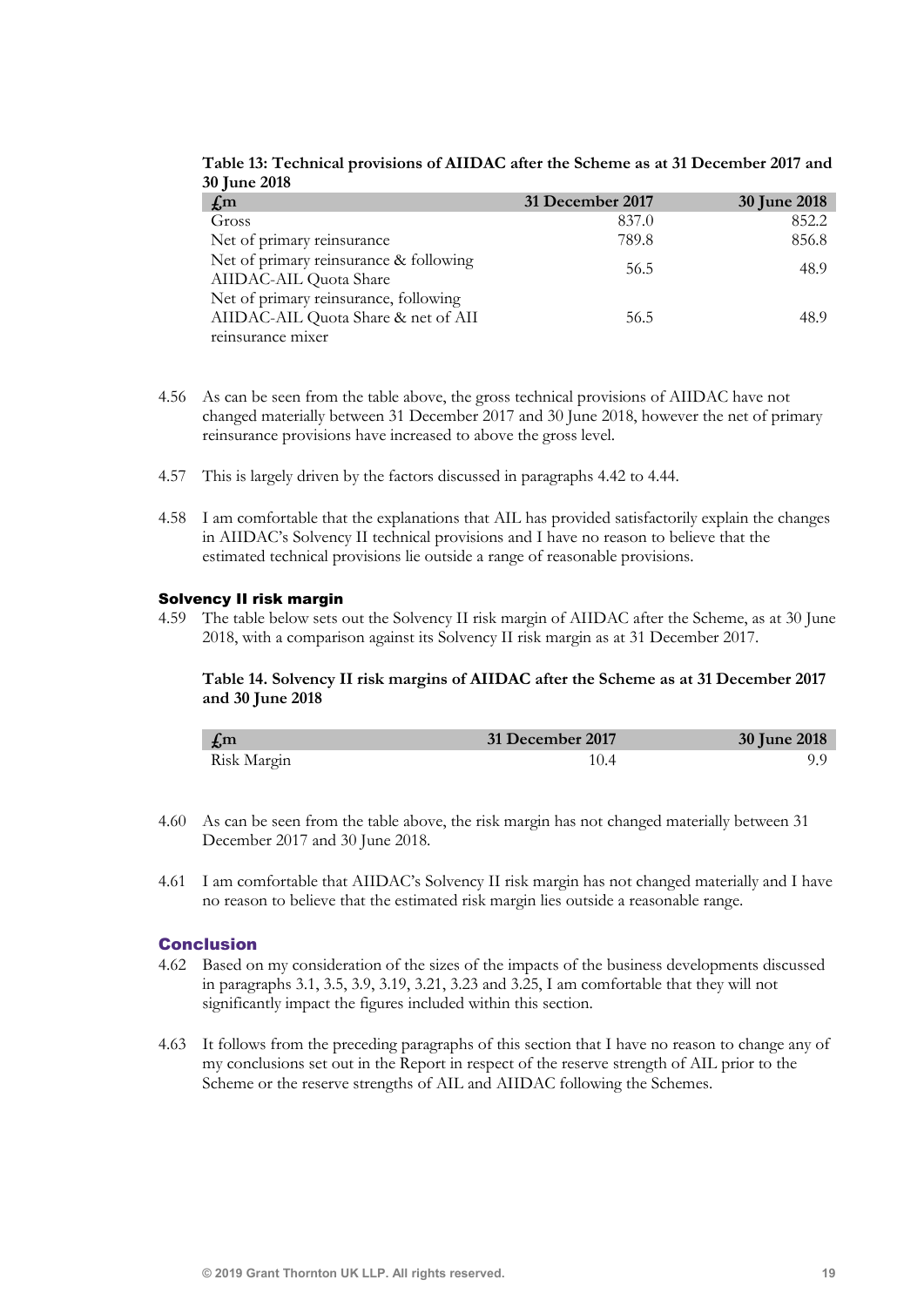## 5 Capital Requirements

#### AIL

#### Own Funds

5.1 The table below sets out the Eligible Own Funds for AIL as at 30 June 2018 with a comparison against its Eligible Own Funds as at 31 December 2017.

#### Table 15: Eligible Own Funds for AIL as at 31 December 2017 and 30 June 2018 (£m)

|                           | 31 December 2017 |                          | <b>30 June 2018</b> |            |
|---------------------------|------------------|--------------------------|---------------------|------------|
| $\mathbf{f}_{\mathbf{m}}$ | <b>SCR</b>       | <b>MCR</b>               | <b>SCR</b>          | <b>MCR</b> |
| Tier 1                    | 2,194.0          | 2,194.0                  | 1,870.3             | 1,870.3    |
| Tier 2                    | 283.0            | 77.0                     | 276.4               | 75.2       |
| Tier 3                    | 65.0             | $\overline{\phantom{0}}$ | 76.8                |            |
| Total Eligible Own Funds  | 2,542.0          | 2,271.0                  | 2,223.5             | 1,945.5    |

- 5.2 As can be seen from the table above, the eligible own funds to meet the SCR and the MCR have reduced between 31 December 2017 and 30 June 2018.
- 5.3 I have been informed by AIL that dividends of approximately  $\angle$  4.392 million were paid between 31 December 2017 and 30 June 2018 and this has largely driven the reduction in tier 1 capital over the period.
- 5.4 There has been a reduction in tier 2 capital of approximately  $\mathcal{L}$ 7 million. I have been informed by AIL that a loan from Aviva Group Holdings ("AGH") has been reduced which has driven this reduction. It should be noted that this is a different loan to the loan discussed in paragraph 5.33; it is a loan from AGH to AIL.
- 5.5 I have been informed by AIL that its net deferred tax asset has increased due to the fact that it is now expecting higher profits as a result of the release of some of the Ogden provision. This leads to more of the tax losses being able to be recognised for deferred tax and hence the higher tax asset. This has driven the change in tier 3 capital.
- 5.6 I am comfortable that the explanations that AIL has provided satisfactorily explain the changes in AIL's Own Funds.

#### Capital requirements and coverage

5.7 The table below sets out the MCR and SCR coverage ratios of AIL as at 30 June 2018 with a comparison against its coverage ratios as at 31 December 2017.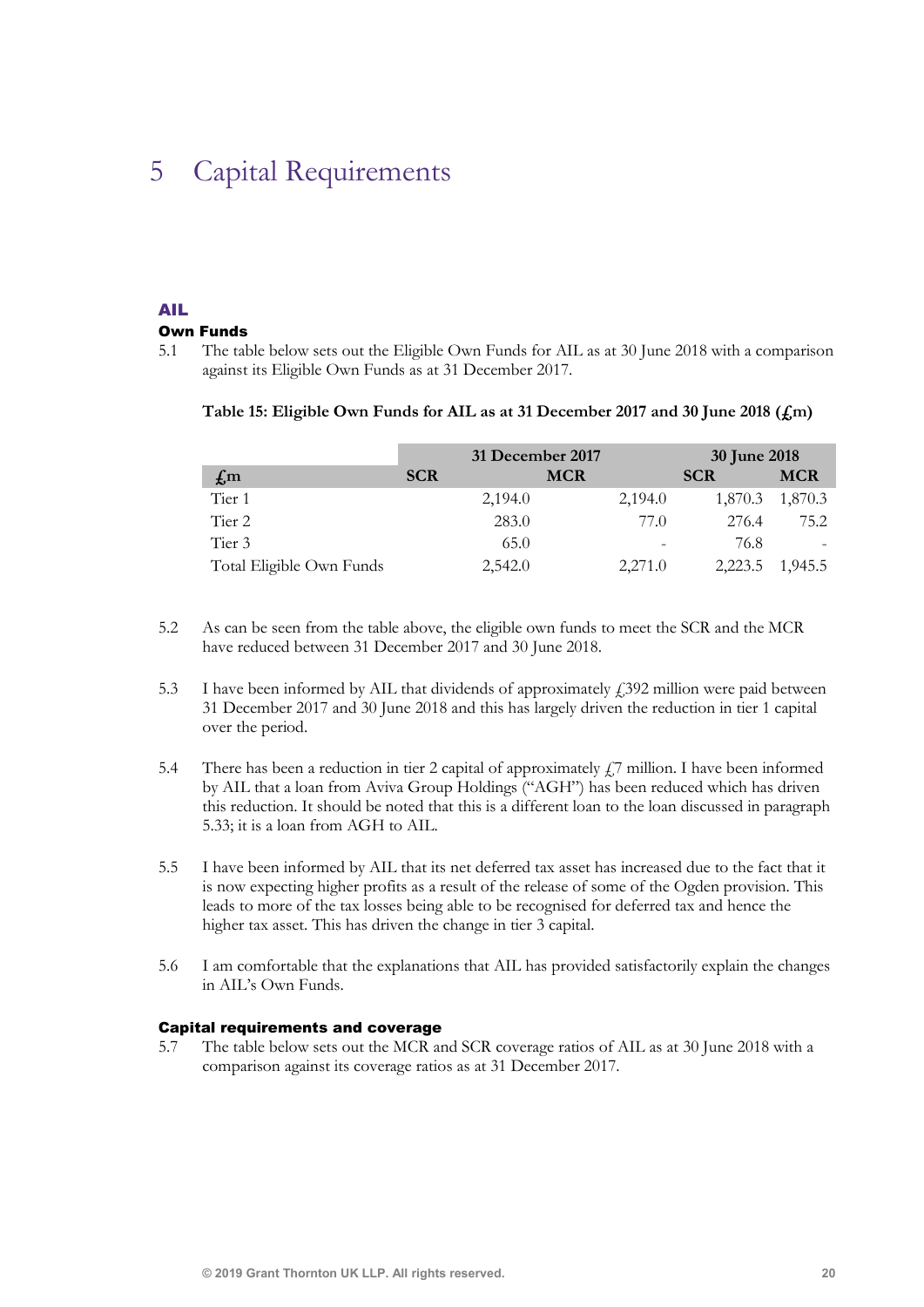| $f_{,m}$                              | 31 December 2017 | 30 June 2018 |
|---------------------------------------|------------------|--------------|
| <b>MCR</b>                            | 386.1            | 376.1        |
| Eligible Own Funds to Meet<br>the MCR | 2,271.0          | 1,945.5      |
| MCR Coverage ratio                    | 588.2%           | 517.3%       |
|                                       |                  |              |
| <b>SCR</b>                            | 1,283.1          | 1,201.0      |
| Eligible Own Funds to Meet<br>the SCR | 2,542.0          | 2,223.5      |
| <b>SCR Coverage Ratio</b>             | 198.1%           | 185.1%       |

Table 16. MCR and SCR coverage ratios for AIL as at 31 December 2017 and 30 June 2018 (£m)

- 5.8 As can be seen from the table above, the coverage ratios have reduced between 31 December 2017 and 30 June 2018.
- 5.9 This has been largely driven by reductions in eligible own funds to meet the MCR and SCR which have only been partially offset by smaller reductions to the MCR and SCR.
- 5.10 The underlying reasons for the changes in eligible own funds are discussed in paragraphs 5.3 to 5.6.
- 5.11 I have been informed by AIL that the reduction to the SCR between 31 December 2017 and 30 June 2018 is largely driven by changes to economic conditions and business planning assumptions.
- 5.12 In particular, UK interest and inflation rate curves have reduced over the period and expected profits for new business have increased over the period.
- 5.13 I have been informed by AIL that the reduction to the MCR between 31 December 2017 and 30 June 2018 is largely driven by the decrease in the technical provisions over the period. The underlying reasons for the decrease in technical provisions over the period are discussed in section 4 of this report.
- 5.14 The table below sets out the coverage ratio for ORSA capital for AIL as at 30 June 2018 with a comparison against its coverage ratio as at 31 December 2017.

### Table 17: Coverage ratio for AIL as at 31 December 2017 and 30 June 2018 against AIL's ORSA capital requirement  $(f<sub>m</sub>)$

| $\mathbf{f}$ , m         | 31 December 2017 | 30 June 2018 |
|--------------------------|------------------|--------------|
| ORSA capital requirement | 1,659.1          | 1,560.3      |
| Eligible Own Funds       | 2,542.0          | 2,223.5      |
| Coverage ratio           | $153.2\%$        | $142.5\%$    |

5.15 As can be seen from the table above, the coverage ratio has reduced between 31 December 2017 and 30 June 2018.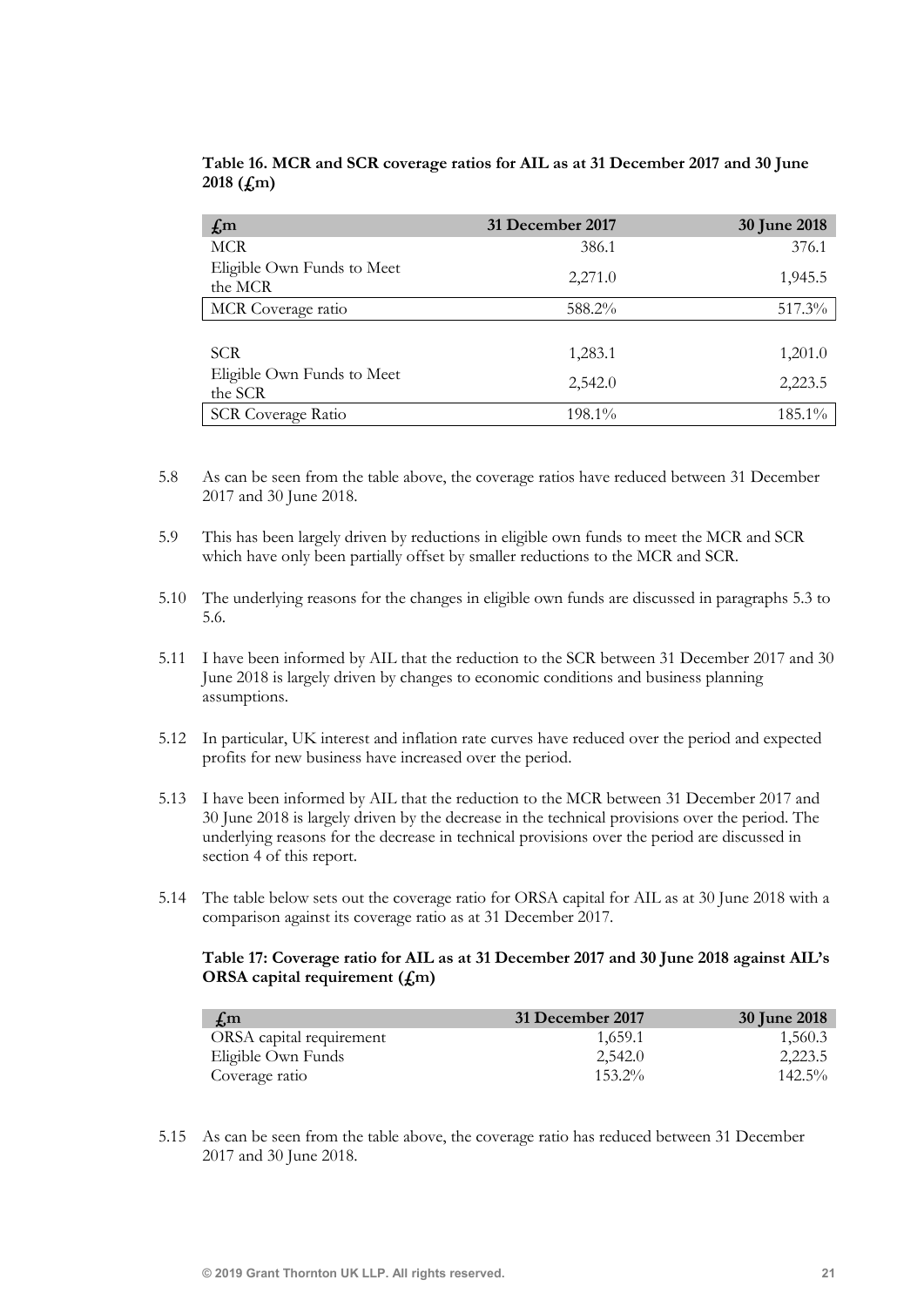- 5.16 This has been driven by changes to the SCR, Risk Margin and Own Funds discussed in paragraphs 5.3 to 5.6, 5.8 to 5.13 and section 4 of this report.
- 5.17 The table below sets out the capital coverage ratios for AIL as at 30 June 2018 assuming that the Scheme is in place with a comparison against its capital coverage ratios as at 31 December 2017.

Table 18: Capital coverage ratios for AIL as at 31 December 2017 and 30 June 2018 (£m) assuming that the Scheme is already in effect on that date

| $f_{,m}$                                    | 31 December 2017 | <b>30 June 2018</b> |
|---------------------------------------------|------------------|---------------------|
| <b>MCR</b>                                  | 376.2            | 366.2               |
| Eligible Own Funds to Meet the MCR          | 2,310.6          | 1,936.0             |
| MCR Coverage ratio                          | $614.2\%$        | 528.7%              |
| <b>SCR</b>                                  | 1,291.2          | 1,204.7             |
| Eligible Own Funds to Meet the SCR          | 2,516.6          | 2,216.0             |
| SCR Coverage ratio                          | 194.9%           | 183.9%              |
| ORSA capital requirement                    | 1,666.5          | 1,562.9             |
| Eligible Own Funds to Meet the ORSA capital | 2,516.6          | 2,216.0             |
| requirement                                 |                  |                     |
| ORSA Coverage ratio                         | 151.0%           | 141.8%              |

- 5.18 As can be seen from the table above, the coverage ratios have reduced between 31 December 2017 and 30 June 2018.
- 5.19 This has been driven by the same changes affecting the capital requirements and own funds for AIL prior to the Scheme.
- 5.20 I am comfortable that the explanations that AIL has provided satisfactorily explain the changes in AIL's MCR, SCR and ORSA capital requirement and coverage ratios.
- 5.21 I have considered the reduction in AIL's Eligible Own Funds and coverage ratio and have updated a number of the stress tests from the Report based on the latest position. I discuss this stress testing in paragraphs 5.22 to 5.34 below. Based on the results of these stress tests, I am comfortable that the change in AIL's Eligible Own Funds does not change my conclusion in the Report in respect of AIL's capital position.

#### Stress Testing

- 5.22 As shown in Table 16 above, AIL had  $\angle 2224$  m of Eligible Own Funds to meet its SCR of  $\text{\emph{f}}1,201\text{m}$  as at 30 June 2018. As a result there was an excess of  $\text{\emph{f}}1,023\text{m}$  in AIL's Eligible Own Funds above its SCR as at 30 June 2018.
- 5.23 There was an excess of  $f_1$ , 259m in AIL's Eligible Own Funds above its SCR as at 31 December 2017. In order to test the sufficiency of AIL's Own Funds in light of the reduced excess above the SCR, I have re-visited a number of the stress tests that were undertaken for the Report.
- 5.24 Specifically, I have re-visited the following scenarios:
	- Deterioration of AIL's net best estimate technical provisions
	- Deviation of AIL's underwriting performance from its business plan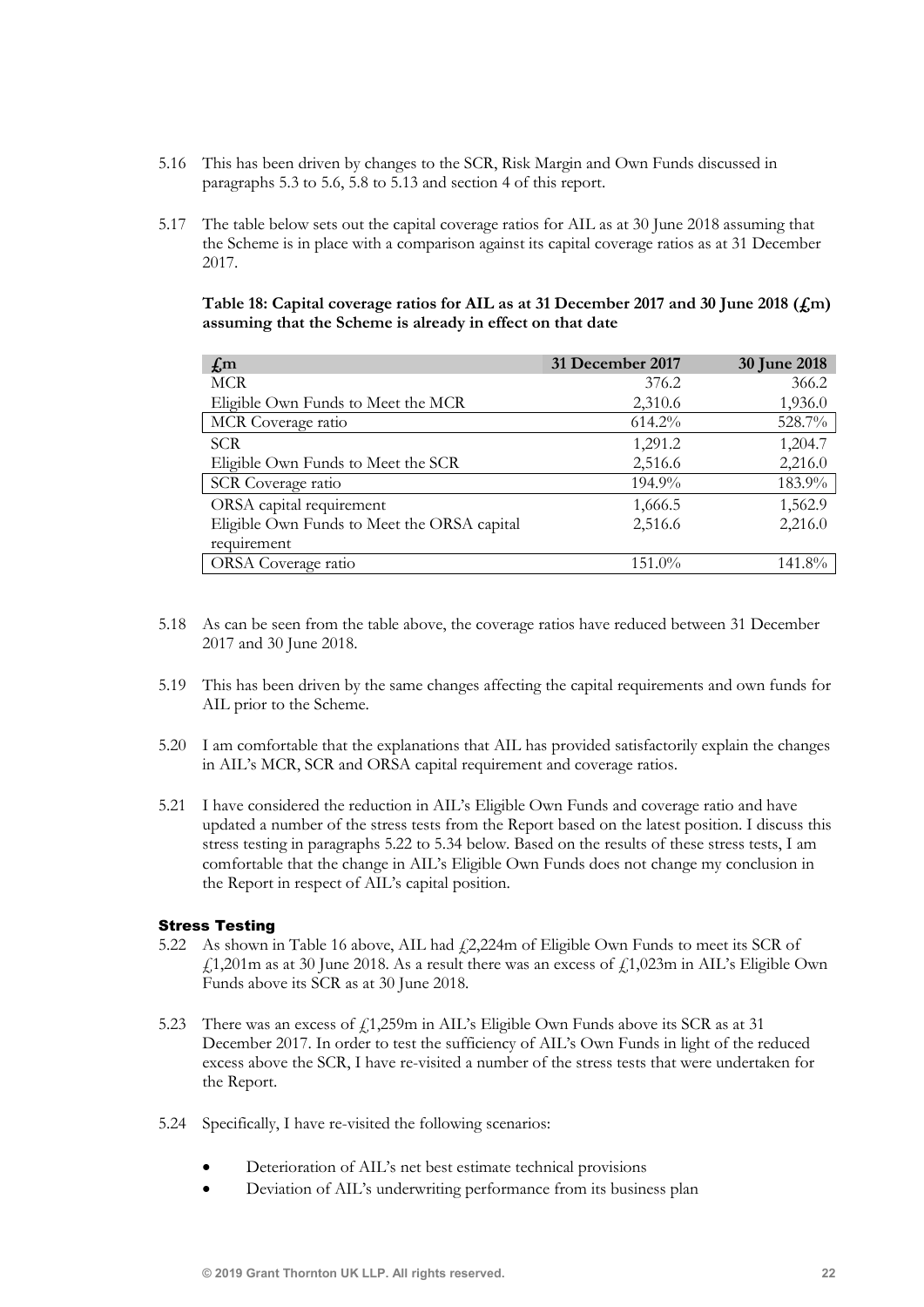- Default of reinsurance recoverable from AIL's internal and external reinsurance providers
- Financial losses from significant catastrophe events
- Deterioration in the value of AIL's investment portfolio
- Deterioration in the value of AIL's loan to its parent company.
- 5.25 AIL's net technical provisions (excluding the Solvency II risk margin) as at 30 June 2018 are £1,652m. In order to reduce its SCR coverage ratio to 100% or below, AIL would need to experience a deterioration in the region of 61.9% of its net best estimate technical provisions, or  $\ell$ 1,023m. The probability of AIL experiencing a reserve deterioration in excess of  $\ell$ 1,023m over the 12 month period following 31 December 2017 has been calculated by AIL's Partial Internal Model as at 31 December 2017 to be less than 0.01%. Given the remoteness of this scenario, I am comfortable that AIL has sufficient Own Funds to cover it against the risk of a reserve deterioration in all but extremely remote circumstances.
- 5.26 In its 2017 Year-End ORSA Report, AIL projected a combined loss ratio of 93.6% for the 2018 accounting year. In order to reduce AIL's SCR coverage ratio to 100% or below, its combined ratio would need to deteriorate to a level around 138.4%. Based on my experience and the historical performance of AIL's business, I consider the likelihood of a deterioration of this magnitude to be remote. In addition, based on outputs from AIL's Partial Internal Model, the probability of AIL experiencing a combined ratio in excess of 138.4% over the 12 month period following 31 December 2017 is less than 0.01%. Given the remoteness of this scenario, I am comfortable that AIL has sufficient Own Funds to protect it against the risk of deterioration in its underwriting performance in all but extremely remote circumstances.
- 5.27 The reinsurance recoverables of AIL as at 30 June 2018 are  $\text{\textsterling}4,368\text{m}$ . In order to reduce AIL's SCR coverage ratio to 100% or below, AIL would need to experience a default in the region of 23.4% of its total recoveries, or  $f_1$ 1,023m. I consider the likelihood of a default of this magnitude to be remote. The probability of AIL experiencing reinsurance defaults in excess of this over the 12 month period following 31 December 2017 has been calculated by AIL's Partial Internal Model to be less than 0.01%. I am comfortable that this is a sufficiently remote scenario.
- 5.28 Based on the above, coupled with the detailed analysis of the reinsurance portfolio conducted for and documented in the Report, I believe that AIL has sufficient Own Funds to protect it against reinsurance credit defaults in all but extremely remote circumstances. I have not found it necessary to re-visit the more detailed analysis of the reinsurance portfolio conducted for the Report since AIL's reinsurance programme has not changed significantly and, therefore, if I was to re-visit this analysis, I would not expect my conclusions to change.
- 5.29 In AIL's 2017 year end ORSA, it assessed the loss arising as a result of a significant catastrophe event, namely a 1-in-500 year UK windstorm coinciding with the loss of the reinsurance recoveries in respect of this event from the external reinsurance party with the largest share of these exposures. The loss estimated in relation to this scenario is  $\ell$ 1,125m. No update of this figure is available and, therefore, the loss estimated in the 2017 year end ORSA is still the most recent estimate to which I can compare the  $f1,023$ m excess of Eligible Own Funds above the SCR as at 30 June 2018. A loss of this magnitude would result in AIL having an SCR coverage ratio below 100% but in excess of 91%. While this is below 100%, I consider this scenario remote. In addition, a loss of this magnitude would still result in AIL having an MCR coverage ratio in excess of 100%.
- 5.30 Based on the above, coupled with the results of the PRA's General Insurance Stress Testing for 2017 which are discussed in the Report, I am comfortable that AIL has sufficient Own Funds to protect it against severe and remote catastrophe events.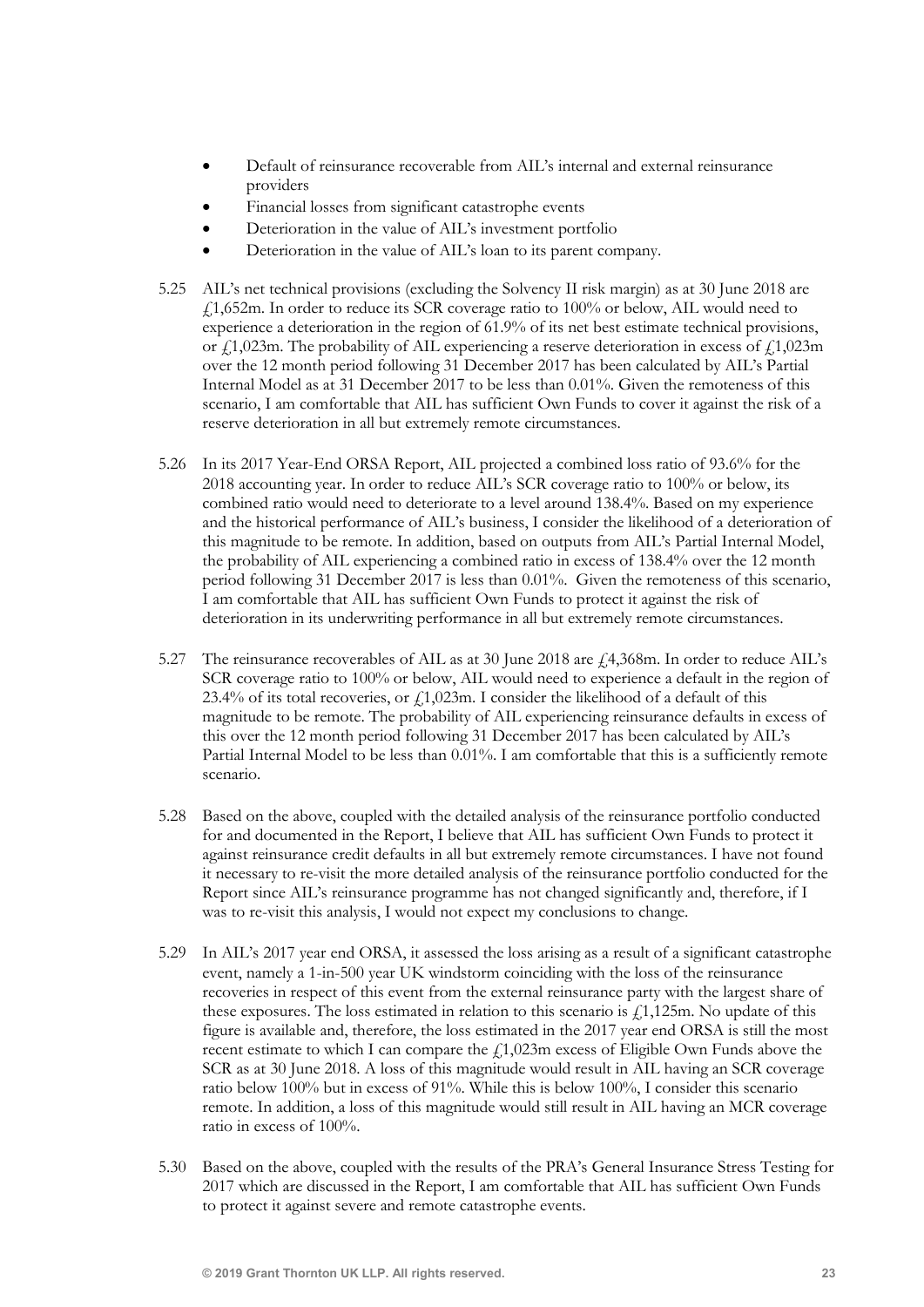- 5.31 In order to reduce AIL's coverage ratio to 100% or below, it would need to experience a reduction in the value of its investments in excess of  $f$ , 1,023m. The probability of AIL experiencing investment losses in excess of this over the 12 month period following 31 December 2017 has been calculated by AIL's Partial Internal Model to be less than 0.01%.
- 5.32 Based on the above, coupled with AIL's relatively cautious investment strategy, I believe that AIL has sufficient Own Funds to protect it against investment losses in all but remote circumstances.
- 5.33 AIL entered into a loan to its parent company, AGH, in 2013. The outstanding value of AIL's loan to AGH as at 31 December 2017 was  $f_1$ ,369m. We have been informed that the value of this loan has reduced by approximately  $f<sub>1</sub>25m$  between 31 December 2017 and 30 June 2018, taking it to approximately  $f1,344$ m. In order to reduce AIL's SCR coverage ratio to 100% or below, AIL would need to experience a reduction in the value of this loan in the region of 76.1% based on the coverage ratio and loan value as at 30 June 2018. I have been informed by AIL that the loan is fully collateralised, and that the current value of the collateral is in excess of the outstanding value of the loan. In addition, the rated entities within the Aviva Group have been awarded credit ratings of A+(Positive) by S&P, Aa3 (Stable) by Moody's, A (Stable) by A.M.Best and AA- (Stable) by Fitch. On the basis of the collateral held and Aviva Group's credit ratings, I consider the likelihood of a reduction of more than 76.1% of the value of this loan to be remote.
- 5.34 From the results of my analysis described in paragraphs 5.22 to 5.33 above, I am comfortable that the conclusion in my report in respect of AIL's capital position still apply and that AIL has substantial Own Funds in comparison to its regulatory capital requirements.

## AIIDAC

## Own Funds

5.35 The table below sets out the available own funds of AIIDAC as at 30 June 2018 with a comparison against its available own funds as at 31 December 2017.

Table 19: Available Own Funds for AIIDAC as at 31 December 2017 and 30 June 2018  $(f<sub>m</sub>)$ 

| $\mathbf{f}_{\mathbf{m}}$ | 31 December 2017 | <b>30 June 2018</b> |
|---------------------------|------------------|---------------------|
| Tier 1                    | 76.3             | 89.5                |
| Tier 2                    | (0,0)            | (0,0)               |
| Tier 3                    | 13.3             | (0,0)               |
| Total Available Own Funds | 89.6             | 89.5                |

- 5.36 As can be seen from the table above, the total available own funds for AIIDAC has not changed materially between 31 December 2017 and 30 June 2018.
- 5.37 However all available own funds are classified as tier 1 as at 30 June 2018, whereas a proportion of available own funds was classified as tier 3 as at 31 December 2017.
- 5.38 The tier 3 available own funds as at 31 December 2017 related to a net deferred tax asset transferring from AIL to AIIDAC.
- 5.39 I have been informed by AIL that AIIDAC has changed its view of the treatment of the deferred tax asset since 31 December 2017. The view as at 31 December 2017 was that part of the deferred tax asset in AIL pre transfer would move to AIIDAC post transfer. I understand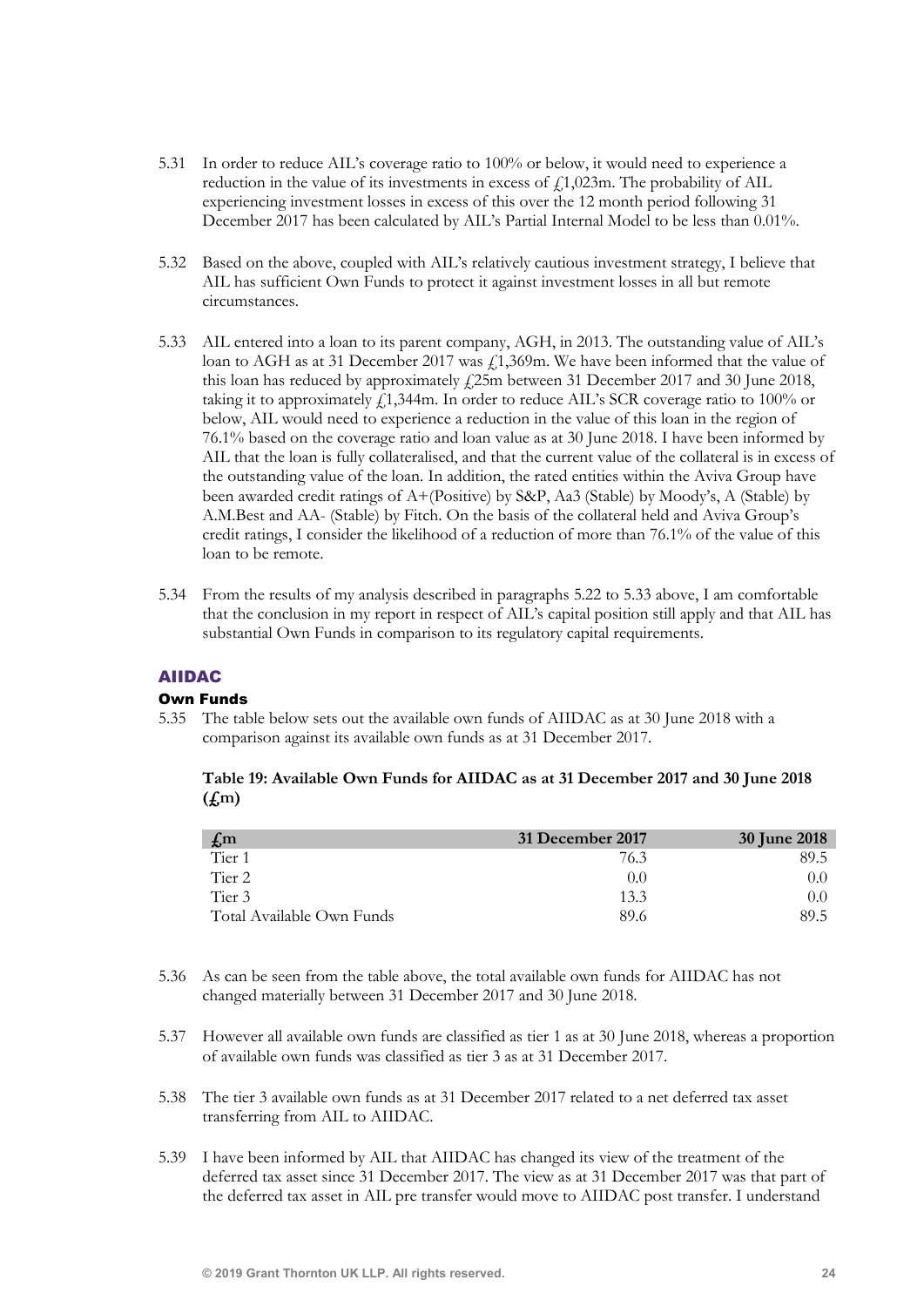from AIL that its revised view is that the deferred tax asset should not form part of the transferring assets because the transfer should be tax neutral.

- 5.40 I have taken advice from the tax experts at Grant Thornton who specialise in the insurance sector. Based on this advice I am comfortable with the approach of not including the deferred tax asset in the transfer from AIL to AIIDAC.
- 5.41 As a result of the tax asset no longer being expected to transfer as part of the Scheme, the reconciliation reserve has increased as the balancing item for total available own funds.
- 5.42 I am comfortable that the explanations that AIIDAC has provided satisfactorily explain the changes in AIIDAC's own funds.

#### Capital requirements and coverage

- 5.43 As discussed in paragraph 8.74 of the Report, I have been informed by AIL that AIIDAC will initially use the Standard Formula to calculate its SCR. I have also been informed that AIIDAC will potentially consider applying for Internal Model approval in the future.
- 5.44 The table below sets out the MCR and SCR coverage ratios of AIIDAC as at 30 June 2018 assuming that the Scheme is in effect, with a comparison against its coverage ratios as at 31 December 2017. The MCRs and SCRs shown in this table have been calculated using the Standard Formula.

## Table 20: Capital coverage ratios for AIIDAC as at 31 December 2017 and 30 June  $2018(f,m)$  assuming that the Scheme is in effect

| $f_{,m}$                           | 31 December 2017 | <b>30 June 2018</b> |
|------------------------------------|------------------|---------------------|
| <b>MCR</b>                         | 14.9             | 14.9                |
| Eligible Own Funds to Meet the MCR | 76.3             | 89.5                |
| MCR Coverage ratio                 | $455.0\%$        | $602.1\%$           |
| <b>SCR</b>                         | 59.4             | 59.5                |
| Eligible Own Funds to Meet the SCR | 89.6             | 89.5                |
| <b>SCR</b> Coverage ratio          | $150.9\%$        | $150.4\%$           |

- 5.45 As can be seen from the table above, the MCR and SCR have not changed materially between 31 December 2017 and 30 June 2018.
- 5.46 It should be noted that the MCR as at 31 December 2017 has been revised since the Report. AIL has informed me that the MCR of  $f17m$  that it provided to me for in the Report was incorrect and that this figure should have been  $\ell$ 14.9m as shown in the table above.
- 5.47 The SCR coverage ratio has not changed materially between 31 December 2017 and 30 June 2018.
- 5.48 The MCR coverage ratio has increased due to an increase in eligible own funds to meet the MCR between 31 December 2017 and 30 June 2018.
- 5.49 The increase in eligible own funds to meet the MCR has arisen as a result of the change discussed in paragraphs 5.37 to 5.41.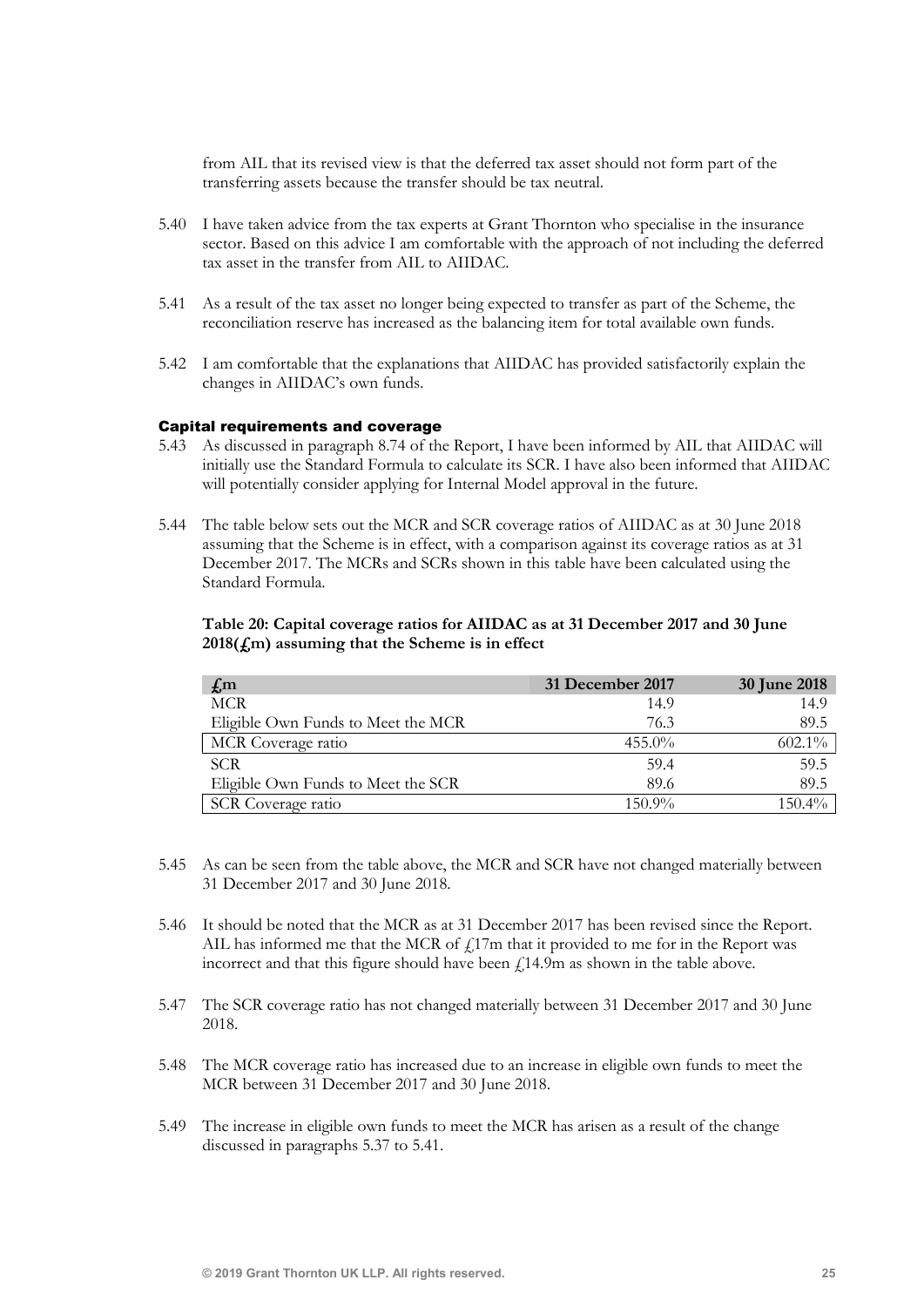5.50 The table below sets out the capital coverage ratio of AIIDAC's unapproved Internal Model SCR, as at 30 June 2018 with a comparison against its coverage ratio as at 31 December 2017 assuming that the Scheme is in effect.

Table 21: Capital coverage ratios for AIIDAC as at 31 December 2017 and 30 June 2018  $(f<sub>m</sub>)$  assuming that the Scheme is in effect

| $\mathcal{L}$ m                        | 31 December 2017 | 30 June 2018 |
|----------------------------------------|------------------|--------------|
| AIIDAC's unapproved Internal Model SCR | 37 9             | 35.2         |
| Eligible Own Funds to Meet the SCR     | 89.6             | 89.4         |
| SCR Coverage ratio                     | $236.4\%$        | $254.4\%$    |

- 5.51 As can be seen from the table above, the internal model SCR coverage ratio has increased due to a decrease in the internal model SCR.
- 5.52 I have been informed by AIL that the reduction in the unapproved Internal Model SCR has been driven by changes to business planning assumptions, in particular, the expected profits on Irish business have increased. I have been further informed by AIL that this increase in expected profits has been largely due to improvements in AIL's expected written claims ratios for motor business which has resulted in an improvement in AIL's business plan claim ratio.
- 5.53 The table below sets out the capital coverage ratios for ORSA capital of AIIDAC as at 30 June 2018 with a comparison against its coverage ratios as at 31 December 2017.

## Table 22: Capital coverage ratios for AIIDAC as at 31 December 2017 and 30 June 2018 (£m) assuming that the Scheme and the AIIDAC-AIL Quota Share were in effect against its ORSA capital requirement

| $\pm$ m                  | 31 December 2017 | 30 June 2018 |
|--------------------------|------------------|--------------|
| ORSA capital requirement | 48.3             | 45.1         |
| Eligible Own Funds       | 89.6             | 89.5         |
| Coverage ratio           | $185.6\%$        | $198.5\%$    |

- 5.54 As can be seen from the table above, the coverage ratio has increased due to a reduction in the ORSA capital requirement. This reduction has been largely driven by movements in AIIDAC's unapproved Internal Model SCR detailed in paragraph 5.52.
- 5.55 I am comfortable that the explanations that AIL has provided satisfactorily explain the changes in AIIDAC's MCR, SCR, internal model SCR and ORSA capital requirement and coverage ratios.
- 5.56 Given that AIIDAC's coverage ratio against its SCR on a Standard Formula basis (shown in Table 20) has only reduced fractionally between 31 December 2017 and 30 June 2018, I have not revisited any of the stress testing, as I am comfortable that my findings and conclusions would not change.
- 5.57 Given that AIIDAC's coverage ratios against its MCR, internal model SCR and ORSA capital requirements have all increased between 31 December 2017 and 30 June 2018 and that its coverage ratio against its SCR has only reduced fractionally, I am comfortable that my conclusion in the Report in respect of AIIDAC's capital position still applies and that AIIDAC has substantial Own Funds in comparison to its regulatory capital requirements.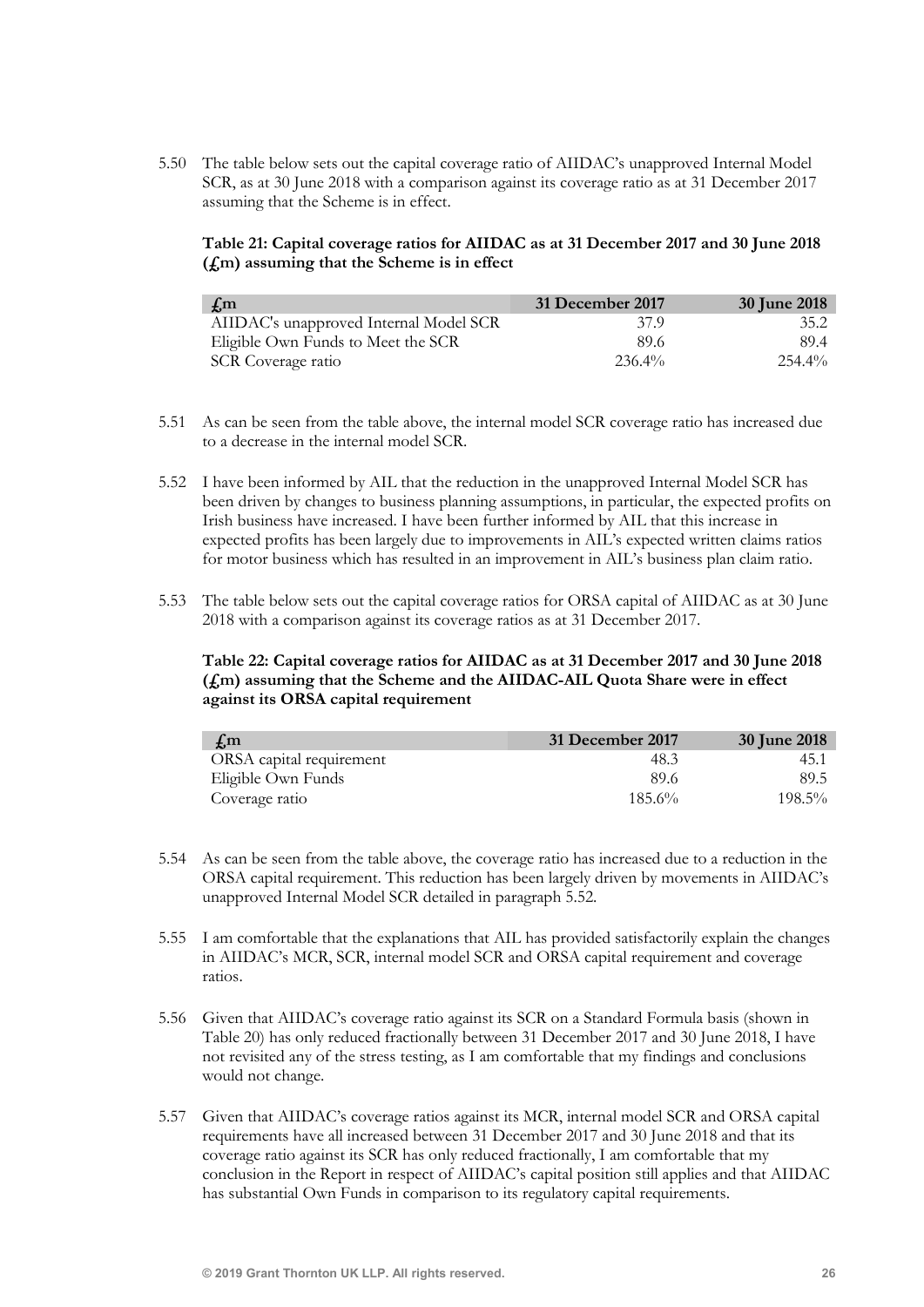## Conclusion

- 5.58 As discussed in paragraphs 7.3 and 7.4, below, AIIDAC has informed me that it has made a change to its investment strategy which is not reflected in the capital figures provided to me in this report. Paragraphs 7.5 to 7.7, below, discuss the estimated impact of this change on AIIDAC's SCR and coverage ratio.
- 5.59 Based on my consideration of the impact of the investment strategy change above and on the sizes of the impacts of the business developments discussed in paragraphs 3.1, 3.5, 3.9, 3.19, 3.21, 3.23 and 3.25, I am comfortable that none of these will significantly impact the figures included within this section.
- 5.60 It follows from the preceding paragraphs of this section that I have no reason to change any of my conclusions set out in the Report in respect of the capital strength of AIL prior to the Scheme or the capital strengths of AIL and AIIDAC following the Scheme.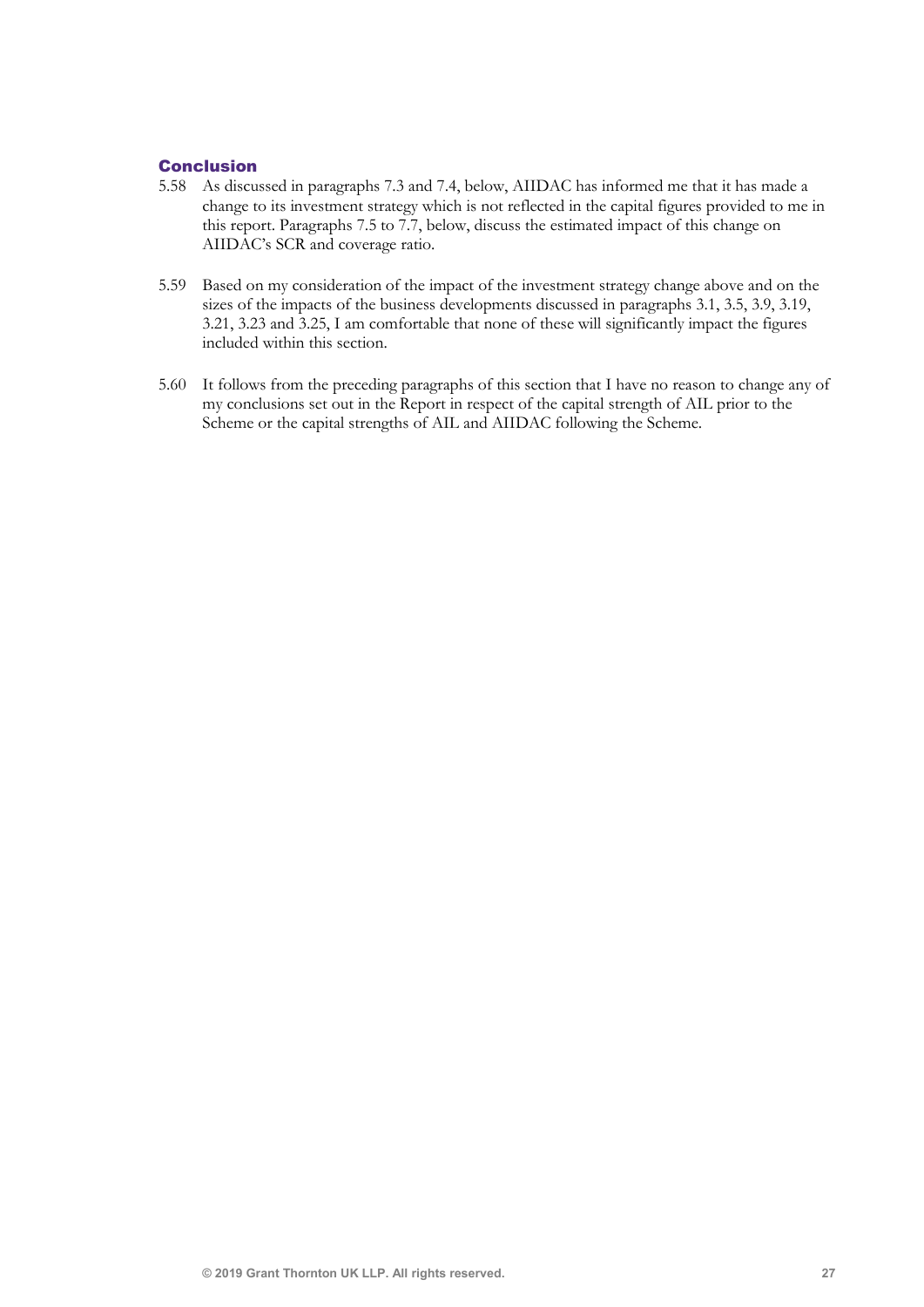## 6 Policyholder Security

## Impact of the Scheme on the balance sheets of the affected companies Changes in AIL's IFRS and Solvency II Balance Sheets

6.1 The table below sets out the simplified IFRS and Solvency II balance sheets of AIL, both before and after the Scheme, as at 31 December 2017. This table was also shown in the Report.

#### Table 23. IFRS and Solvency II balance sheets for AIL as at 31 December 2017 (£m)

|                                                  | <b>Prior to Scheme</b> |                      | <b>After Scheme</b> |                      |
|--------------------------------------------------|------------------------|----------------------|---------------------|----------------------|
|                                                  | <b>IFRS</b> basis      | Solvency II<br>basis | <b>IFRS</b> basis   | Solvency II<br>basis |
| Assets:                                          |                        |                      |                     |                      |
| Cash                                             | 485                    | 109                  | 483                 | 107                  |
| Investments                                      | 4,803                  | 5,219                | 4,976               | 5,007                |
| Loan and mortgage assets                         | 1,864                  | 1,922                | 1,864               | 1,922                |
| Reinsurers' share of technical provisions        | 5,151                  | 4,480                | 5,161               | 4,370                |
| Investments in group entities and participations | 2,469                  | 1,093                | 2,538               | 1,175                |
| Other assets                                     | 3,196                  | 714                  | 2,793               | 677                  |
| <b>Total assets</b>                              | 17,968                 | 13,537               | 17,815              | 13,258               |
| Liabilities:                                     |                        |                      |                     |                      |
| Technical provisions (excluding risk margin)     | 8,648                  | 6,291                | 8,449               | 6,187                |
| Risk Margin                                      | $\Omega$               | 242                  | 0                   | 241                  |
| Deposits from reinsurers                         | 3,237                  | 3,237                | 3,321               | 3,194                |
| Other liabilities                                | 2,033                  | 1,508                | 1,987               | 1,402                |
| <b>Total liabilities</b>                         | 13,918                 | 11,278               | 13,757              | 11,025               |
|                                                  |                        |                      |                     |                      |
| Excess of assets over liabilities                | 4,050                  | 2,259                | 4,058               | 2,234                |
| Subordinated liabilities                         |                        | 283                  |                     | 283                  |
| <b>Solvency II Own Funds</b>                     |                        | 2,542                |                     | 2,517                |

- 6.2 Since the Report, AIL has informed me that there has been a re-categorisation of some of the underlying balance sheet assets and liabilities. The re-categorisation has resulted in the transfer of assets and liabilities between IFRS balance sheet items, but this has not resulted in a material change in AIL's excess of assets over liabilities and there is no impact on its Solvency II Own Funds.
- 6.3 The table below sets out the simplified IFRS balance sheet of AIL, both before and after the Scheme, as at 31 December 2017, restated for the changes discussed in paragraph 6.2, with a comparison to the simplified IFRS balance sheet of AIL as at 30 June 2018.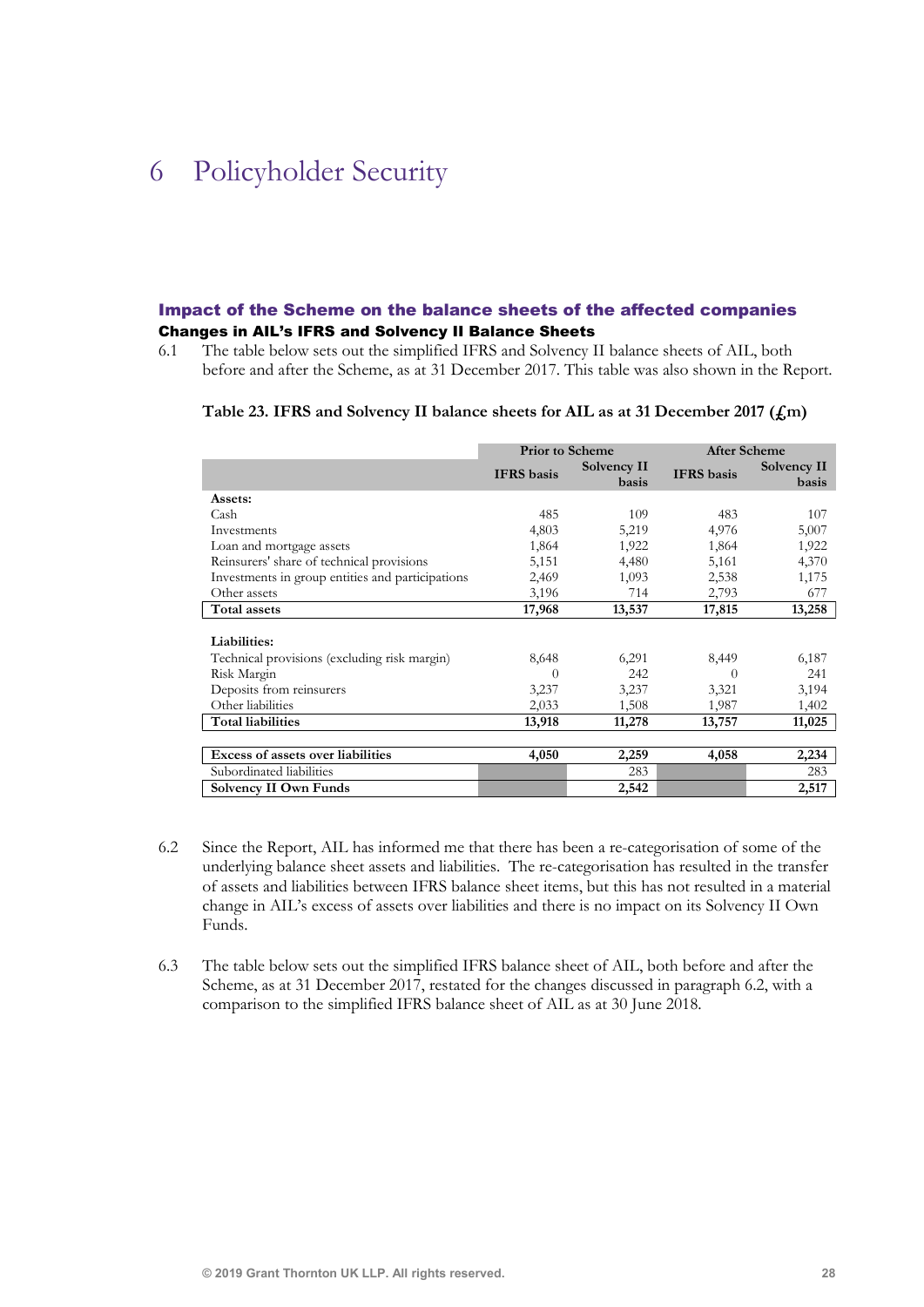## Table 24: Restated IFRS balance sheets for AIL as at 31 December 2017 compared to the position as at 30 June 2018  $(f_m)$

|                                                 |                  | <b>Prior</b> to Scheme |                   |                  | <b>After Scheme</b> |                   |
|-------------------------------------------------|------------------|------------------------|-------------------|------------------|---------------------|-------------------|
|                                                 | 31               | 30                     |                   | 31               | 30                  |                   |
|                                                 | December<br>2017 | June<br>2018           | <b>Difference</b> | December<br>2017 | June<br>2018        | <b>Difference</b> |
| Assets:                                         |                  |                        |                   |                  |                     |                   |
| Cash                                            | 485              | 371                    | $-114$            | 483              | 371                 | $-112$            |
| Investments                                     | 4,803            | 4,554                  | $-249$            | 4,629            | 4,378               | $-251$            |
| Loan and mortgage<br>assets                     | 1,864            | 1,822                  | $-42$             | 1,864            | 1,822               | $-42$             |
| Reinsurers' share of<br>technical provisions    | 5,151            | 5,101                  | $-50$             | 5,161            | 5,034               | $-127$            |
| Investments in group                            |                  |                        |                   |                  |                     |                   |
| entities and                                    | 2,469            | 2,194                  | $-275$            | 2,538            | 2,375               | $-163$            |
| participations                                  |                  |                        |                   |                  |                     |                   |
| Other assets                                    | 3,208            | 3,341                  | 133               | 3,144            | 3,107               | $-37$             |
| Total assets                                    | 17,980           | 17,382                 | $-598$            | 17,819           | 17,086              | $-733$            |
| Liabilities:                                    |                  |                        |                   |                  |                     |                   |
| Technical provisions<br>(excluding risk margin) | 8,648            | 8,607                  | $-41$             | 8,449            | 8,467               | 18                |
| Risk Margin                                     | $\overline{0}$   | $\overline{0}$         | $\theta$          | $\Omega$         | $\Omega$            | $\Omega$          |
| Deposits from<br>reinsurers                     | 3,237            | 3,256                  | 19                | 3,321            | 3,192               | $-129$            |
| Other liabilities                               | 2,045            | 2,092                  | 47                | 1,999            | 2,004               | 5                 |
| <b>Total liabilities</b>                        | 13,930           | 13,955                 | 25                | 13,769           | 13,663              | $-106$            |
|                                                 |                  |                        |                   |                  |                     |                   |
| Excess of assets over<br>liabilities            | 4,050            | 3,428                  | $-622$            | 4,050            | 3,423               | $-627$            |

6.4 The table below sets out the simplified Solvency II balance sheet of AIL, both before and after the Scheme, as at 31 December 2017, restated for the changes discussed in paragraph 6.2, with a comparison to the simplified Solvency II balance sheet of AIL as at 30 June 2018.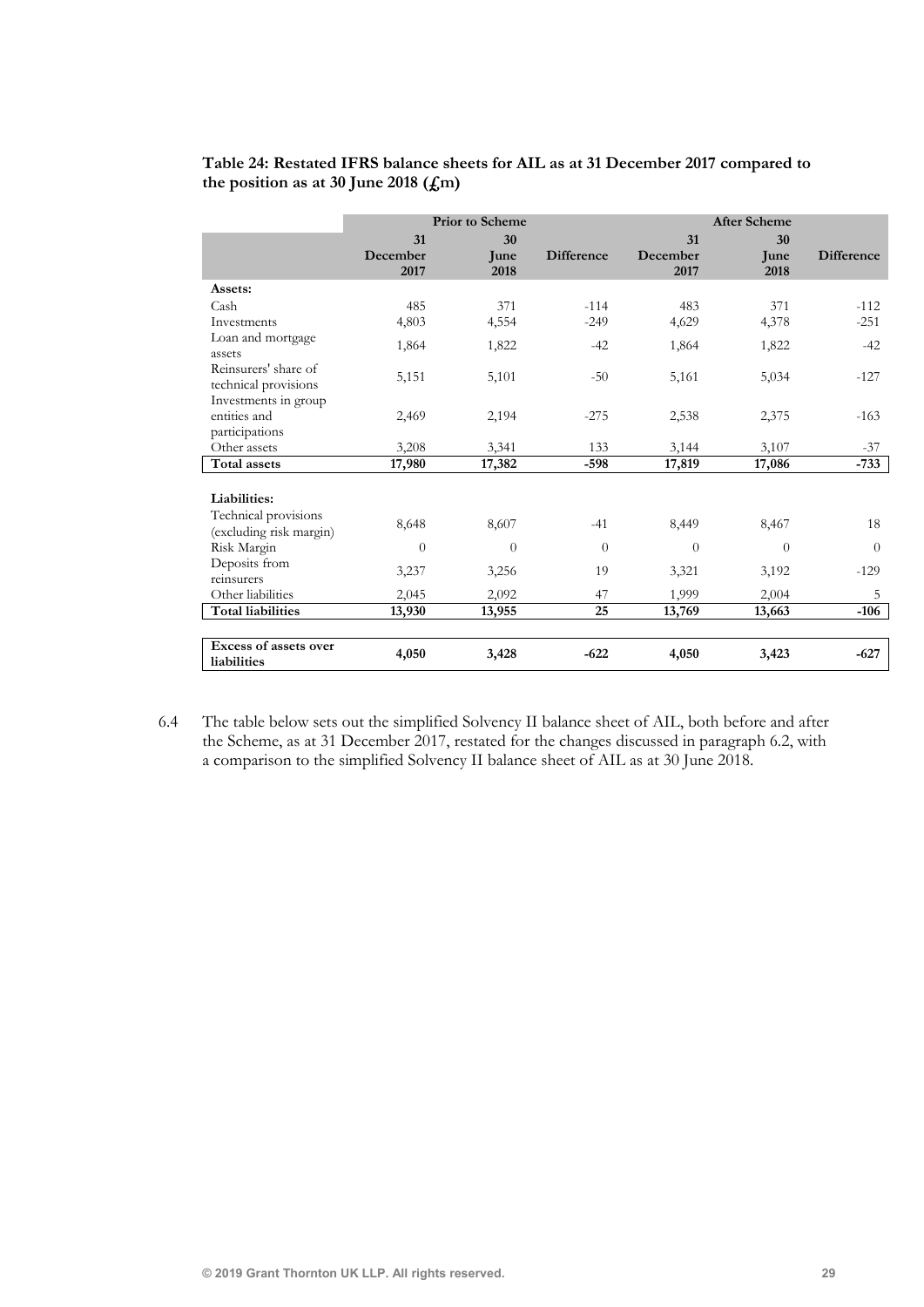## Table 25: Restated Solvency II balance sheets for AIL as at 31 December 2017 compared to the position as at 30 June 2018  $(f<sub>m</sub>)$

|                                                                                | <b>Prior to Scheme</b> |                    |                   | <b>After Scheme</b>    |                    |                   |
|--------------------------------------------------------------------------------|------------------------|--------------------|-------------------|------------------------|--------------------|-------------------|
|                                                                                | 31<br>December<br>2017 | 30<br>June<br>2018 | <b>Difference</b> | 31<br>December<br>2017 | 30<br>June<br>2018 | <b>Difference</b> |
| Assets:                                                                        |                        |                    |                   |                        |                    |                   |
| Cash<br>Investments                                                            | 109<br>5,219           | 63<br>4,903        | $-46$<br>$-316$   | 107<br>5,007           | 54<br>4,702        | $-53$<br>$-305$   |
| Loan and mortgage<br>assets                                                    | 1,922                  | 1,844              | $-78$             | 1,922                  | 1,843              | $-79$             |
| Reinsurers' share of<br>technical provisions<br>Investments in group           | 4,480                  | 4,368              | $-112$            | 4,370                  | 4,298              | $-72$             |
| entities and<br>participations                                                 | 1,093                  | 1,074              | $-19$             | 1,175                  | 1,161              | $-14$             |
| Other assets                                                                   | 714                    | 774                | 60                | 677                    | 776                | 99                |
| <b>Total assets</b>                                                            | 13,537                 | 13,025             | $-512$            | 13,258                 | 12,835             | $-423$            |
| Liabilities:<br>Technical provisions<br>(excluding risk margin)<br>Risk Margin | 6,291<br>242           | 6,019<br>226       | $-272$<br>$-16$   | 6,187<br>241           | 5,974<br>225       | $-213$<br>$-16$   |
| Deposits from<br>reinsurers                                                    | 3,237                  | 3,256              | 19                | 3,194                  | 3,010              | $-184$            |
| Other liabilities                                                              | 1,508                  | 1,576              | 68                | 1,402                  | 1,686              | 284               |
| <b>Total liabilities</b>                                                       | 11,278                 | 11,078             | $-200$            | 11,024                 | 10,895             | $-129$            |
| Excess of assets over<br>liabilities                                           | 2,259                  | 1,947              | $-312$            | 2,234                  | 1,940              | $-294$            |
| Subordinated liabilities                                                       | 283                    | 276                | $-7$              | 283                    | 276                | $-7$              |
| Solvency II Own<br>Funds                                                       | 2,542                  | 2,224              | $-318$            | 2,517                  | 2,216              | $-301$            |

- 6.5 As can be seen from the tables above, the re-categorisation has not resulted in material movements in the total assets or liabilities on an IFRS basis, either before or after the Scheme. Furthermore, there is no impact on a Solvency II basis, either before or after the Scheme.
- 6.6 As can be seen from the tables above, the most significant changes in individual balance sheet items between 31 December 2017 and 30 June 2018 are in respect of cash, investments, reinsurers' share of technical provisions, investments in group entities and participations and deposits from reinsurers. The reasons for the differences in these items are described in the paragraphs below.
- 6.7 I understand from AIL that the change in cash is largely driven by business as usual cash inflows as well as the dividend payments during the period (as discussed in paragraph 5.3). This has impacted the IFRS balance sheet to a greater extent than the Solvency II balance sheet due to the differences in how cash and deposits are allocated on IFRS and Solvency II bases.
- 6.8 I understand from AIL that the change in investments is largely driven by the payment of the AIL dividend to its parent company in February 2018, which required some divestment of AIL's bond portfolio.
- 6.9 I understand from AIL that the change in reinsurers' share of technical provisions is largely due to the same reasons as discussed in paragraphs 4.5 and 4.6.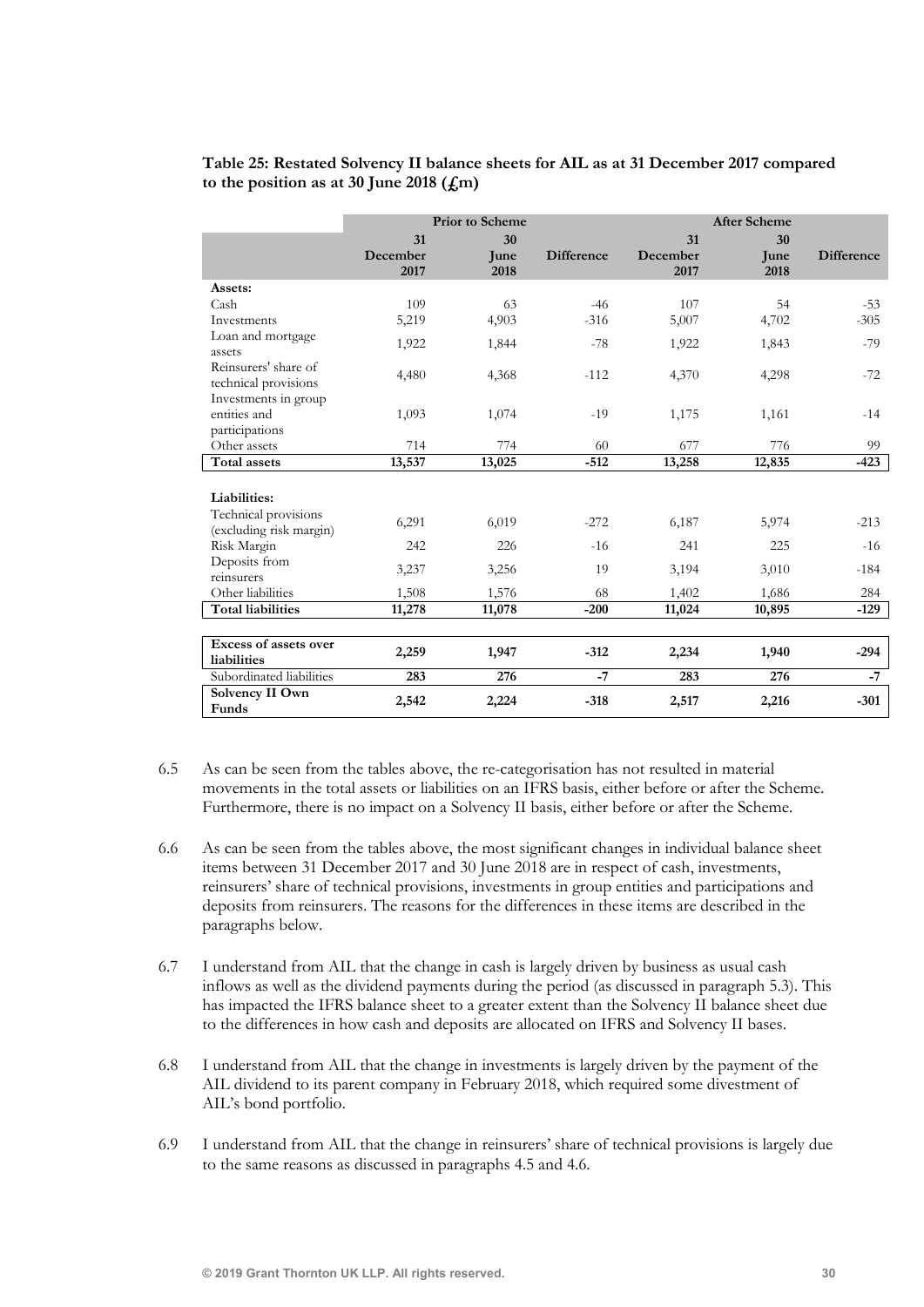- 6.10 I understand from AIL that the change in investments in group entities and participations under the IFRS basis is largely driven by a revaluation of AIL's investment in its principal subsidiary, Aviva Canada Inc. This has not affected the Solvency II balance sheet to the same extent due to the differences in how participations are valued under Solvency II.
- 6.11 I understand from AIL that the change in deposits from reinsurers is largely due to business as usual activities over the period, the effect of exchange rate movements, payments settled over the period and movements in profits over the period, after the AIIDAC-AIL Quota Share arrangement is taken into account.
- 6.12 AIL has informed me that there have been other small movements in the AIL balance sheet post Scheme due to a change of basis in the calculation of the assets to be transferred from AIL to AIIDAC at the Effective Time ("Day 1 premium").
- 6.13 Previously, the Day 1 premium was calculated by considering the net present value of future expected cashflows and allowing for the future cost of capital ("Economic Basis").
- 6.14 This calculation has been revised to be on a basis that is more consistent with the IFRS accounting basis.

#### Changes in AIIDAC's IFRS and Solvency II Balance Sheets

6.15 The table below sets out the simplified IFRS balance sheets of AIIDAC, both before and after the Scheme, as at 31 December 2017 and 30 June 2018, together with comparisons between the figures at the two dates.

## Table 26: IFRS balance sheets for AIIDAC as at 31 December 2017 and 30 June 2018  $(f<sub>m</sub>)$

|                                                 |                  | <b>Prior</b> to Scheme   |                   |                  | <b>After Scheme</b> |                   |
|-------------------------------------------------|------------------|--------------------------|-------------------|------------------|---------------------|-------------------|
|                                                 | 31               | 30                       |                   | 31               | 30                  |                   |
|                                                 | December<br>2017 | June<br>2018             | <b>Difference</b> | December<br>2017 | June<br>2018        | <b>Difference</b> |
| Assets:                                         |                  |                          |                   |                  |                     |                   |
| Cash                                            | 4                | 4                        | $\theta$          | 6                | $\overline{4}$      | $-2$              |
| Investments                                     | 0                | 0                        | 0                 | 239              | 176                 | $-63$             |
| Loan and mortgage<br>assets                     | $\Omega$         | $\Omega$                 | $\Omega$          | $\theta$         | $\Omega$            | $\Omega$          |
| Reinsurers' share of<br>technical provisions    | $\Omega$         | $\Omega$                 | $\Omega$          | 893              | 900                 | 7                 |
| Investments in group<br>entities and            | $\Omega$         | $\Omega$                 | $\Omega$          | 12               | $\Omega$            | $-12$             |
| participations                                  |                  |                          |                   |                  |                     |                   |
| Other assets                                    | $\Omega$         | $\Omega$                 | $\theta$          | 124              | 243                 | 118               |
| Total assets                                    | 4                | 4                        | $\bf{0}$          | 1,273            | 1,323               | 50                |
| Liabilities:                                    |                  |                          |                   |                  |                     |                   |
| Technical provisions<br>(excluding risk margin) | $\Omega$         | $\Omega$                 | $\theta$          | 1,041            | 1,042               | 1                 |
| Risk Margin                                     | $\Omega$         | $\Omega$                 | $\Omega$          | $\Omega$         | $\Omega$            | $\Omega$          |
| Deposits from<br>reinsurers                     | $\Omega$         | $\Omega$                 | $\Omega$          | $\Omega$         | $\Omega$            | $\Omega$          |
| Other liabilities                               | $\Omega$         | $\Omega$                 | $\theta$          | 154              | 96                  | $-59$             |
| <b>Total liabilities</b>                        | ٠                | $\overline{\phantom{0}}$ | $\bf{0}$          | 1,195            | 1,138               | $-57$             |
|                                                 |                  |                          |                   |                  |                     |                   |
| Excess of assets over                           | 4                | 4                        | $\bf{0}$          | 78               | 185                 | 107               |
| liabilities                                     |                  |                          |                   |                  |                     |                   |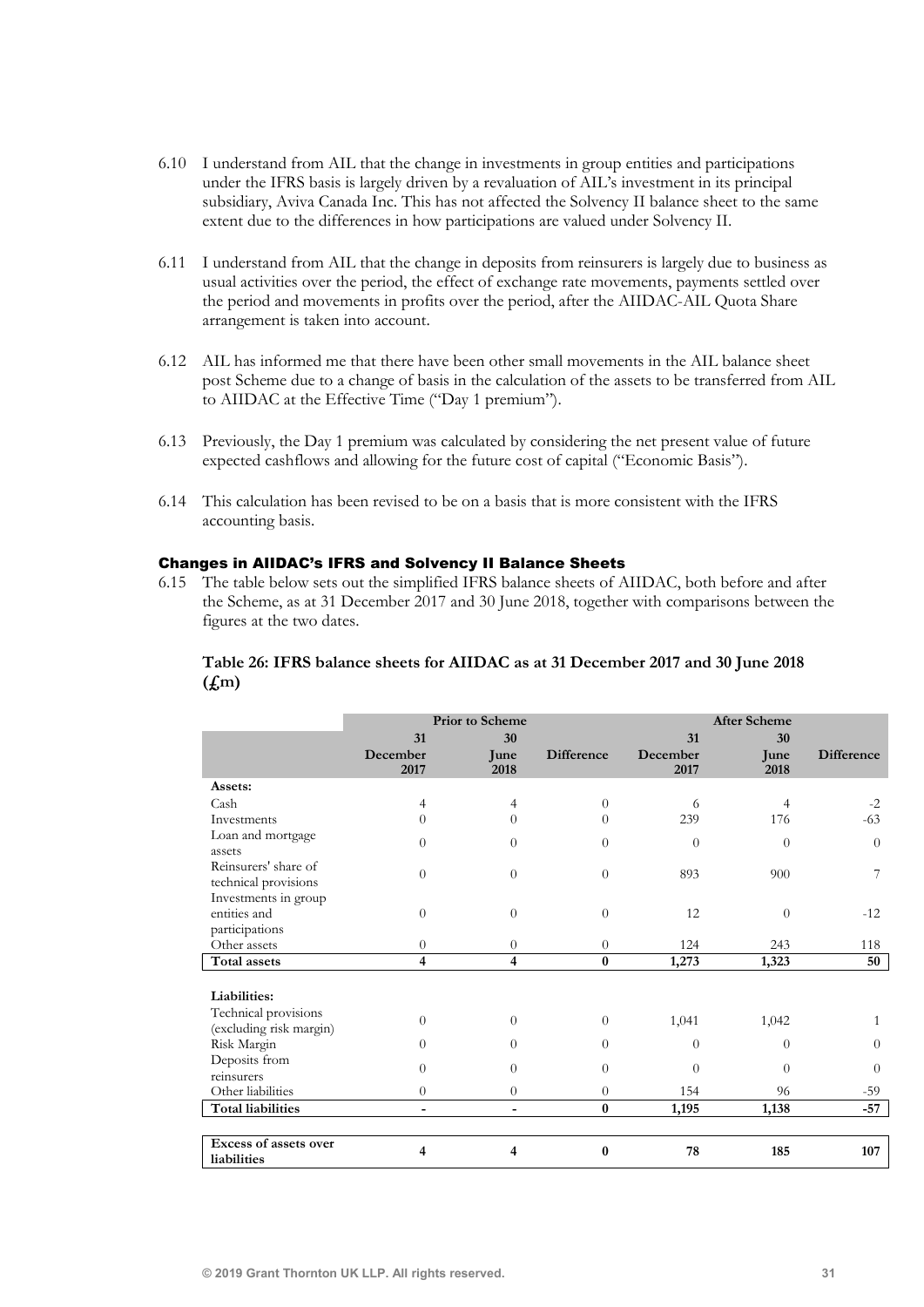6.16 The table below sets out the simplified Solvency II balance sheets of AIIDAC, both before and after the Scheme, as at 31 December 2017 and 30 June 2018, together with comparisons between the figures at the two dates.

|                                                 |                  | <b>Prior</b> to Scheme |                   |                  | <b>After Scheme</b> |                   |
|-------------------------------------------------|------------------|------------------------|-------------------|------------------|---------------------|-------------------|
|                                                 | 31               | 30                     |                   | 31               | 30                  |                   |
|                                                 | December<br>2017 | June<br>2018           | <b>Difference</b> | December<br>2017 | June<br>2018        | <b>Difference</b> |
| Assets:                                         |                  |                        |                   |                  |                     |                   |
| Cash                                            | 4                | 4                      | $\overline{0}$    | 6                | $\overline{4}$      | $-2$              |
| Investments                                     | $\overline{0}$   | 0                      | 0                 | 239              | 176                 | $-63$             |
| Loan and mortgage<br>assets                     | $\theta$         | $\overline{0}$         | $\overline{0}$    | $\overline{0}$   | $\theta$            | $\theta$          |
| Reinsurers' share of<br>technical provisions    | $\theta$         | $\Omega$               | $\Omega$          | 781              | 803                 | 23                |
| Investments in group                            |                  |                        |                   |                  |                     |                   |
| entities and                                    | $\theta$         | $\Omega$               | $\theta$          | 12               | $\theta$            | $-12$             |
| participations                                  |                  |                        |                   |                  |                     |                   |
| Other assets                                    | $\theta$         | $\theta$               | $\theta$          | 12               | 29                  | 18                |
| <b>Total assets</b>                             | 4                | 4                      | $\bf{0}$          | 1,049            | 1,013               | $-36$             |
|                                                 |                  |                        |                   |                  |                     |                   |
| Liabilities:                                    |                  |                        |                   |                  |                     |                   |
| Technical provisions<br>(excluding risk margin) | $\Omega$         | $\Omega$               | $\Omega$          | 837              | 852                 | 15                |
| Risk Margin                                     | $\overline{0}$   | $\Omega$               | $\theta$          | 11               | 10                  | $-1$              |
| Deposits from                                   | $\Omega$         | $\Omega$               | $\Omega$          | $\Omega$         | $\Omega$            | $\theta$          |
| reinsurers                                      |                  |                        |                   |                  |                     |                   |
| Other liabilities                               | $\theta$         | $\overline{0}$         | $\theta$          | 112              | 62                  | $-50$             |
| <b>Total liabilities</b>                        | $\bf{0}$         | $\bf{0}$               | $\bf{0}$          | 959              | 924                 | $-35$             |
|                                                 |                  |                        |                   |                  |                     |                   |
| Excess of assets over<br>liabilities            | 4                | 4                      | $\bf{0}$          | 90               | 89                  | $\bf{0}$          |
| Subordinated liabilities                        | $\bf{0}$         | $\bf{0}$               | $\bf{0}$          | $\bf{0}$         | $\mathbf{0}$        | $\mathbf{0}$      |
| Solvency II Own<br>Funds                        | 0                | $\bf{0}$               | 0                 | $\bf{0}$         | $\bf{0}$            | $\bf{0}$          |

## Table 27: Solvency II balance sheets for AIIDAC as at 31 December 2017 and 30 June 2018  $(f,m)$

- 6.17 As can be seen from the tables above, the largest changes in individual balance sheet items between 31 December 2017 and 30 June 2018 are in respect of investments, reinsurers' share of technical provisions, investments in group entities and participations, other assets and other liabilities. The reasons for the differences in these items are described in the paragraphs below.
- 6.18 I understand from AIIDAC that the change in investments is largely driven by a change in the transferring liabilities. In particular, AIIDAC's other liabilities have decreased between 31 December 2017 and 30 June 2018, as discussed in paragraph 6.22. The level of AIIDAC's investments following the Scheme has been updated in order to achieve a similar SCR coverage ratio following the Scheme based on the 30 June 2018 position.
- 6.19 I understand from AIIDAC that the change in reinsurers' share of technical provisions is largely due to the same reasons as discussed in paragraph 4.43.
- 6.20 I also understand from AIIDAC that the movement of  $f$ 12m in investments in group entities and participations is entirely driven by a decision made during the period to no longer include the investment in two subsidiaries, Aviva Direct Ireland Limited and Aviva Driving School Ireland Limited, in the transfer. I have been informed by AIIDAC that the decision to not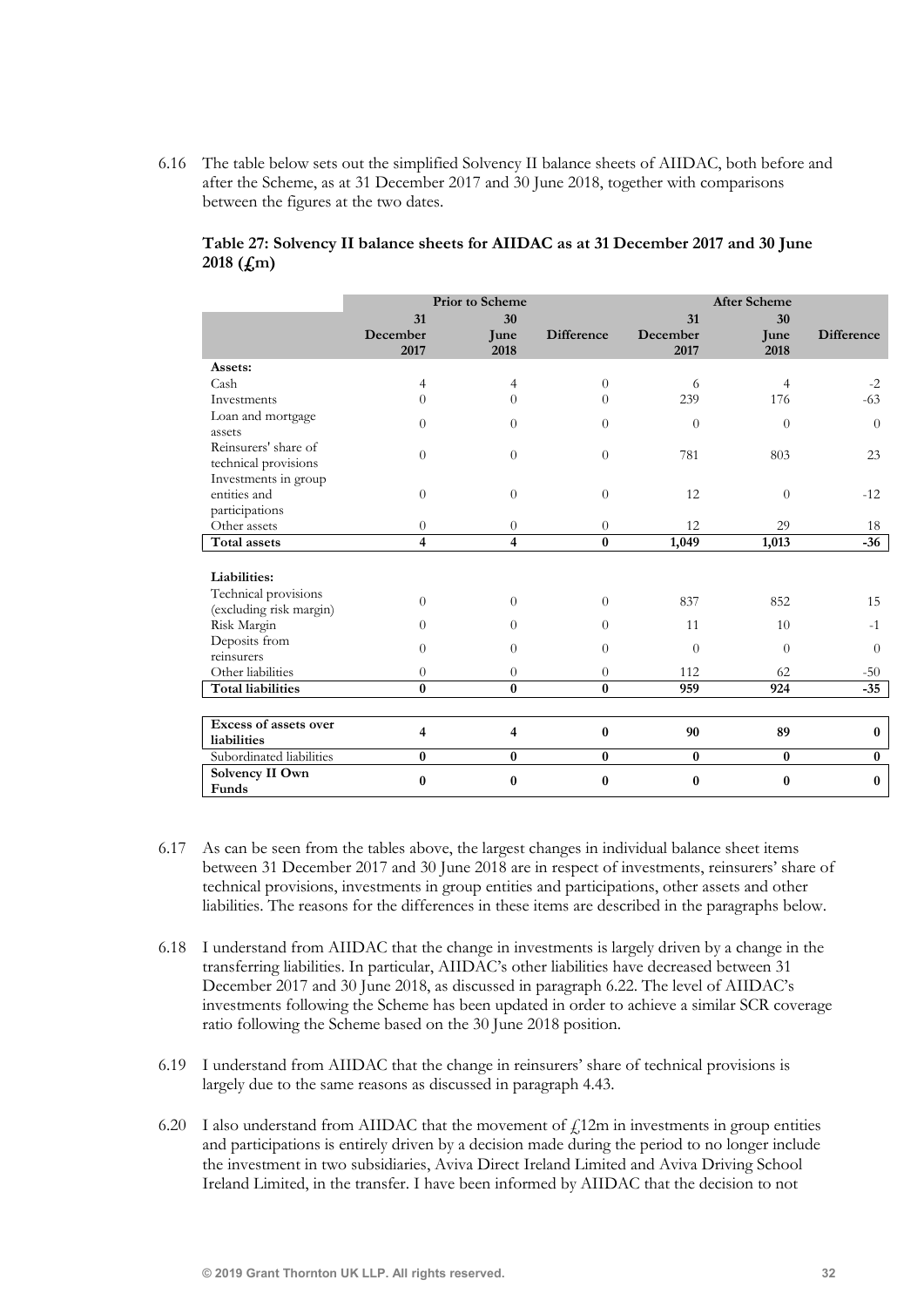transfer the investment in the two subsidiaries will not have an impact on the value of the transferring liabilities.

- 6.21 I further understand from AIIDAC that the movement in other assets within the simplified balance sheet above is largely driven by the changes to the treatment of goodwill and deferred tax over the period. At the time of my Report, AIL and AIIDAC assumed that none of the goodwill on AIL's balance sheet would be transferred to AIIDAC following the Scheme. However, AIL and AIIDAC have informed me that they now plan to transfer AIL's goodwill to AIIDAC under the Scheme. In respect of deferred tax, this will no longer form a part of the transferring assets as discussed in paragraph 5.39. In addition, AIIDAC has informed me that there has also been an increase in prepayments and other accrued income driven largely by a prepayment for sponsorship of the Aviva Stadium in Ireland.
- 6.22 In addition, I understand from AIIDAC that the movement in other liabilities is driven by small movements in a number of liability items, largely due to business as usual activities. This includes a movement due to a dividend paid from Aviva Undershaft Three SE ("AUTSE"). AUTSE was formerly known as Aviva Insurance Europe SE and it transferred its general insurance business to AIL in 2012. AIL's Irish branch was set up at the time of this transfer to transact the transferred business.
- 6.23 AIIDAC has informed me that there have been other small movements due to a change of basis in the calculation of Day 1 premium from an Economic Basis to an IFRS basis, as discussed in paragraph 6.13.

#### Conclusion

- 6.24 I am comfortable with the changes in the balance sheets of both AIL and AIIDAC between 31 December 2017 and 30 June 2018.
- 6.25 From the AIL balance sheets above, I conclude that the excess of assets over liabilities of AIL has reduced since the Report. This reduction is similar on both the prior to Scheme and after Scheme bases. This reduction is largely due to the payment of a dividend over the period, as discussed in paragraph 5.3. After this reduction, AIL still has  $f2,216$ m in Solvency II Own Funds and, as discussed in paragraph 6.34 below, it still has significant Own Funds in excess of its SCR. Given this, I have not changed my conclusions based on the updated information.
- 6.26 From the AIIDAC balance sheets above, I conclude that the financial strength of AIIDAC has not changed materially since the Report, with the most significant change being due to the change in the treatment of a goodwill asset as part of the transfer. As a result, I have not changed my conclusions based on the updated information.
- 6.27 It should be noted that the actual balance sheets before and after the Scheme will be different to those represented in the tables in this section due to the actual experience of the companies between 30 June 2018 and the Effective Time. However, I believe that the information included in this section gives the best available indication as to how the two companies will be affected by the Scheme.

#### Impact of the Scheme on the solvency positions of AIL and AIIDAC

- 6.28 The changes to the capital requirements of AIL and AIIDAC since the Report are discussed in Section 5 of this report.
- 6.29 I have shown below the solvency positions for AIL and AIIDAC before and after the Scheme in relation to regulatory capital requirements as at 31 December 2017. This information was included in the Report.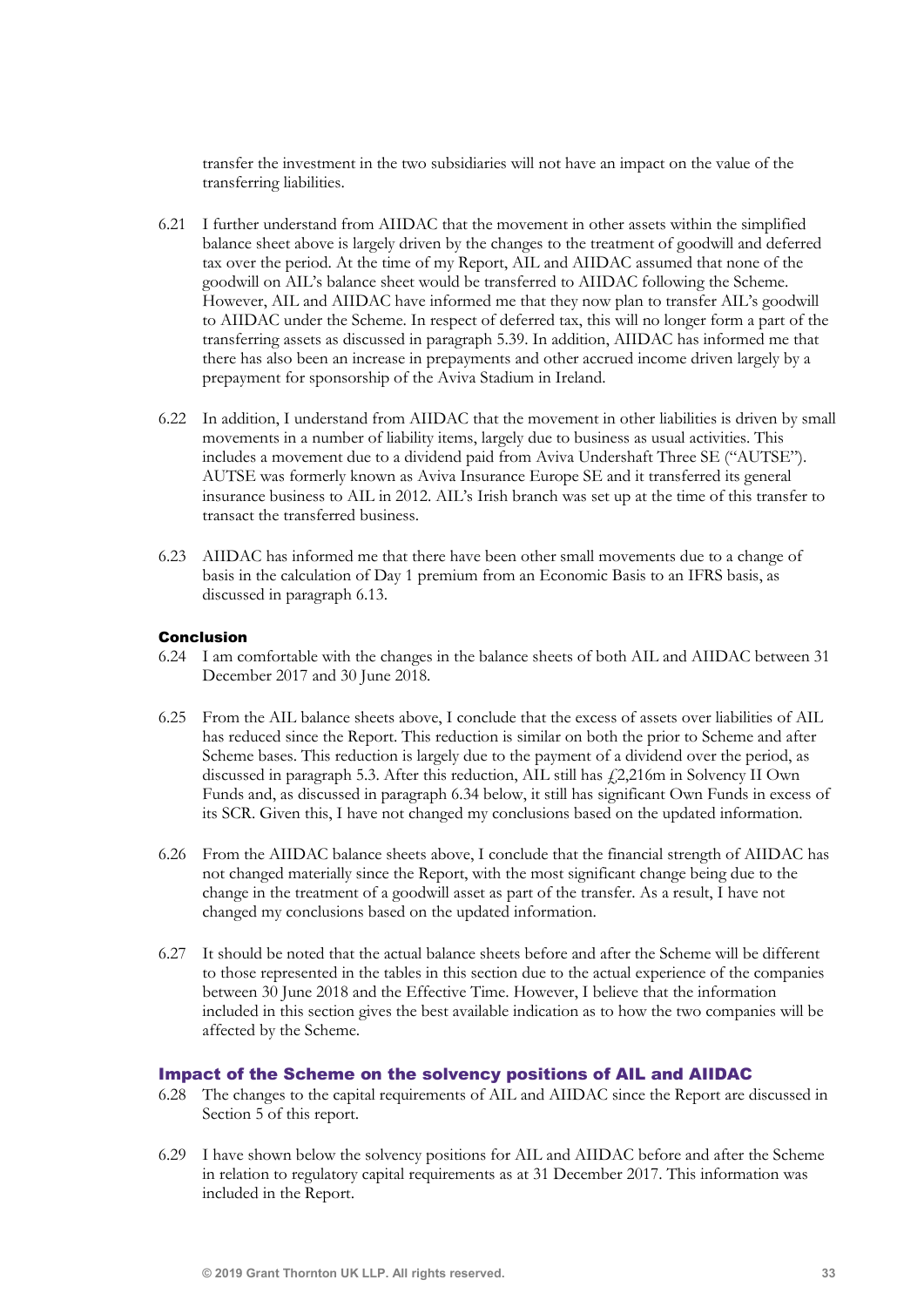| Table 28: Regulatory and ORSA capital requirements for AIL and AIIDAC as at 31 |  |  |
|--------------------------------------------------------------------------------|--|--|
| December 2017 $(f,m)$                                                          |  |  |

| $f_{\rm sm}$                            | <b>Prior to Scheme</b> |               | <b>Post Scheme</b> |               |
|-----------------------------------------|------------------------|---------------|--------------------|---------------|
|                                         | AIL                    | <b>AIIDAC</b> | AIL                | <b>AIIDAC</b> |
| MCR                                     | 386.1                  | 3.3           | 376.2              | 14.9          |
| <b>SCR</b>                              | 1,283.1                | 3.3           | 1,291.2            | 59.4          |
| ORSA capital requirement                | 1,659.1                | 3.3           | 1,666.5            | 48.3          |
| Eligible Own Funds to meet the MCR      | 2,271.0                | 4.4           | 2,310.6            | 76.3          |
| Eligible Own Funds to meet SCR and ORSA | 2,542.0                | 4.4           | 2,516.6            | 89.6          |
| Excess of Own Funds over the SCR        | 1,258.9                | 1.2           | 1,225.4            | 30.2          |
| <b>MCR</b> Coverage ratio               | 588.2%                 | $135.1\%$     | $614.2\%$          | 513.7%        |
| <b>SCR Coverage ratio</b>               | 198.1%                 | 135.1%        | 194.9%             | 150.9%        |
| <b>ORSA Coverage ratio</b>              | 153.2%                 | 135.1%        | 151.0%             | 185.6%        |

6.30 The table below shows the analogous position as at 30 June 2018.

Table 29: Regulatory and ORSA capital requirements for AIL and AIIDAC as at 30 June 2018 (£m)

| $f_{\rm sm}$                            | <b>Prior to Scheme</b> |               | Post Scheme |               |
|-----------------------------------------|------------------------|---------------|-------------|---------------|
|                                         | AIL                    | <b>AIIDAC</b> | AIL         | <b>AIIDAC</b> |
| MCR                                     | 376.1                  | 3.3           | 366.2       | 14.9          |
| <b>SCR</b>                              | 1,201.0                | 3.3           | 1,204.7     | 59.5          |
| ORSA capital requirement                | 1,560.3                | 3.3           | 1,562.9     | 45.1          |
| Eligible Own Funds to meet the MCR      | 1,945.5                | 4.4           | 1,936.0     | 89.5          |
| Eligible Own Funds to meet SCR and ORSA | 2,223.5                | 4.4           | 2,216.0     | 89.5          |
| Excess of Own Funds over the SCR        | 1,022.5                | 1.1           | 1,011.3     | 30.0          |
| <b>MCR</b> Coverage ratio               | 517.3%                 | 135.1%        | 528.7%      | $602.1\%$     |
| <b>SCR Coverage ratio</b>               | 185.1%                 | 135.1%        | 183.9%      | 150.4%        |
| <b>ORSA Coverage ratio</b>              | 142.5%                 | 135.1%        | 141.8%      | 198.5%        |

6.31 The table below sets out the differences between the 31 December 2017 and 30 June 2018 positions for AIL and AIIDAC. In other words, it shows the differences between Table 29 and Table 28.

Table 30: Change in the Regulatory and ORSA capital requirements for AIL and AIIDAC as at 30 June 2018  $(f<sub>cm</sub>)$ 

| $f_{\rm m}$                             | <b>Prior to Scheme</b> |               |           | Post Scheme   |
|-----------------------------------------|------------------------|---------------|-----------|---------------|
|                                         | AIL.                   | <b>AIIDAC</b> | AIL.      | <b>AIIDAC</b> |
| MCR                                     | $-10.0$                | 0.0           | $-10.0$   | 0.0           |
| <b>SCR</b>                              | $-82.1$                | 0.0           | $-86.5$   | 0.1           |
| ORSA capital requirement                | $-98.8$                | 0.0           | $-103.6$  | $-3.5$        |
| Eligible Own Funds to meet the MCR      | $-325.5$               | 0.0           | $-374.6$  | 13.2          |
| Eligible Own Funds to meet SCR and ORSA | $-318.5$               | 0.0           | $-300.7$  | $-0.2$        |
| Excess of Own Funds over the SCR        | $-236.4$               | 0.0           | $-214.2$  | $-0.3$        |
| <b>MCR</b> Coverage ratio               | $-70.9\%$              | $0.0\%$       | $-85.5\%$ | 88.4%         |
| <b>SCR Coverage ratio</b>               | $-13.0\%$              | $0.0\%$       | $-11.0\%$ | $-0.5\%$      |
| <b>ORSA Coverage ratio</b>              | $-10.7\%$              | $0.0\%$       | $-9.2\%$  | $14.0\%$      |

6.32 The table above shows that, since the Report, there has been a reduction in AIL's MCR coverage ratio, both before and after the Scheme. However, both of these coverage ratios remain above 500% as at 30 June 2018. As a result, these reductions do not change my conclusion that AIL has substantial Own Funds in comparison to its regulatory capital requirements following the Scheme.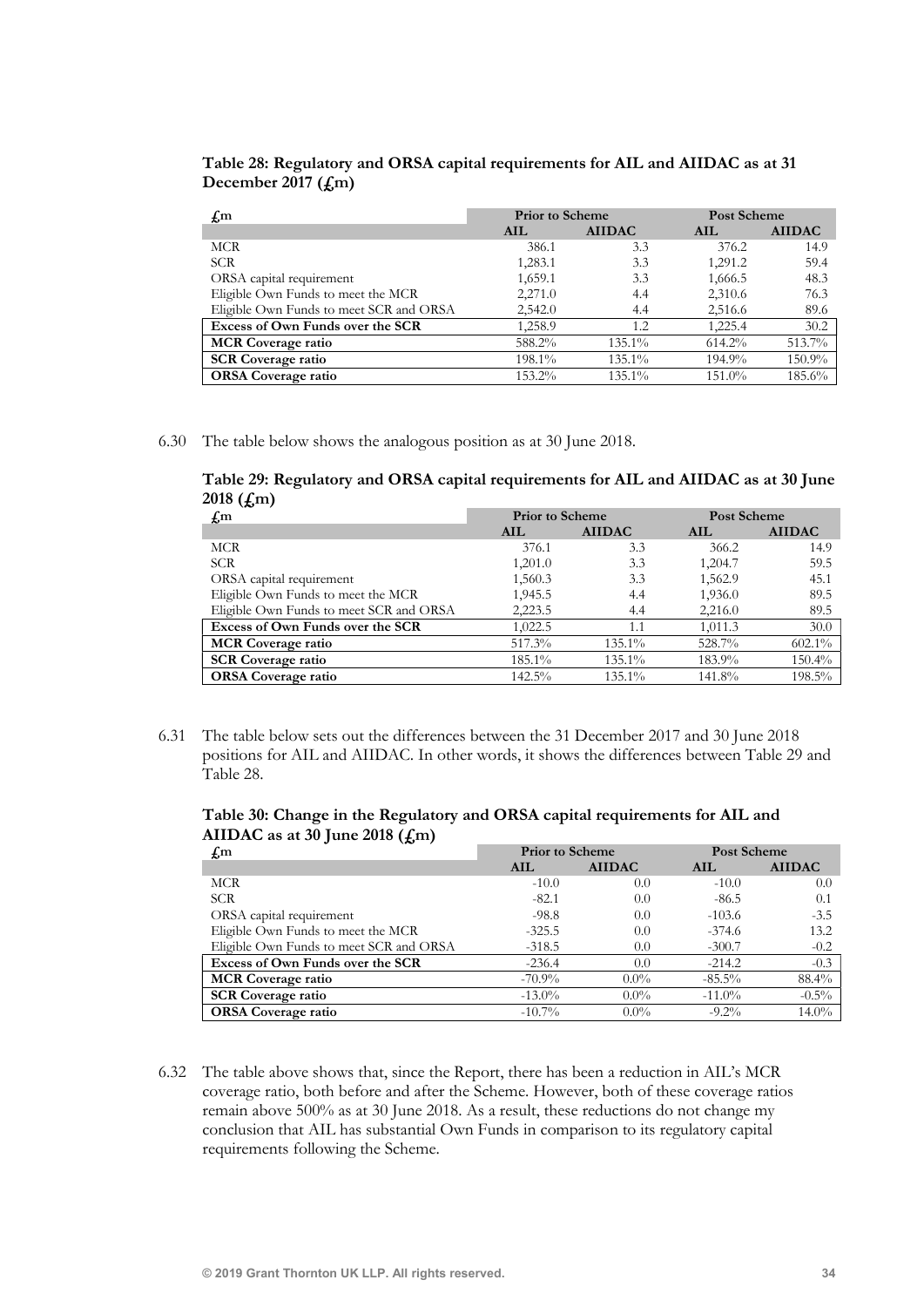- 6.33 The table above also shows that, since the Report, there has been a reduction in the SCR coverage ratios for AIL, both before and after the Scheme.
- 6.34 However, as AIL's coverage ratios remain very high both prior to and following the Scheme, the reductions in these coverage ratios do not change my conclusion that AIL has substantial Own Funds in comparison to its regulatory capital requirements following the Scheme.
- 6.35 Also, as AIL's coverage ratio following the Scheme is slightly higher than that before the Scheme, and AIL continues to maintain substantial Own Funds in excess of its SCR, I see no reason to change my conclusion from the Report that the Scheme will not materially change the likelihood of AIL being able to meet policyholder obligations.
- 6.36 The MCR and ORSA coverage ratios for AIIDAC following the Scheme have improved since my Report while the SCR coverage ratio has not changed materially. The impact of AIIDAC's investment strategy change discussed in paragraph 5.58 is also immaterial to the SCR coverage ratio. I therefore see no reason to change my conclusion from the Report that AIIDAC will have substantial coverage over its regulatory and ORSA capital requirements following the Scheme.

### Potential further transfer of business following the Scheme

- 6.37 As discussed in paragraph 3.25, a portfolio of policies from another entity based in Gibraltar may be transferred into AIIDAC following the Scheme.
- 6.38 I have been informed by AIIDAC that it has estimated the impact of the potential further transfer discussed in paragraph 3.25 on AIIDAC's SCR. The estimated increase in AIIDAC's SCR as a result of the further transfer is approximately  $f(0.5m)$ .
- 6.39 I understand from AIIDAC that this estimated impact has been determined through a full recalculation of AIIDAC's SCR, to include the potential portfolio transfer from Gibraltar. As discussed in paragraph 8.79 of the Report, I have reviewed the approach taken to the calculation of AIIDAC's SCR and I am comfortable with that approach. I am therefore comfortable that the approach taken by AIIDAC to estimate the impact of the potential further transfer on the SCR is appropriate and proportionate.
- 6.40 I understand from AIIDAC that the impact of the potential further transfer on AIIDAC's Own Funds has not been determined; however, I would not expect the impact of this to reduce AIIDAC's Own Funds.
- 6.41 Assuming the prudent case where there is no increase in AIIDAC's Own Funds and there is a £0.5m increase in AIIDAC's SCR, I have estimated that AIIDAC's SCR coverage ratio would reduce from 150.4% to 149.2% as a result of the potential further transfer. As the impact is relatively minor, I do not believe that this would materially affect AIIDAC's ability to meet its policyholder obligations.
- 6.42 Given the above, I conclude that this potential further transfer would not materially change the likelihood of AIIDAC being able to meet policyholder obligations.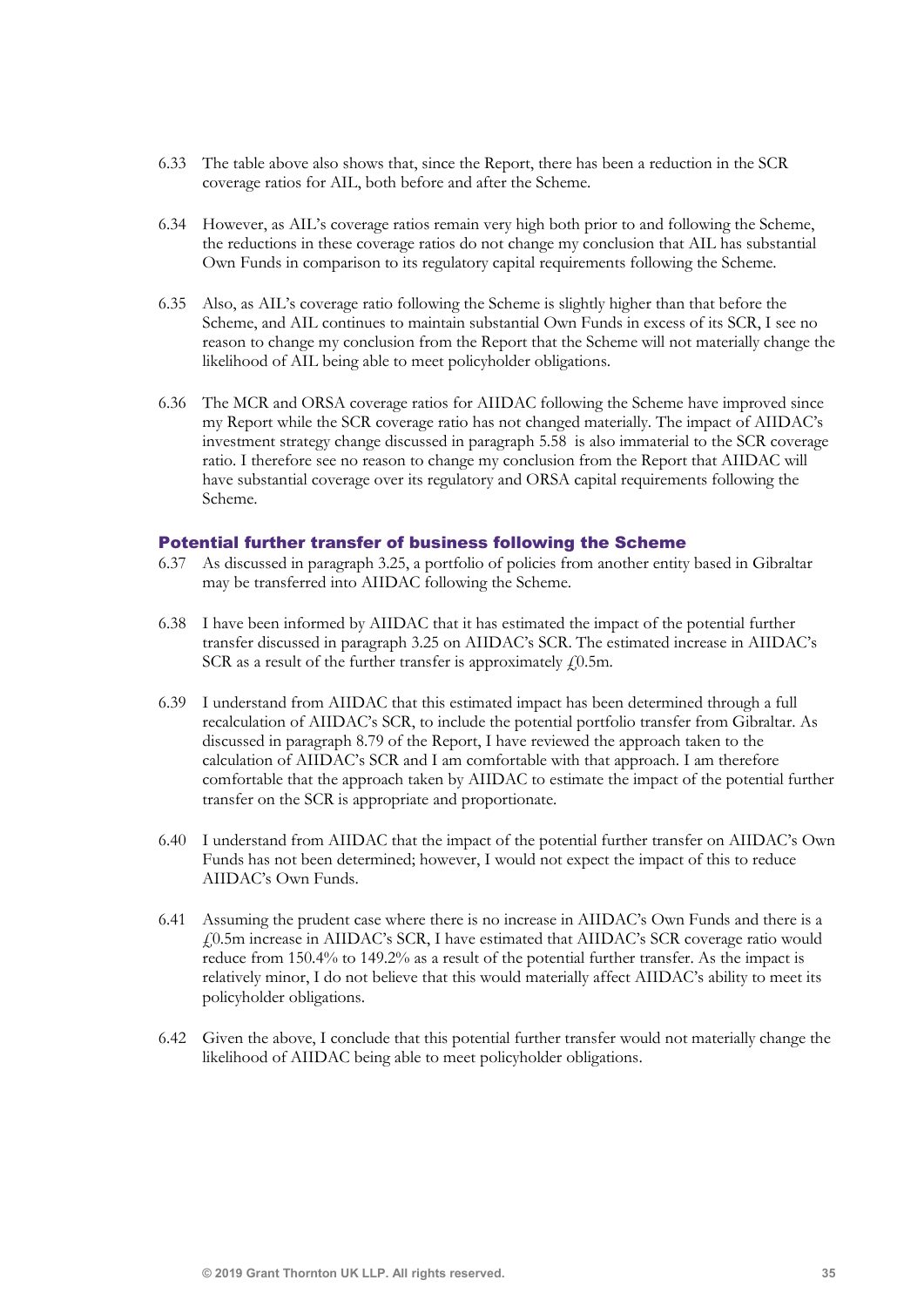# 7 Other Financial Considerations

- 7.1 In addition to the points discussed in the sections above, I considered the following additional financial aspects in the Report:
	- Investment strategy implications
	- Implications of the Scheme on ongoing expense levels
	- Implications under insolvency
	- Impact on compensation
	- Liquidity position
	- Tax implications
	- Pension arrangements
	- Impact on existing reinsurers
	- Impact on new business strategy
	- Impact on existing guarantees.
- 7.2 Based on my discussions with AIL and AIIDAC, I understand that there have been no material changes since the Report with respect to the financial aspects listed under paragraph 7.1 other than changes in AIIDAC's investment strategy, changes in the impact on compensation and tax implications. I discuss these changes below.

#### Investment strategy implications

- 7.3 At the time of the Report, AIIDAC was assuming a simplistic investment strategy of 100% investment in government bonds. Since the Report, AIIDAC has informed me that it has conducted detailed analysis in relation to the investment strategy and updated its assumptions to an investment mix consisting of 60% government bonds, 20% AAA-rated covered corporate bonds and 20% collective investment undertakings. AIIDAC has informed me that the investment in collective investment undertakings is expected to comprise of cash and liquidity funds as well as investments in the Aviva Investors Multi-Strategy Fund ("AIMS").
- 7.4 AIIDAC has informed me that, although the increased investment in collective investment undertakings has been reflected in the financial and capital information and projections provided for this report, the increased investment in corporate bonds has not been fully reflected in that information. The financial and capital information and projections provided for this report reflected an increase in the investment in corporate bonds to 10% mixed rated bonds instead of to 20% AAA-rated covered bonds.
- 7.5 I have been informed by AIIDAC that it has estimated the impact of the increased investment in corporate bonds on its SCR and that the estimated increase to AIIDAC's SCR as a result of the change is approximately  $f(0.3m)$ . This increase arises because, under the Standard Formula, AAA-rated covered corporate bonds incur a higher market risk charge than government bonds.
- 7.6 I have been further informed by AIIDAC that this change will not have any impact on the Own Funds or the simplified balance sheet figures shown in this report.
- 7.7 It follows that this change in investment strategy will not have a significant impact on either AIIDAC's SCR or its coverage ratio. As a result, I am comfortable that AIIDAC's increased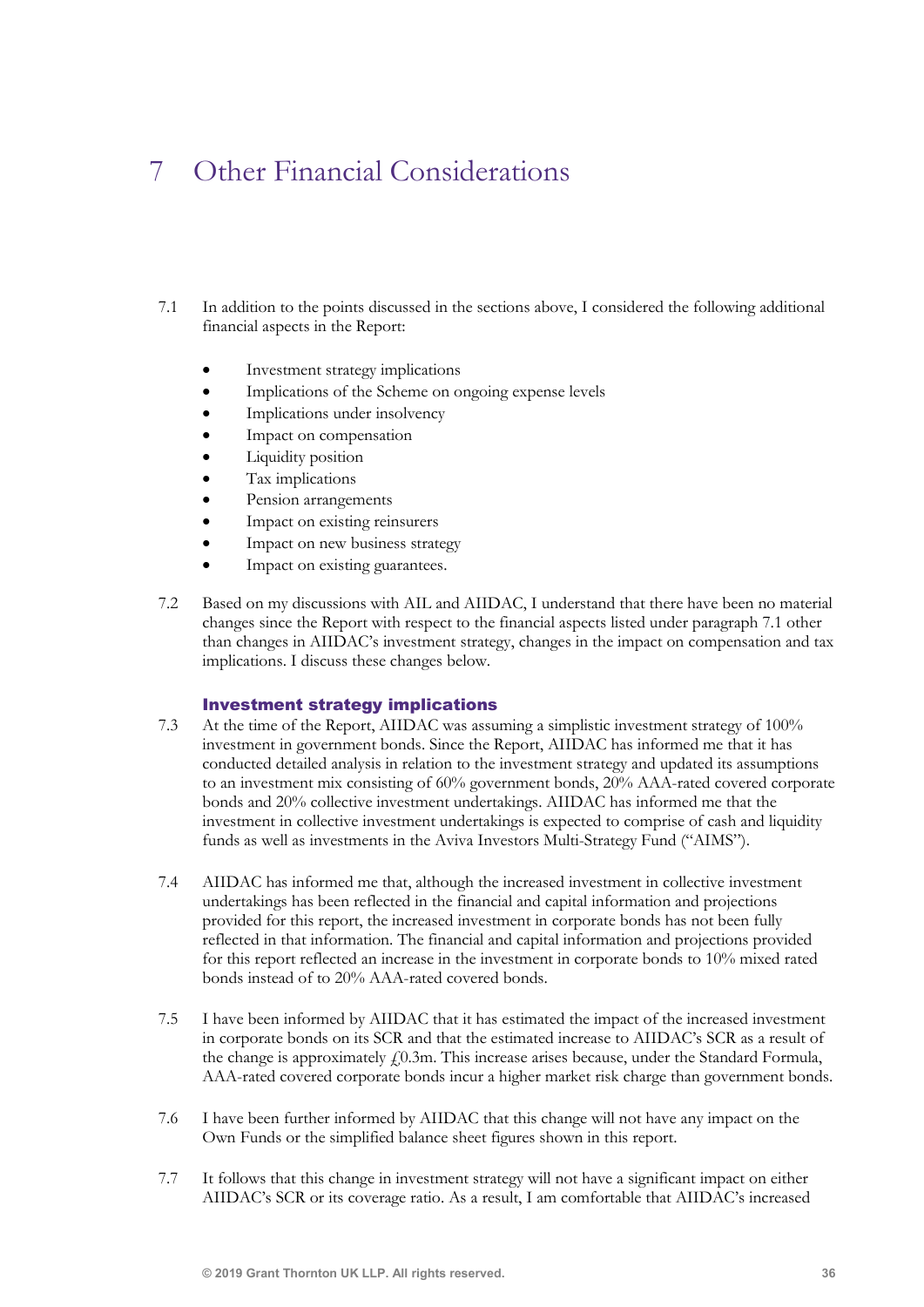investment in corporate bonds will not materially increase the risk of AIIDAC being unable to meet its policyholder obligations.

- 7.8 Turning to the increased investment in collective investment undertakings, I have been informed by AIIDAC that the AIMS fund is a global unconstrained total return fund that aims to provide a positive return with less than half the volatility of global equities over a three-year rolling period. I have been further informed that the fund is made up of approximately 86.8% derivatives, 3.6% cash and 9.6% physical assets. AIIDAC has informed me that as at 29 June 2018, there was a 1% probability of a reduction in the value of the fund over a one-year time horizon in excess of 13.92%. AIIDAC estimated this figure by using a market standard modelling approach and applying a standard approximation to convert from a one-week to one-year time horizon. While I have not reviewed AIIDAC's calculations, I am comfortable that the approach, as described to me, is appropriate.
- 7.9 Given the above and that less than 13% of AIIDAC's investment portfolio is expected to be invested in AIMS, I am comfortable that AIIDAC's investment in AIMS will not materially increase the risk of AIIDAC not being able to meet its policyholder obligations.
- 7.10 It follows from my conclusions in paragraphs 7.7 and 7.9 that I believe that AIIDAC's updated investment strategy is appropriate given AIIDAC's insurance liabilities. Whilst the updated investment strategy assumes more risk than the previously assumed investment strategy, as discussed in paragraph 6.36, AIIDAC will have substantial coverage over its capital requirements following the Scheme and therefore the additional risk from the updated investment strategy will not materially disadvantage the transferring policyholders. In addition, I would anticipate that the higher expected returns resulting from the updated investment strategy will benefit AIIDAC's coverage ratio.
- 7.11 I understand from AIL that it has made a change to its investment strategy which is due to take effect by January 2019. The updated strategy will increase AIL's investment in equities and introduce small increases in investment in the Aviva Investors Multi-Strategy funds and in property investments.
- 7.12 I believe that AIL's updated investment strategy is appropriate given AIL's insurance liabilities. Whilst the updated investment strategy assumes more risk than the previously assumed investment strategy, as discussed in paragraph 6.34, AIL will have substantial coverage over its capital requirements following the Scheme and therefore the additional risk from the updated investment strategy will not materially disadvantage the remaining policyholders. In addition, I would anticipate that the higher expected returns resulting from the updated investment strategy will benefit AIL's coverage ratio.

#### Impact on compensation

- 7.13 In respect of compensation schemes, the PRA has recently issued a consultation paper (CP 26/18) in which it discusses the changes to the PRA's rules as a result of UK's withdrawal from the EU. The consultation paper also sets out the PRA's proposed stance in respect of the compensation available to the transferring policyholders of insurance portfolio transfers from UK entities into entities in the EEA.
- 7.14 In respect of the transferring policyholders that were eligible for FSCS protection prior to the Scheme, should the proposed rules come into force then:
	- Policies in the Transferring Portfolio that will become part of AIIDAC's UK Branch will continue to benefit from FSCS protection irrespective of when the relevant claim events occur.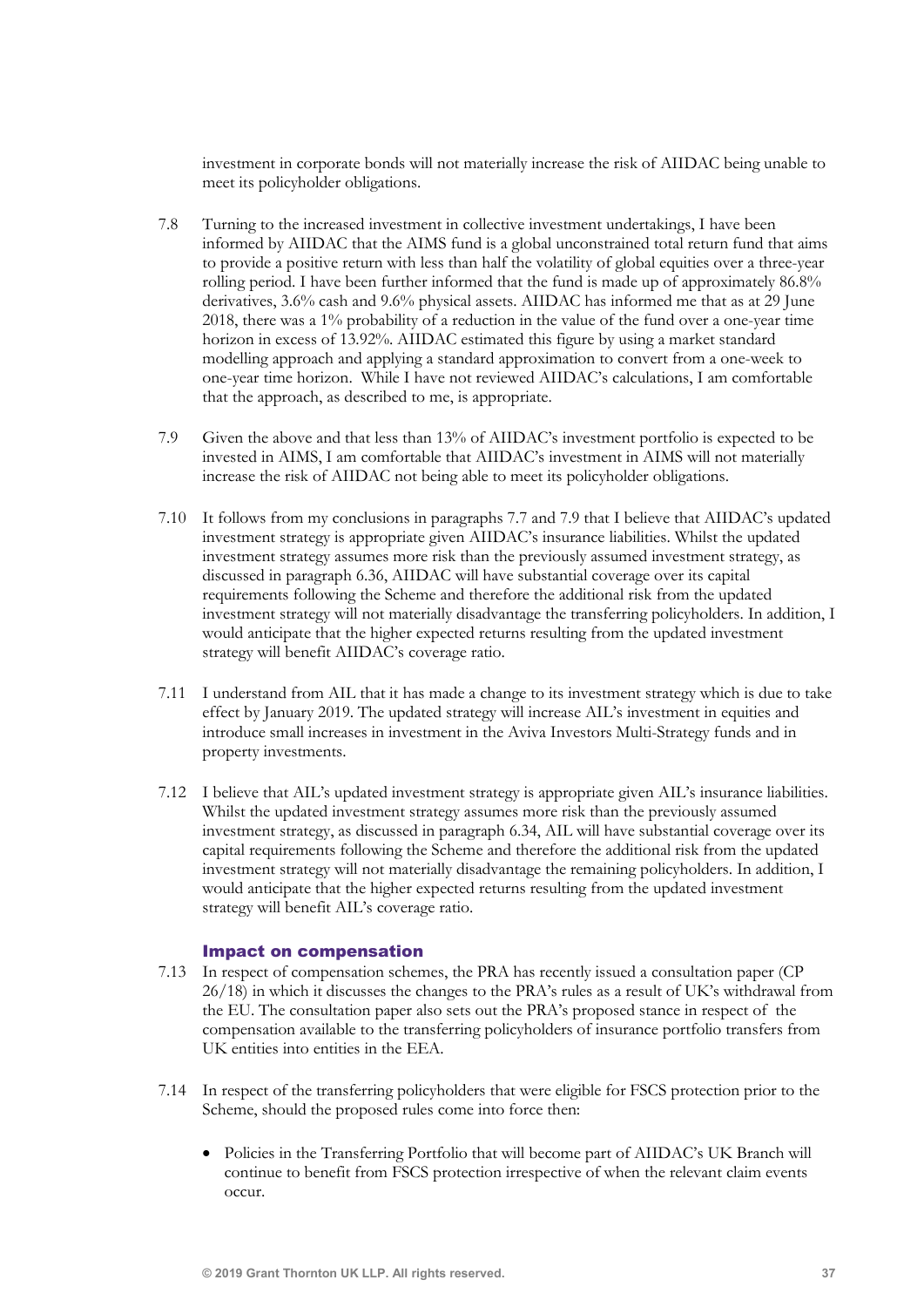- Policies in the Transferring Portfolio that will not become part of AIIDAC's UK Branch will continue to benefit from FSCS protection in respect of claims events that occur prior to the Effective Time. However, they will not benefit from FSCS protection in respect of claims events that occur after the Effective Time.
- 7.15 It follows that the impact of these proposals will be to reduce the size of the group of policyholders that might lose access to the FSCS. However, it will not eliminate this group of policyholders entirely.
- 7.16 Based on this, I have no reason to change the conclusion set out in paragraphs 10.40 and 10.41 of the Report. As a result, I am satisfied that that the Scheme will not create any material adverse impact to the remaining policyholders' access to compensation. Given the remoteness of the scenario where compensation is required by the transferring policyholders, I believe the actual detriment to transferring policyholders from losing access to the FSCS to be less material than the potential impact to these policyholders should the Scheme not go ahead.

#### Tax implications

- 7.17 I have been informed by AIL that AIIDAC has changed its view of the treatment of the deferred tax asset since 31 December 2017. The view as at 31 December 2017 was that part of the deferred tax asset in AIL pre-transfer would move to AIIDAC post transfer. I understand from AIL that its revised view is that the deferred tax asset should not form part of the transferring assets because the transfer should be tax neutral.
- 7.18 I have taken advice from the tax experts at Grant Thornton who specialise in the insurance sector. Based on this advice I am comfortable with the approach of not including the deferred tax asset in the transfer from AIL to AIIDAC.
- 7.19 After consideration of this issue, I am comfortable that it does not change my conclusion in the Report that there are no material tax implications that affect the Scheme.

#### Conclusion

7.20 I follows from the above that I am comfortable that there are no changes to the items listed under paragraph 7.1 that change my conclusions in the Report in respect of these aspects of the Scheme.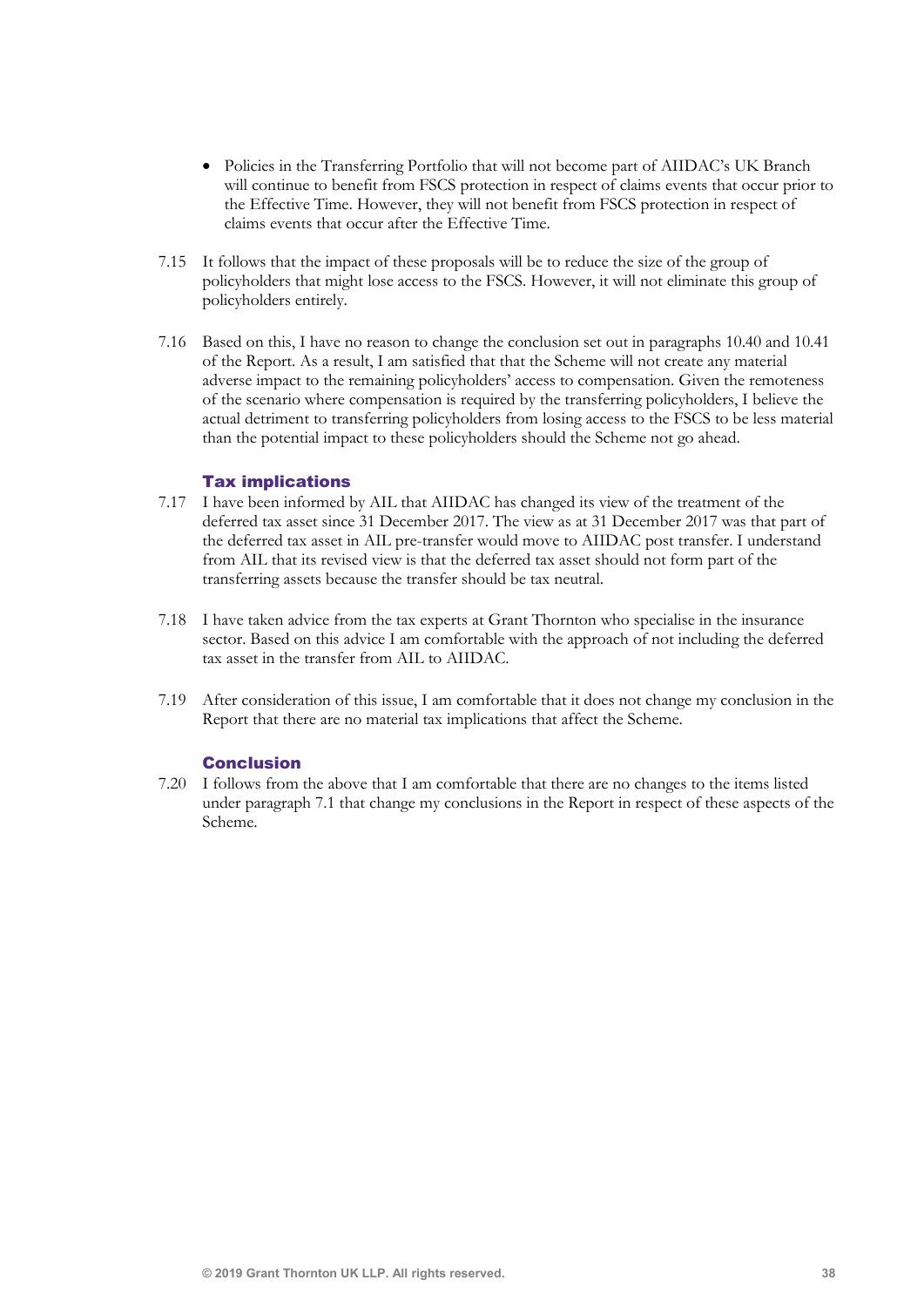## 8 Other Non-Financial Considerations

- 8.1 In addition to the points discussed in the sections above, I considered the following additional non-financial aspects in the Report:
	- EEA business remaining with AIL following the Scheme
	- Changes in regulatory jurisdiction
	- Claims handling
	- Policy servicing
	- **Complaints**
	- 'Brexit'
	- Management and governance frameworks
	- Should the Scheme not become effective
	- Should the application for the AIIDAC UK Branch to convert to a third country branch following Brexit not be successful
- 8.2 Based on my discussions with AIL and AIIDAC, I understand that there have been no material changes since the Report with respect to the non-financial aspects listed under paragraph 8.1 other than an increase in amount of the EEA business remaining with AIL following the Scheme and changes in AIIDAC's management and governance framework.. I discuss these issues below.
- 8.3 I also provide below an update on the status of AIIDAC's application for its UK Branch and additional information in relation to policy servicing.

#### EEA business remaining with AIL following the Scheme

- 8.4 As discussed in paragraph 3.1, I understand from AIL that it will not be renewing a contract to distribute Mobile Device Insurance ("MDI") business with one of its distributors which is due to expire on 28 February 2019. The policies underwritten under this distribution arrangement will not be included in the Scheme. It follows that these policies will remain with AIL following the Scheme despite covering EEA risks.
- 8.5 As discussed in paragraph 3.5, I understand from AIL that a portfolio of healthcare and hospitalisation cash plan policies will be commuted to another carrier or cancelled by 29 March 2019 and will therefore not be included in the Scheme. These policies offer healthcare and hospitalisation benefits. It follows that these policies will remain with AIL following the Scheme despite covering EEA risks.
- 8.6 Following the Scheme, these policyholders will therefore be in an analogous position to those discussed in paragraph 11.2 of the Report. In line with what it had told me about those policies, AIL has informed me that it intends to continue to honour its legal obligations on the policies discussed in paragraphs 8.4 and 8.5 following the Scheme in all circumstances.
- 8.7 It follows that, for the reasons discussed in paragraphs 11.8 and 11.9 of the Report, I am comfortable that excluding the policies described in paragraphs 8.4 and 8.5 above from the Scheme will not result in material detriment to these policyholders.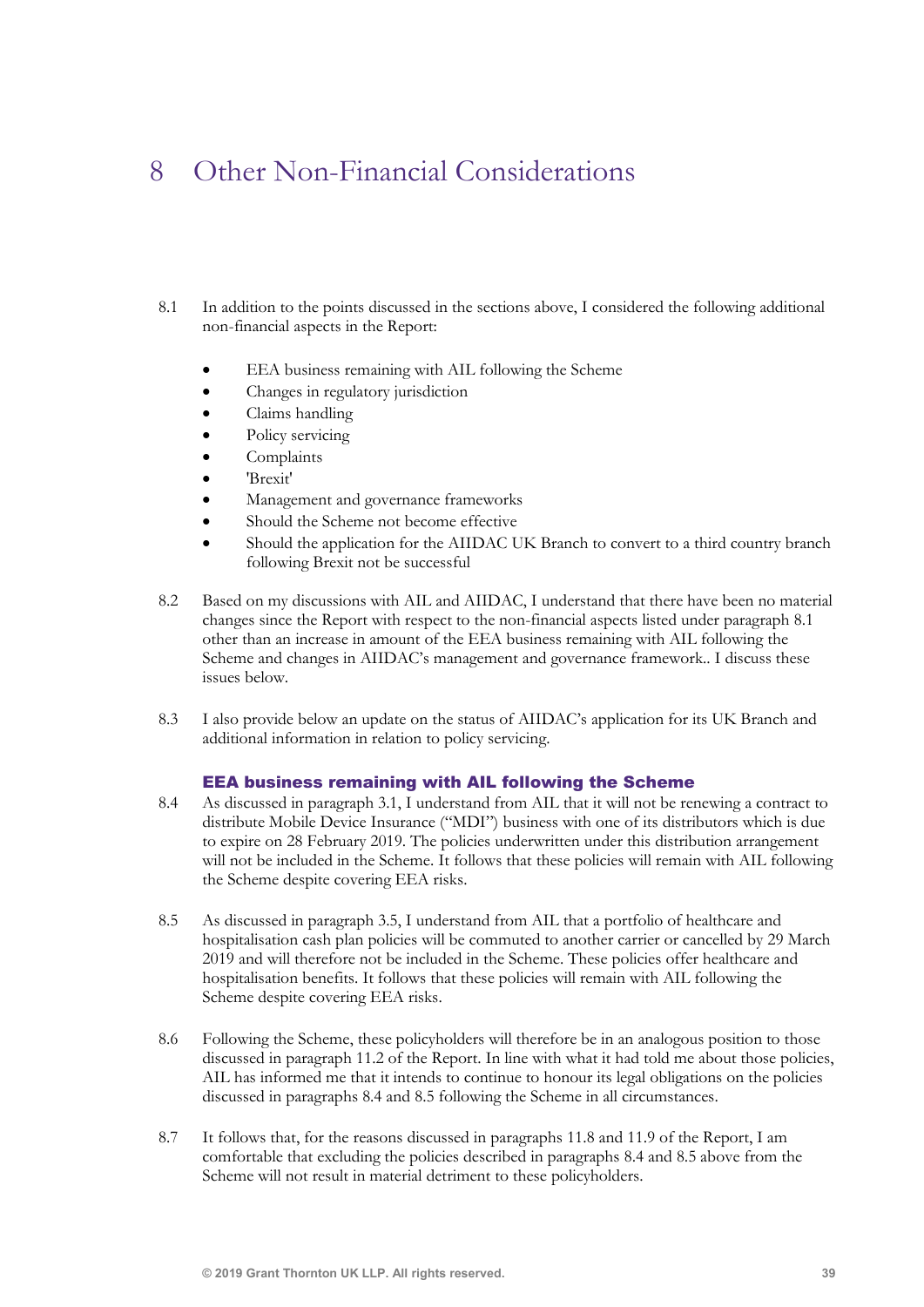### Management and governance frameworks

- 8.8 I have been informed by AIIDAC that, since the Report, the Chief Risk Officer and the approved Head of Actuarial Function have left the organisation. AIIDAC has informed me that it has identified a candidate for the role of Chief Risk Officer and that this individual is currently going through the CBI approval process. AIIDAC has also informed me that an interim Head of Actuarial Function has been appointed. Further, AIIDAC has informed me that it is in the process of identifying a candidate to fulfil the role of Head of Actuarial Function on a permanent basis, however the new candidate is not expected to be appointed prior to the Effective Time of the Scheme. The interim Head of Actuarial Function is expected to remain in this position until a permanent candidate is appointed.
- 8.9 I have also been informed by AIIDAC that, following discussion with the CBI, it has identified alternative candidates for the roles of Head of Finance and Head of Underwriting. AIIDAC is also intending to appoint a Branch Manager in the UK and has also identified a candidate for this role. AIIDAC has informed me that the identified candidate for the role of Branch Manager in the UK is currently going through the CBI approval process and that it is in the process of proposing the candidates for the Head of Finance and Head of Underwriting roles to the CBI.
- 8.10 AIIDAC has provided me with the criteria required for these five roles and I am satisfied that these criteria are appropriate. AIIDAC has also provided me with CVs for the identified candidates for the roles of Branch Manager in the UK and Chief Risk Officer and I am satisfied that these identified candidates are suitable. I do not expect these personnel changes to alter my conclusions, as set out in the Report, regarding management and governance frameworks.
- 8.11 I have also been informed by AIIDAC that the CBI has challenged the independence of two of its proposed independent non-executive directors, in particular, the Board Chairperson and Audit Committee Chairperson. I understand from AIIDAC that it is in the process of identifying suitable alternative candidates for these appointments.
- 8.12 I further understand from AIIDAC that the CBI has also requested it to appoint an additional executive director. AIIDAC has informed me that it has since appointed an additional executive director and that this individual's appointment has been approved by the CBI. AIIDAC has provided me with the CV for the individual and I am satisfied that the individual is suitable for the role.
- 8.13 I have been informed by AIIDAC that selection of the appointments above are expected to be resolved prior to the Effective Time of the Scheme.
- 8.14 From my discussions with AIIDAC, I do not expect the three new appointments to change my conclusions as set out in the Report regarding management and governance frameworks.

### Application for AIIDAC UK Branch

- 8.15 As discussed in paragraph 2.19 of the Report, AIIDAC applied to the CBI to establish a branch in the UK.
- 8.16 I have been informed by AIIDAC that the CBI has now authorised the UK Branch.

#### Policy Servicing

8.17 I discussed AIL and AIIDAC's approach to policy servicing in paragraphs 11.24 to 11.29 of the Report. There have been no changes to the approach to policy servicing since the Report. However I have included additional details to explain AIL and AIIDAC's position in the context of Brexit in the following paragraphs.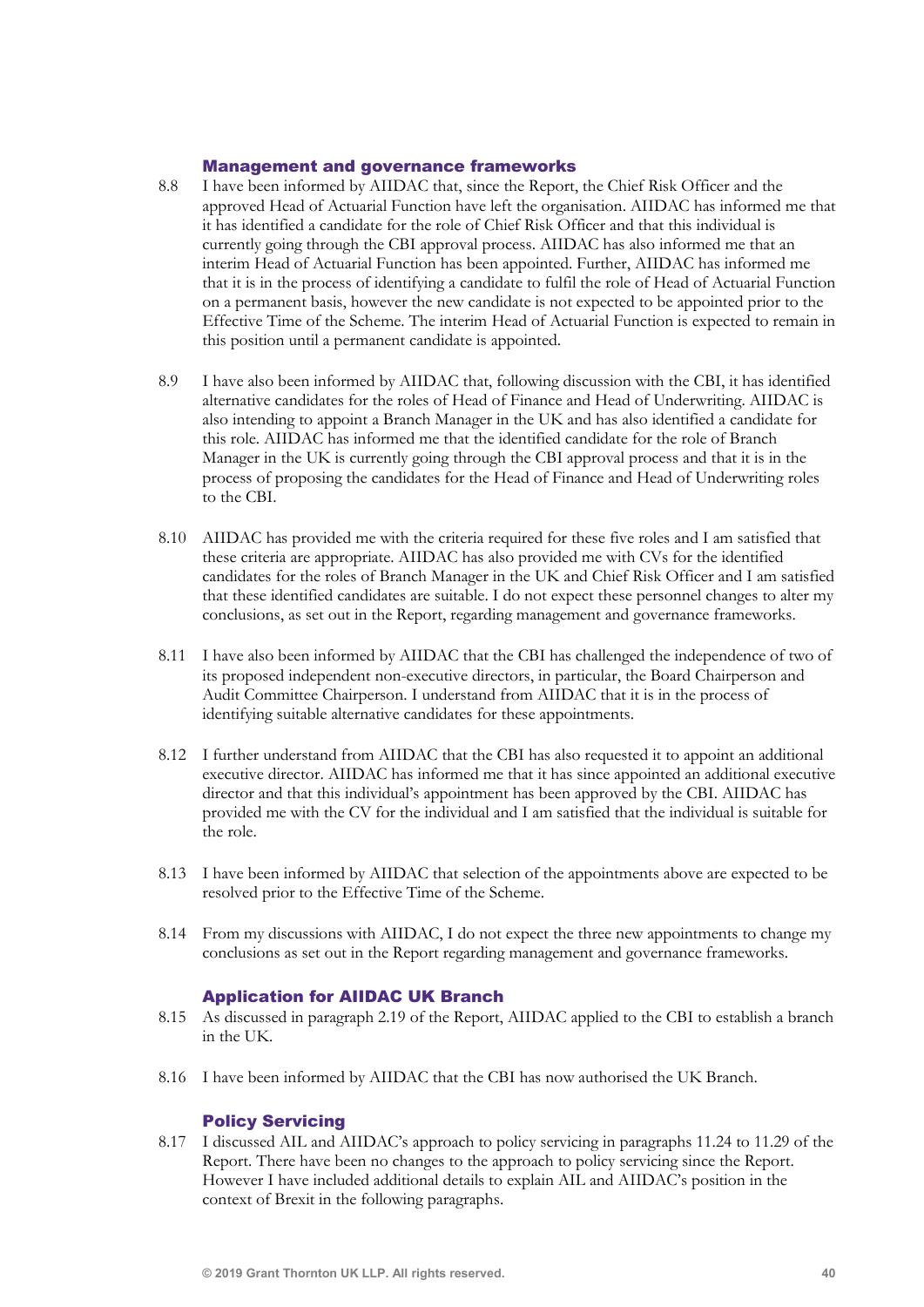- 8.18 I understand from AIL and AIIDAC that consideration has been given to the ability of AIL and AIIDAC to service policies in the context of Brexit.
- 8.19 In particular, AIIDAC has informed me of its intention to make use of the temporary permissions regime announced by the UK government to allow inwards Solvency II branches to continue to operate following Brexit, pending the submission and acceptance of applications to the PRA for third country branches. The use of this temporary permissions regime will allow AIIDAC to continue to service policies through its UK branch prior to the branch's approval as a third country branch.
- 8.20 AIIDAC has further informed me that any UK risks written by AIIDAC will be allocated to the UK branch to allow them to be serviced in the event of loss of passporting rights.
- 8.21 In respect of business written on an FOS basis, the passporting rights of AIIDAC will, under Solvency II, contain no geographical constraints on where that passport may be exercised. It follows that AIIDAC will be able to service FOS business from any of its branches, including its UK branch.

### Conclusion

8.22 It follows from the above that I am comfortable that there are no changes to the items listed under paragraph 8.1 that change my conclusions in the Report in respect of these aspects of the Scheme.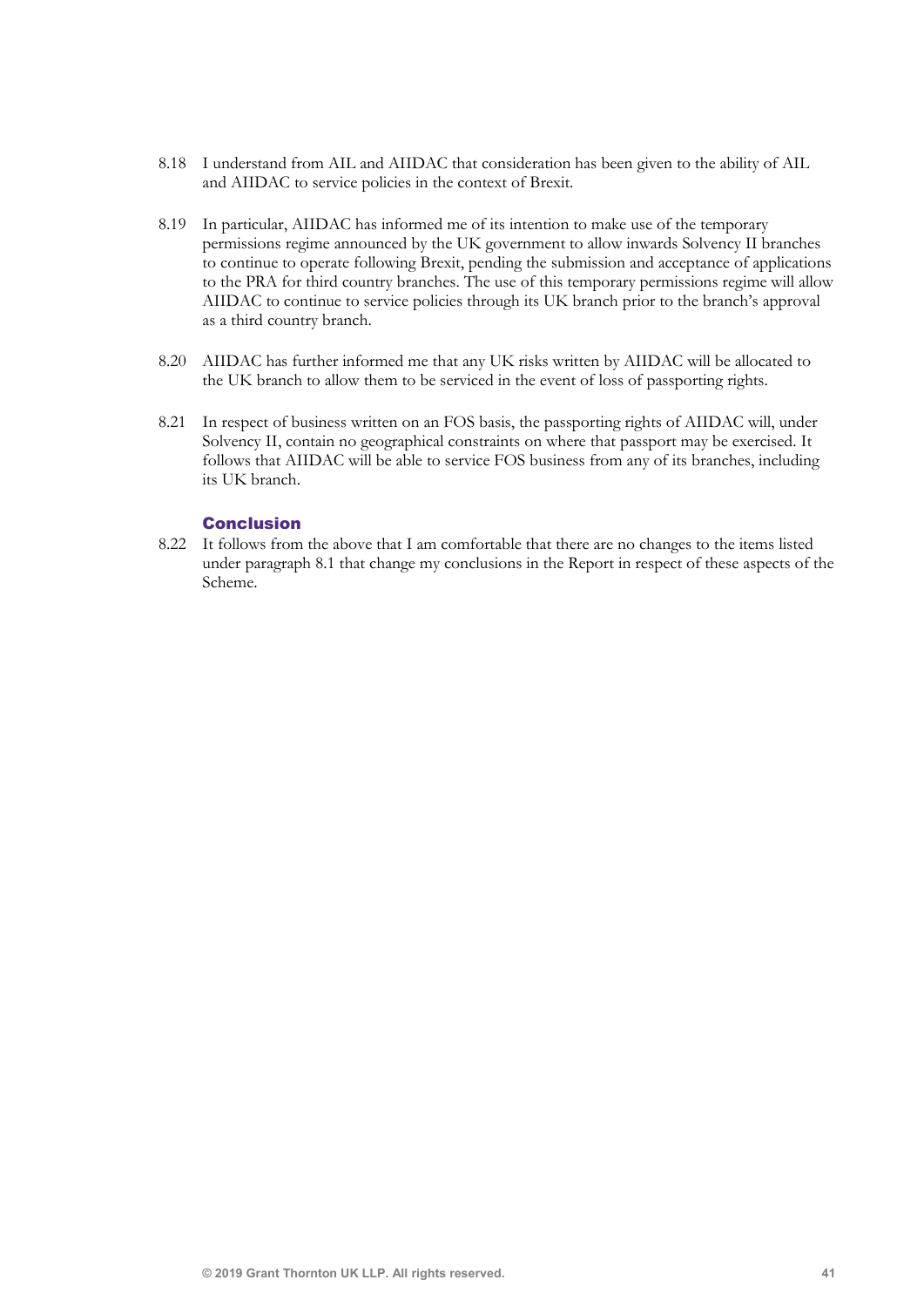## 9 The Communications Process

#### EEA regulator notifications

9.1 I understand from AIL that 30 EEA regulators have been notified of the Scheme and that ten have responded to the notification. Of the ten EEA regulators that have responded, none have objected to the transfer, however a number of regulators have posed questions. AIL has informed me that it has provided responses to these questions to the PRA. I understand that AIL has provided the PRA with responses to every question posed by EEA regulators.

#### Policyholder notifications

- 9.2 I understand from AIL and AIIDAC that the approach to policyholder notifications set out in the Report is proceeding as planned and in line with the Court Order.
- 9.3 I understand from AIL that as at 21 December 2018, 1,192,626 customers had been mailed. This includes customers mailed by AIL directly or by third parties on AIL's behalf. AIL has told me that it is confident that all policyholders who were expected to be mailed have been mailed.
- 9.4 AIL has informed me that it has received notification that 424 mailings have not been received by policyholders due to a change of address and AIL is in the process of remailing the customers for which they have been able to obtain a new address. It will not however be possible for AIL to contact the policyholders where there has been a change of address and AIL is unable to obtain a new address.
- 9.5 I understand from AIL that, as at 21 December 2018, all policyholders whose policies are administered through brokers have been notified of the Scheme by either the broker or by AIL.
- 9.6 I further understand from AIL and AIIDAC that, as at 21 December 2018, they had received 2,770 calls from policyholders, of which 1,736 related to the transfer. In addition, 330 non-call related contacts (including website referrals and letters) have been received from policyholders in relation to the transfer.
- 9.7 I understand from AIL that it has identified 126 letters to Belgian policyholders containing an incorrect contact telephone number and incorrect opening hours. I further understand from AIL that it has identified 270 letters to Irish broker customers containing incorrect broker details and 940 letters to Irish broker customers containing an incorrect telephone number for their broker.
- 9.8 I understand from AIL that it has sent apology letters to these customers with the errors corrected. As a result, I am satisfied that the affected policyholders will not have been materially adversely affected by this issue.
- 9.9 AIL has provided me with a summary of the correspondence from policyholders up to 21 December 2018 relating to the Scheme. In addition, it has provided me with copies of the relevant correspondence in respect of the five objections received from policyholders to date.
- 9.10 I understand from AIL that correspondence received can be categorised as follows: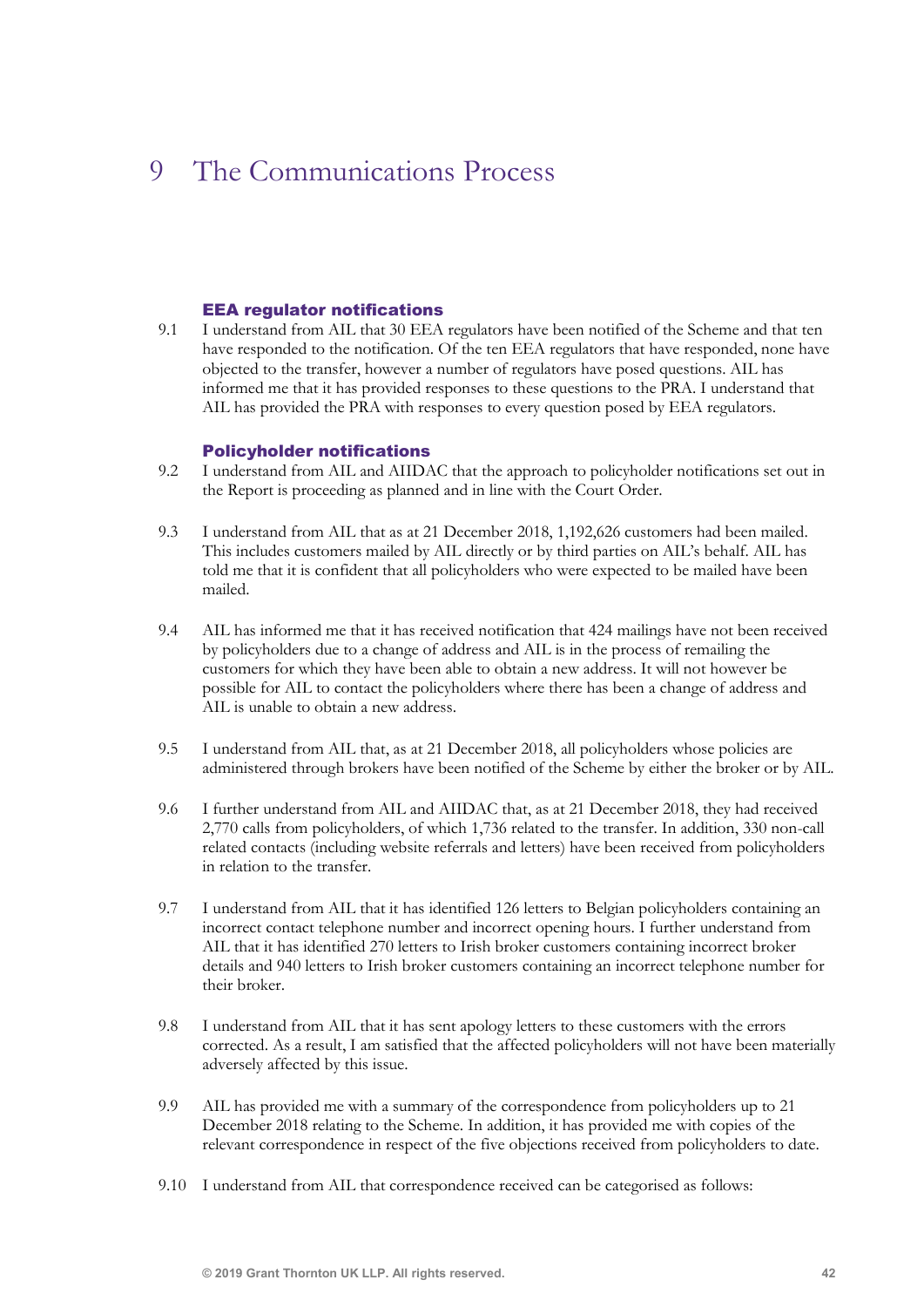- Requests relating to business as usual operations
- Requests for copies of documentation
- General enquiries relating to the Scheme
- Technical enquiries relating to the Scheme
- **Complaints**
- Objections to the Scheme
- 9.11 I have been informed by AIL that all queries from policyholders relating to the Scheme have been responded to.
- 9.12 I understand from AIL that five complaints have been received as at 21 December 2018 as follows:
	- Two complaints that the communication in relation to the Scheme did not include policy numbers meaning that it was difficult to identify the policy that the Scheme related to
	- One complaint that the policyholder was not made aware of the transfer on renewal of their policy
	- One complaint relating to being unable to get through to the call centre
	- One complaint that the communication in relation to the Scheme did not include policy numbers and that the telephone number stated is not a local cost number
- 9.13 I understand from AIL that it has responded to each complaint and it has provided me with copies of this correspondence.
- 9.14 In response to the two complaints that the communication in relation to the Scheme did not include policy numbers, AIL has explained to the policyholders who made the complaints that this was to meet anti-fraud requirements.
- 9.15 In response to the complaint that the policyholder was not made aware of the transfer on renewal, AIL has explained that the renewal date was prior to the confirmation from the courts that enabled it to start to contact its customers and, as a result, it was legally unable to share any information regarding the transfer at that time.
- 9.16 In response to the complaint in relation to being unable to get through to the call centre, AIL has checked the telephone number for the call centre that was provided to the policyholder in question and has been unable to find a fault. Nevertheless, AIL has also provided the policyholder with an alternative telephone number for the call centre.
- 9.17 In response to the complaint that the communication in relation to the Scheme did not include policy numbers and that the telephone number stated on the letter was not a local cost number, AIL has explained to the policyholder who made the complaint that the absence of a policy number was to meet anti-fraud requirements. It has also confirmed that calls to the phone number provided are charged at the same rate as the policyholder's usual service and that any cost incurred during the transfer of the call to the UK call centre is borne by the Aviva Group.
- 9.18 In my view, these responses are appropriate and proportional.
- 9.19 I have considered the complaints raised by the policyholders and confirm that I see no reason to alter the conclusions set out in the Report and in this report.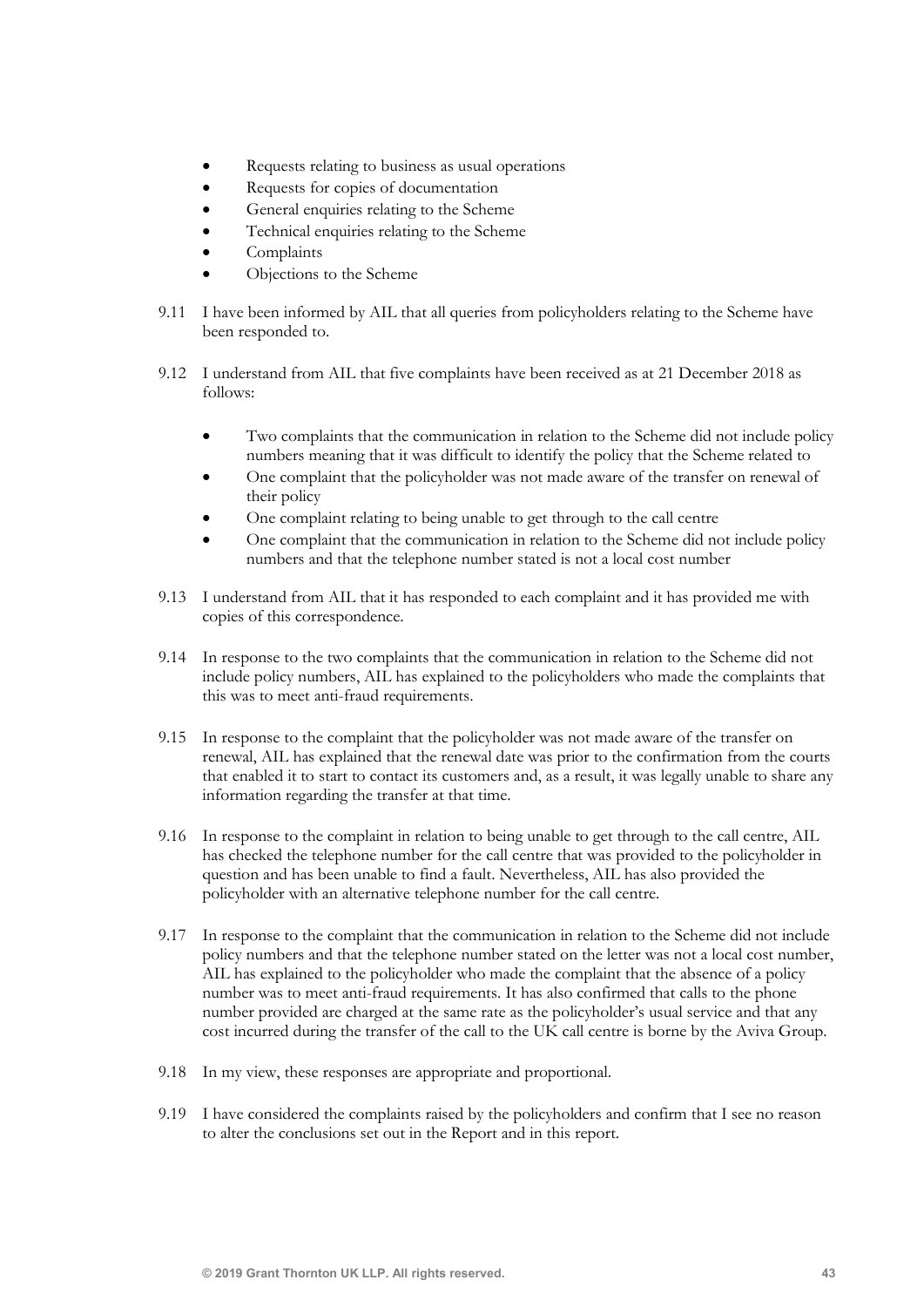- 9.20 I understand from AIL that five objections have been received as at 21 December 2018 as detailed in the following paragraphs. I have reviewed the correspondence received by AIL in respect of these five objections, as well as AIL's response to these objections.
- 9.21 One objection was received on 17 October 2018 from a policyholder with Home Insurance for a home in Ireland. This policyholder objected on the basis that, although the communication that the policyholder received in relation to the Scheme stated that the policyholder may qualify for protection under the Insurance Compensation Fund in Ireland, it did not state whether or not the policyholder actually qualified for this protection.
- 9.22 I understand from AIL that the policyholder in question will qualify for protection under the Insurance Compensation Fund in Ireland. Furthermore, I understand from AIL that it has replied to the policyholder to confirm this. I am therefore satisfied that this objection gives me no reason to change my conclusions from those in the Report and in this report.
- 9.23 A second objection was received on 2 November 2018 from a policyholder with Motor Insurance. This policyholder objected on the basis that they will no longer qualify for protection under FSCS or the Insurance Compensation Fund in Ireland.
- 9.24 I understand from AIL that the policyholder in question will qualify for protection under the Insurance Compensation Fund in Ireland, provided that their car is registered in Ireland. Furthermore, I understand from AIL that it has replied to the policyholder to confirm this. Furthermore, I understand from AIL that the policyholder's car is registered in Ireland. I am therefore satisfied that this objection gives me no reason to change my conclusions from those in the Report and in this report.
- 9.25 A third objection was received on 4 November 2018 from a policyholder with Mobile Device Insurance. This policyholder asked whether the proposed business transfer was normal.
- 9.26 I understand from AIL that it has replied to the policyholder to explain that the proposed transfer is in preparation for the anticipated changes as a result of the UK's expected withdrawal from the European Union. It has confirmed that the transfer process being followed is in accordance with European Law. I am therefore satisfied that this objection gives me no reason to change my conclusions from those in the Report and in this report.
- 9.27 A fourth objection was received on 27 November 2018 from a policyholder with Mobile Device Insurance. This policyholder stated that they did not want to have their personal data transferred or used for any other purpose.
- 9.28 I understand from AIL that it has replied to the policyholder to explain that the transfer of data to AIIDAC will provide the same level of assurance as AIL as it is part of the Aviva Group. It has further informed the policyholder that AIIDAC will become the data controller for personal information for policies that are transferring and that AIIDAC will have the same duty to respect the confidentiality and privacy of that information as AIL had before the transfer. In addition, it has informed the policyholder that AIIDAC is governed by the General Data Protection Regulation in terms of its rights and responsibilities in relation to data protection. Having considered this response, I am satisfied that this objection gives me no reason to change my conclusions from those in the Report and in this report.
- 9.29 A fifth objection was received on 30 November 2018 from a policyholder with Mobile Device Insurance. This policyholder stated that they did not agree with the amendment and intended to cancel the policy.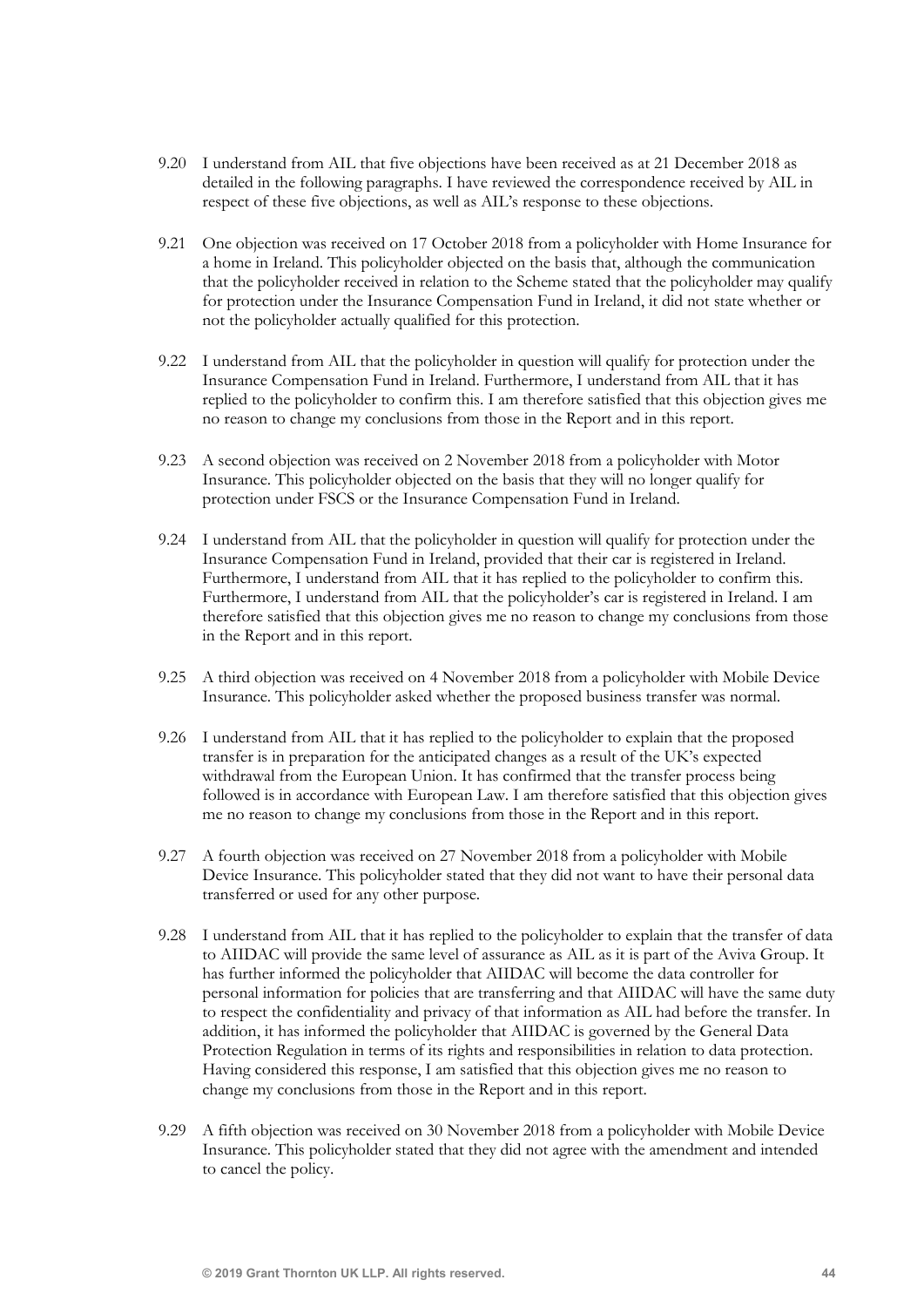- 9.30 I understand from AIL that it has replied to the policyholder to confirm that it has passed on the information to the insurance provider who will get in touch to confirm the cancellation. I further understand from AIL that the policyholder has now cancelled this policy. This policyholder has not provided details of the reasons for their objection. I am therefore satisfied that this objection gives me no reason to change my conclusions from those in the Report and in this report.
- 9.31 I have considered the objections raised by the policyholders and confirm that I see no reason to alter the conclusions set out in the Report and in this report.

## Policyholder notifications in respect of changes to the Scheme since the Report

- 9.32 As discussed in paragraphs 3.1 and 3.5, since the Report I have been informed by AIL that the policies described in these paragraphs will not form part of the Scheme.
- 9.33 As with the policyholders discussed in paragraph 11.112 of the Report, AIL has informed me that it intends to advise these policyholders that the Scheme is taking place, but that their policy will not be included, along with the reason for not including it. AIL has informed me that the third party administrator of these policies has agreed to notify its customers of this and it has received confirmation that the policies described in paragraph 3.5 have been notified. It is awaiting confirmation from the third party administrator that the policies described in paragraph 3.1 have been notified. In my opinion, it is appropriate to notify these policyholders about the Scheme in this manner.
- 9.34 As discussed in paragraphs 3.13 to 3.15, since the Report additional policies written on a FOS basis have been identified through system enhancements.
- 9.35 AIL has informed me that these policyholders have been notified that the Scheme is taking place, applying the same approach it has taken to notify other transferring policyholders.
- 9.36 In my opinion, it was appropriate to notify these policyholders about the Scheme in this manner.

#### Reinsurer notifications

- 9.37 I understand from AIL and AIIDAC that the approach to reinsurer notifications set out in the Report has proceeded as planned and in line with the Court Order.
- 9.38 I understand from AIL that the reinsurance broking teams for its eight major placements have sent notifications of the transfer to the reinsurers on each placement. This represents 211 notifications in total.
- 9.39 One reinsurer initially raised concerns that the transfer was broadening the scope of cover. I have been informed by AIL that, following discussion with the reinsurer that raised the concern, this has been resolved. The reinsurer has confirmed that it has no further issues with the transfer and I have been provided with this confirmation in writing.
- 9.40 I have considered the correspondence with reinsurers and, based on this, I see no reason to alter the conclusions set out in the Report and in this report.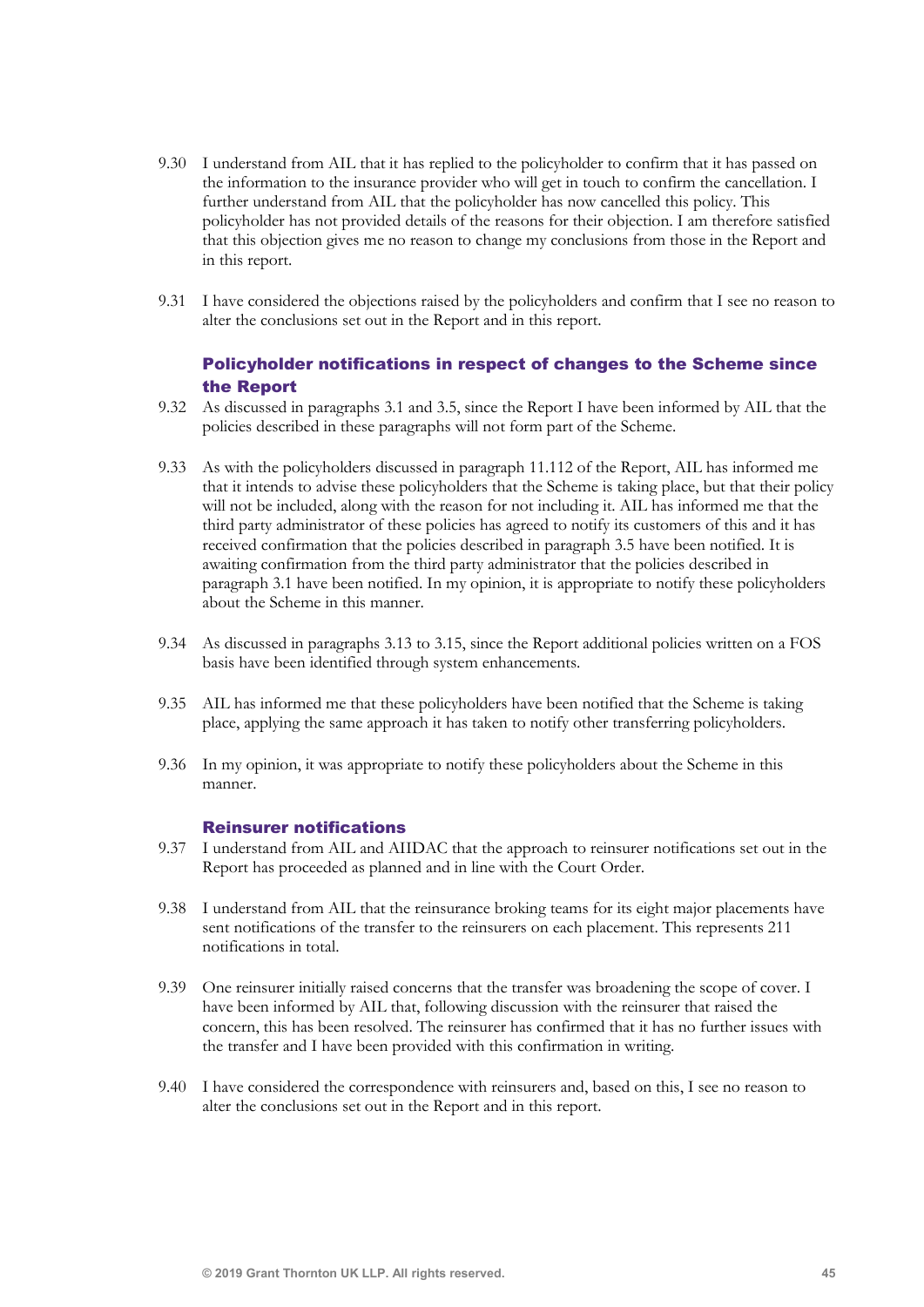## 10 Conclusions

- 10.1 I have further considered the effect of the proposed Scheme on the different groups of policyholders. I confirm that my overall opinion and conclusions as set out in the Report are unchanged. For ease of reference, I restate them in the following paragraphs.
- 10.2 I have concluded that there will be some loss of cover for a subgroup of the transferring policyholders with regards to compensation cover. To the extent that the Scheme does create an adverse impact on the transferring policyholders' access to compensation, I have concluded that this will be less detrimental to them than the impact should the Scheme not go ahead.
- 10.3 Other than this, I have concluded that there will be no material change to the service provided to the transferring policyholders and, subject to the intention in paragraph 9.26 of the Report being honoured if necessary, no material adverse impact on the security provided to them.
- 10.4 In addition, I have concluded that there will be no material change to the security or service provided to the policyholders remaining in AIL. Therefore, I do not expect that the policyholders remaining in AIL would be materially adversely affected by the Scheme.
- 10.5 In addition, I have concluded that reinsurers of AIL will not be materially adversely affected by the Scheme.
- 10.6 Prior to the Scheme, AIIDAC will have no reinsurers and as a result the Scheme does not impact any existing reinsurers of AIIDAC.
- 10.7 Given the above, I do not expect any group of policyholders or reinsurers to be materially adversely affected by the Scheme and therefore I see no reason why the Scheme should not proceed.
- 10.8 I confirm that I have made clear which facts and matters referred to in this report are within my own knowledge and which are not. Those that are within my own knowledge I confirm to be true. The opinions that I have expressed and conclusions that I have drawn represent my true and complete professional opinions on the matters to which they refer.
- 10.9 As required by the rules of Scots law which are, in functional terms, the broad equivalent of Part 35 of the Civil Procedure Rules, I hereby confirm that I understand my duty to the Court, I have complied with that duty and I will continue to comply with that duty.

 $-37$ 

Simon Sheaf FIA, FSAI

Head of General Insurance Actuarial and Risk, Grant Thornton UK LLP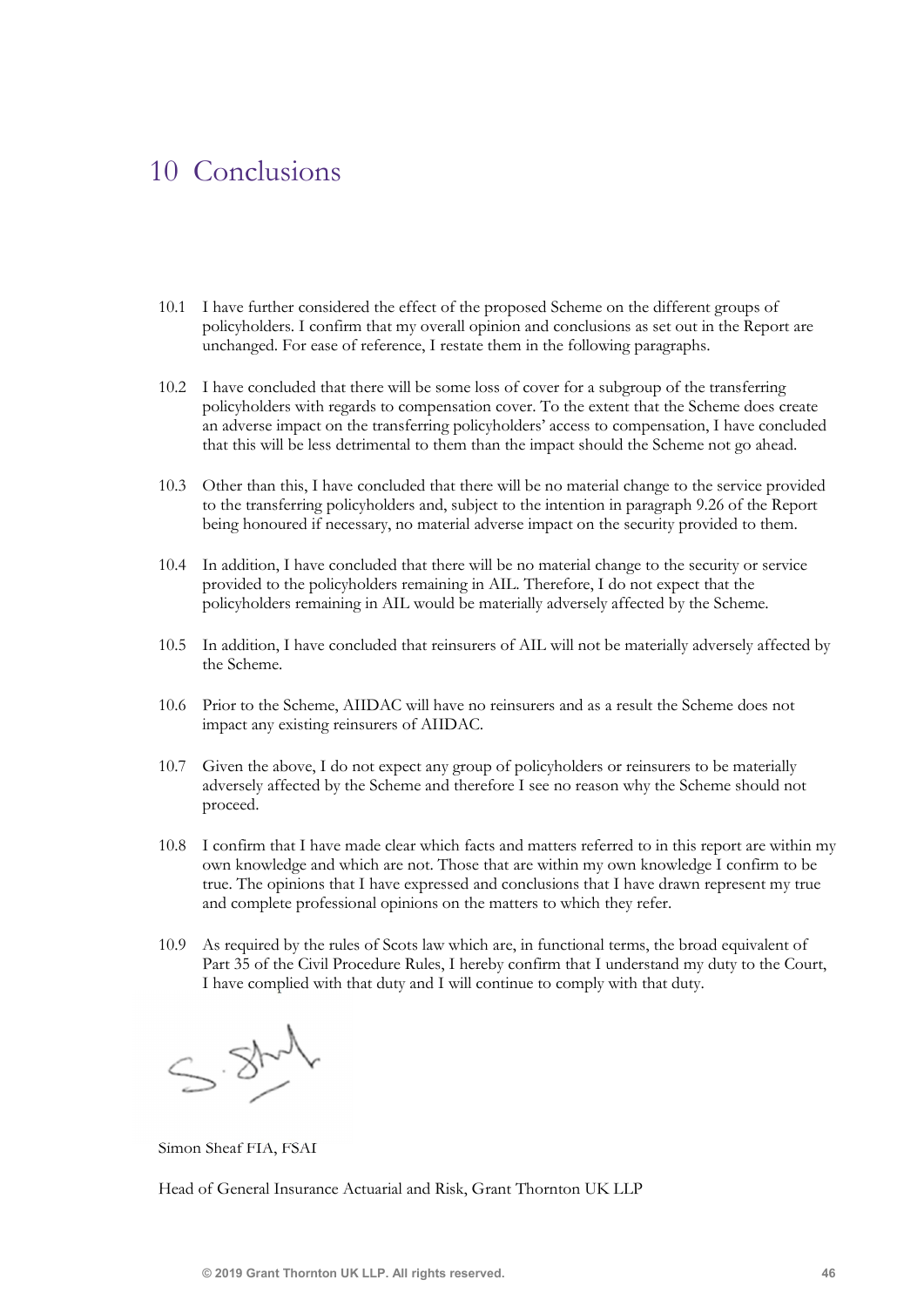## A Additional Information

#### Information provided by AIL

- Financial statements for AIL as at 30 June 2018
- Management accounts for AIL as at 30 June 2018
- Memo to the AIL Board discussing the management accounts as at 30 June 2018
- Solvency II balance sheet for AIL as at 30 June 2018
- Quarterly QRTs for AIL as at 30 June 2018
- Details of policyholder, broker and reinsurer notifications
- Memos summarising the developments to the Scheme since the Report

#### Information provided by AIIDAC

- Financial statements for AIIDAC as at 30 June 2018
- Management accounts for AIIDAC as at 30 June 2018
- Solvency II balance sheet for AIIDAC as at 30 June 2018
- Quarterly QRTs for AIIDAC as at 30 June 2018
- Memos summarising developments to the Scheme since the Report
- Draft Investment Management Agreement

#### Information provided by AIL and AIIDAC's legal advisors

- Revised Deed of Charge
- Revised Scheme Document
- Revised Quota-Share Reinsurance Agreement
- Petition to the Court for the Directions Hearing
- Minute of amendment for the Petition

#### **Other**

I also relied on information arising from correspondence and discussions with AIL, AIIDAC and their legal advisers.

I have checked that all of the above information has been supplied by persons appropriately qualified to provide such information and I am satisfied that it is reasonable for me to rely on this information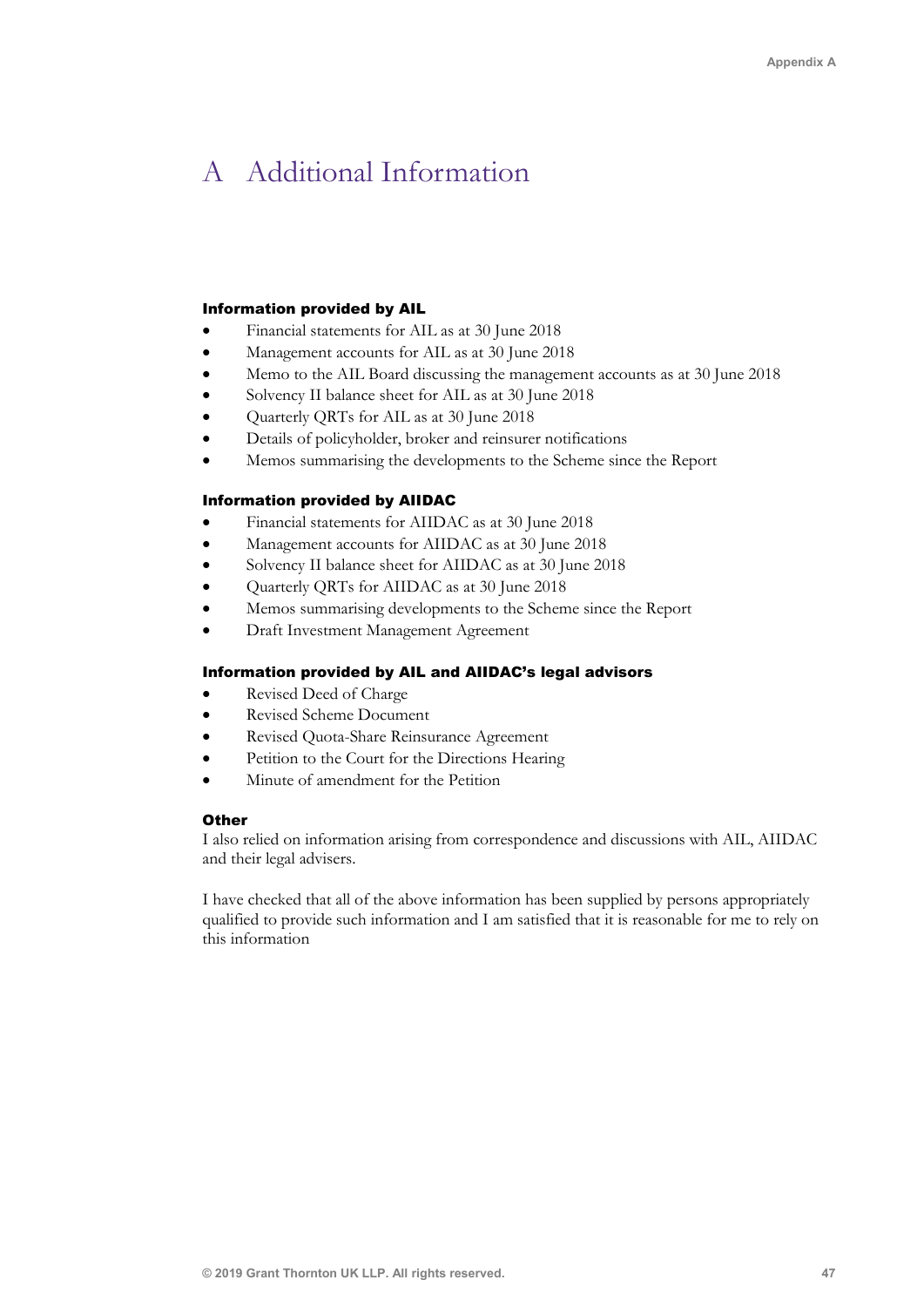# B Definitions

| AIM model                                           | The 'Actuarial Insight Model', AIL's internally developed in-<br>house reserving tool.                                                                                                                                                                      |
|-----------------------------------------------------|-------------------------------------------------------------------------------------------------------------------------------------------------------------------------------------------------------------------------------------------------------------|
| <b>AIIDAC-AIL Quota</b><br>Share arrangement        | The proportional reinsurance that will be provided by AIL to<br>AIIDAC following the Scheme.                                                                                                                                                                |
| <b>AIIDAC's Capital</b><br><b>Coverage Target</b>   | The minimum capital coverage which AIIDAC aims to<br>maintain. The calculation of this target is broadly equivalent to<br>the calculation of AIL's Capital Coverage Target, as described<br>below.                                                          |
| AIL's Capital<br><b>Coverage Target</b>             | The minimum capital coverage which AIL aims to maintain, as<br>set out in its ORSA. This is calculated as AIL's Internal Model<br>SCR plus a 1-in-5 year stress.                                                                                            |
| <b>AIIDAC's Standard</b><br>Formula SCR             | AIIDAC's capital requirement, as calculated using the Standard<br>Formula.                                                                                                                                                                                  |
| AIIDAC's<br>unapproved Internal<br><b>Model SCR</b> | AIIDAC's capital requirement, as calculated using AIL's partial<br>Internal Model.                                                                                                                                                                          |
| <b>AIIDAC's ORSA</b><br><b>Capital Requirement</b>  | AIIDAC's capital requirement calculated on an equivalent basis<br>to AIL's own view of capital requirements. This is calculated as<br>the sum of AIIDAC's unapproved Internal Model SCR and its<br>Solvency II Risk Margin.                                 |
| <b>AIIDAC UK Branch</b>                             | The insurance branch that AIIDAC will establish in the UK.                                                                                                                                                                                                  |
| Asset                                               | Generally, any item of property whether tangible or intangible,<br>that has financial or monetary value.                                                                                                                                                    |
| Assignee                                            | The proceeds of a policy may be transferred by the holder of<br>the policy to a lender (the assignee) as collateral for a loan.                                                                                                                             |
| Available capital                                   | Total assets less total liabilities.                                                                                                                                                                                                                        |
| <b>Available Own Funds</b>                          | The portion of Own Funds that can be used to meet capital<br>requirements after taking account of any restrictions.                                                                                                                                         |
| Aviva Group                                         | Aviva plc is a public limited company incorporated under the<br>laws of England and Wales, which is the ultimate holding<br>company of a group of companies referred to in this report as<br>"the Aviva Group".                                             |
| <b>Binding Authority</b>                            | A Binding Authority is an agreement whereby an insurer<br>delegates underwriting authority to another party known as the<br>Coverholder. The Coverholder is usually an insurance broker or<br>underwriting agent.                                           |
| <b>Booked reserve</b>                               | The claims reserve shown in the financial statements.                                                                                                                                                                                                       |
| Capital requirements                                | The level of funds that an insurance or reinsurance undertaking<br>is required to hold. This requirement may be stipulated by the<br>regulator or else imposed internally based on the undertaking's<br>own assessment of the risks to which it is exposed. |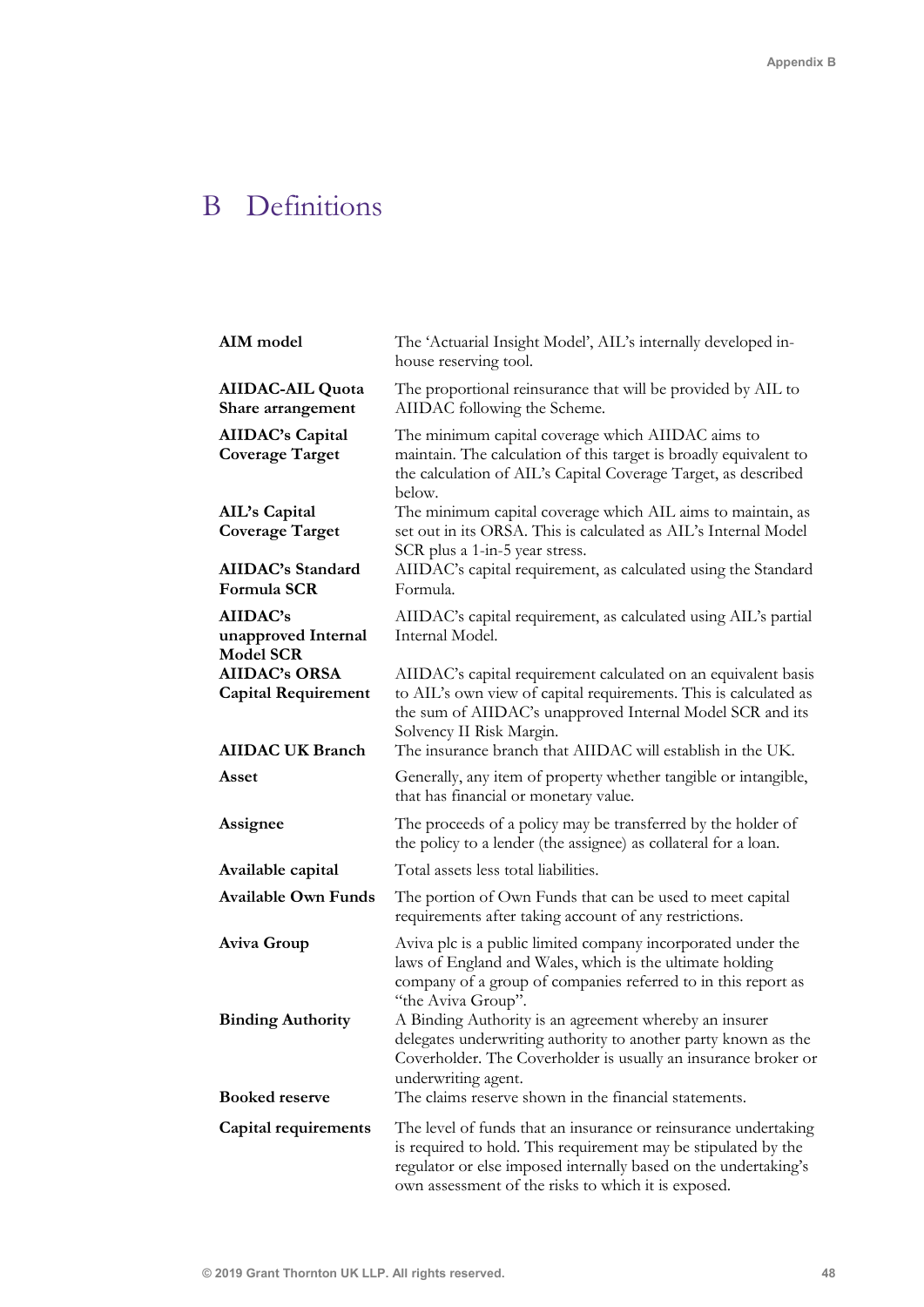| Chain Ladder<br>Method                         | This reserving method can be applied to both paid and incurred<br>claims data. The method is based upon the assumption that the<br>relative change in a given accident year's paid or incurred claims<br>from one evaluation point to the next is similar to the relative<br>change in prior accident year's paid or incurred claims between<br>the same evaluation points. |
|------------------------------------------------|-----------------------------------------------------------------------------------------------------------------------------------------------------------------------------------------------------------------------------------------------------------------------------------------------------------------------------------------------------------------------------|
| <b>Claims</b> reserve                          | Funds held for the payment of future claims.                                                                                                                                                                                                                                                                                                                                |
| Counterparty default<br>risk                   | The risk that the counterparty of a contract will not fulfil its<br>contractual obligations.                                                                                                                                                                                                                                                                                |
| Coverage ratio                                 | The quantum of assets an insurer has to meet its capital<br>requirements, expressed as a percentage of its capital<br>requirements.                                                                                                                                                                                                                                         |
| <b>Credit rating</b>                           | A measure of the financial security of a company provided by a<br>third party agency.                                                                                                                                                                                                                                                                                       |
| <b>Cut-off Date</b><br>Direct policyholders    | 15 August 2018. Policyholders from the policyholder groups<br>included in AIL's policyholder communications on the Scheme<br>with a policy that is in effect or with an open claim on this date<br>will be included in AIL's policyholder communications.<br>Policyholders of an insurance undertaking who are not                                                          |
|                                                | themselves insurers or reinsurers.                                                                                                                                                                                                                                                                                                                                          |
| Diversification                                | A risk-management technique employed by a business entity, to<br>widen the variety of investments it holds or business in which it<br>participates, in order to reduce the overall risk to which it is<br>exposed.                                                                                                                                                          |
| <b>Effective Time</b>                          | The date and time at which the Scheme becomes legally<br>binding.                                                                                                                                                                                                                                                                                                           |
| <b>Excess of Loss</b>                          | This is a type of reinsurance contract, whereby cover is<br>provided by the reinsurer above a certain amount, up to a<br>certain limit.                                                                                                                                                                                                                                     |
| <b>FIN-NET</b>                                 | A network of EEA national organisations responsible for<br>settling consumers' complaints in the area of financial services<br>out of court. The network covers all EEA countries.                                                                                                                                                                                          |
| Freedom of                                     | It is possible for an insurance undertaking authorised in one                                                                                                                                                                                                                                                                                                               |
| Establishment                                  | EEA state ("the home state") to conduct business in another                                                                                                                                                                                                                                                                                                                 |
| business                                       | EEA state ("the host state") by establishing a branch operation<br>in the host state and conducting business on a "Freedom of                                                                                                                                                                                                                                               |
|                                                | Establishment" basis.<br>An insurance undertaking intending to write Freedom of<br>Establishment business must notify the regulator of its home<br>state of its intention to exercise its Freedom of Establishment<br>passporting rights.                                                                                                                                   |
| <b>Freedom of Services</b><br>("FOS") business | It is possible for an insurance undertaking authorised in one<br>EEA state ("the home state") to conduct business in another<br>EEA state ("the host state") by writing business directly from<br>the home state to the host state on a "Freedom of Services"<br>basis.                                                                                                     |
| Gross                                          | An insurance undertaking intending to write Freedom of<br>Services business must notify the regulator of its home state of<br>its intention to exercise its Freedom of Services passporting<br>rights.<br>Excluding the effect of reinsurance arrangements. For example,                                                                                                    |
|                                                | 'gross insurance liabilities' refers to insurance liabilities before<br>taking into account any offsetting reinsurance assets.                                                                                                                                                                                                                                              |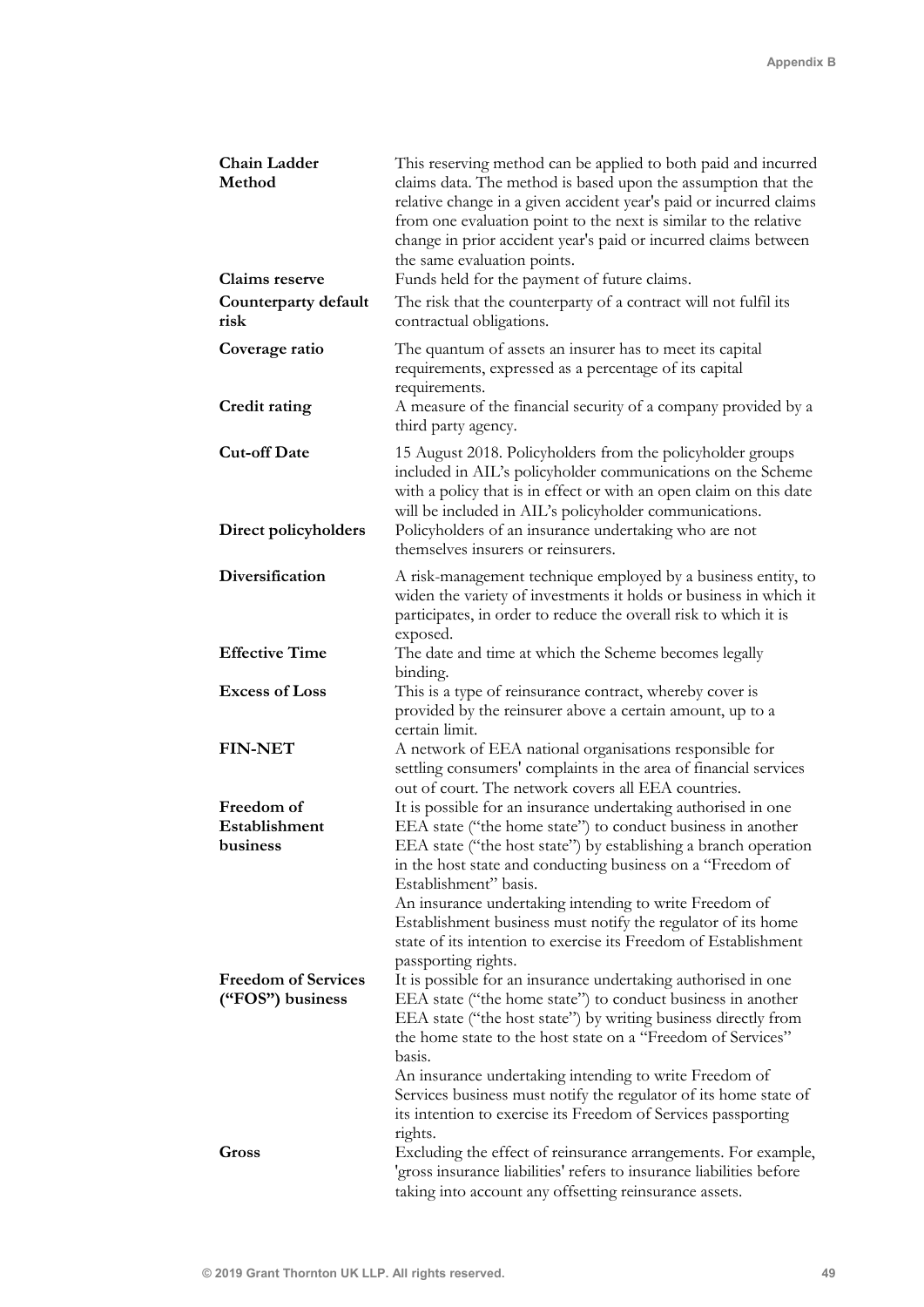| Incurred but not<br>reported ("IBNR")                                 | The estimate of the claims made by the claims handling team of<br>an insurer for claims relating to events that have transpired, but<br>which have not yet been reported.                                                                                                                                                                                                                                                                                                       |
|-----------------------------------------------------------------------|---------------------------------------------------------------------------------------------------------------------------------------------------------------------------------------------------------------------------------------------------------------------------------------------------------------------------------------------------------------------------------------------------------------------------------------------------------------------------------|
| Incurred claims                                                       | The sum of the paid and outstanding claims.                                                                                                                                                                                                                                                                                                                                                                                                                                     |
| <b>Independent Expert</b>                                             | The suitably qualified person that produces an independent<br>report on the Scheme, in accordance with FSMA.                                                                                                                                                                                                                                                                                                                                                                    |
| <b>Internal Model</b><br>Inwards reinsurance                          | A bespoke model developed by an insurance or reinsurance<br>undertaking to calculate its Solvency Capital Requirement under<br>Solvency II and which is required to be approved by the<br>relevant regulator. All insurers are required to calculate their<br>Solvency Capital Requirement using either an approved Internal<br>Model or the Standard Formula.<br>Reinsurance coverage provided by a reinsurance undertaking to<br>other insurance or reinsurance undertakings. |
| Ireland GI branch                                                     | The business currently written by the Irish branch of AIL on a<br>Freedom of Establishment basis.                                                                                                                                                                                                                                                                                                                                                                               |
| Large claims<br>Liability                                             | Individual claims with a relatively high value, which may be<br>modelled at an individual level for reserving and capital<br>modelling purposes.<br>A claim against the assets, or legal obligations of a person or                                                                                                                                                                                                                                                             |
|                                                                       | organisation, arising out of past or current transactions or                                                                                                                                                                                                                                                                                                                                                                                                                    |
| Loss ratio                                                            | actions.<br>A loss ratio of an insurance or reinsurance undertaking is a ratio<br>of claims to premiums.                                                                                                                                                                                                                                                                                                                                                                        |
| Minimum Capital<br>Requirement<br>("MCR")                             | The lower level of regulatory capital requirements under the<br>Solvency II regime.                                                                                                                                                                                                                                                                                                                                                                                             |
| <b>Net</b><br>Ogden discount rate                                     | Including the effect of reinsurance arrangements. For example,<br>'net insurance liabilities' refers to insurance liabilities after<br>deducting any offsetting reinsurance assets from the gross<br>insurance liabilities.<br>The discount rate used to calculate lump sum settlements on<br>personal injury claims.                                                                                                                                                           |
| <b>ORSA</b> capital<br>requirement                                    | The 'own view' capital requirement of either AIL or AIIDAC,<br>as set out in their respective ORSA documents.                                                                                                                                                                                                                                                                                                                                                                   |
| <b>Outstanding claims</b><br>Own Funds                                | The estimate of the claims made by the claims handling team of<br>an insurer for claims that have been reported but not yet been<br>paid.<br>The excess of an insurer's admissible assets over its liabilities on<br>a Solvency II basis.                                                                                                                                                                                                                                       |
| Own Risk and<br><b>Solvency Assessment</b><br>("ORSA")<br>Reinsurance | The insurance or reinsurance undertaking's own assessment of<br>the risks to which it is exposed and its solvency, as required<br>under Solvency II.<br>An arrangement with another insurer or reinsurer whereby risks<br>are shared (or passed on).                                                                                                                                                                                                                            |
| <b>Remaining Portfolio</b>                                            | The policyholders remaining in AIL based on the scope of the<br>Scheme. This portfolio consists of all existing AIL business<br>except for the business being transferred, which is set out in<br>detail in paragraphs 2.2 to 2.9 of the Report.                                                                                                                                                                                                                                |
| Reserve strength                                                      | A measure of the likelihood that the claims reserve will be<br>sufficient to meet future claims.                                                                                                                                                                                                                                                                                                                                                                                |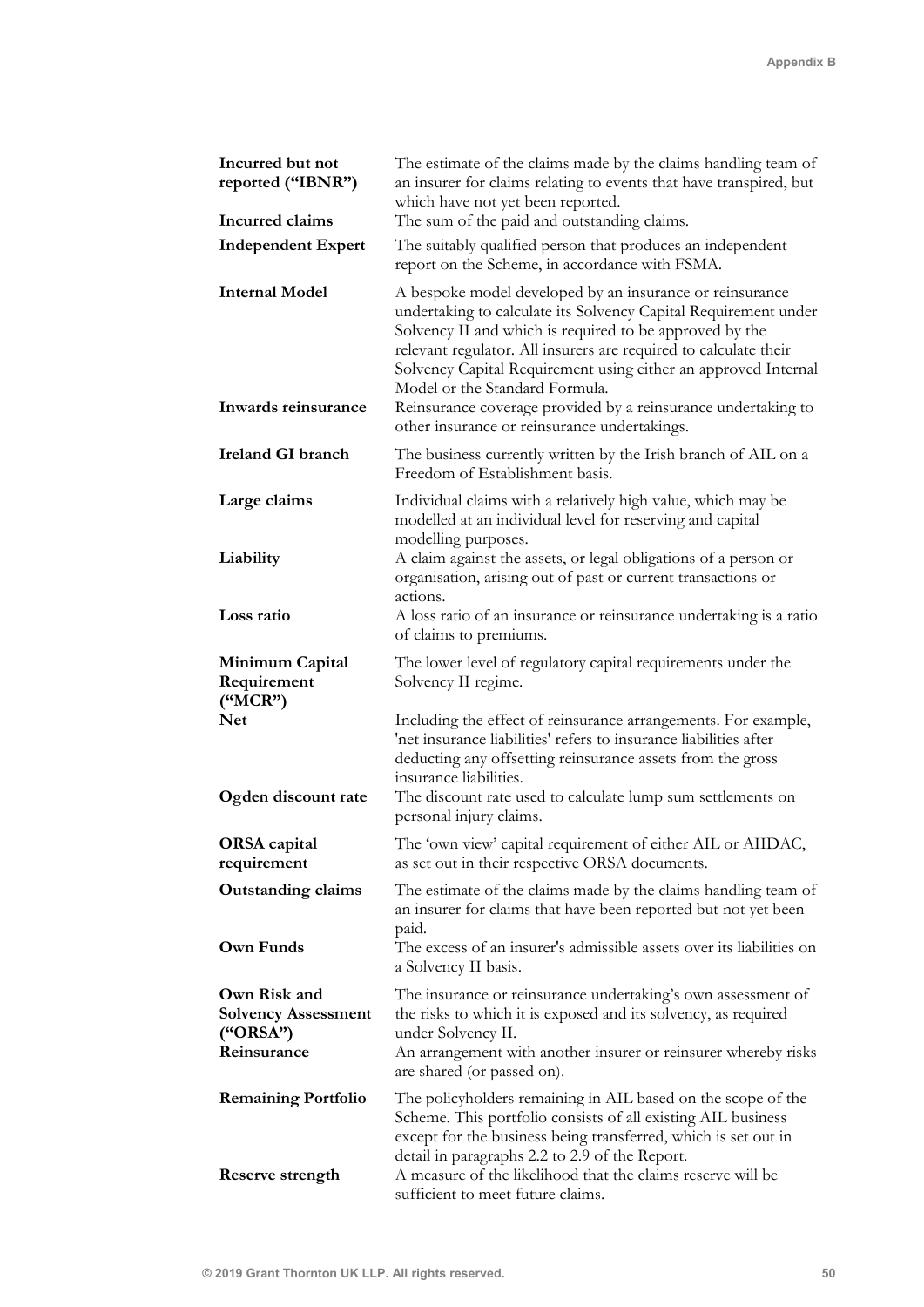| Return period                                     | A statistical measurement denoting the average recurrence<br>interval of a given event over an extended period of time.                                                                                                                                                                                                                                                                                                                                                                                                                                                                                                                                        |
|---------------------------------------------------|----------------------------------------------------------------------------------------------------------------------------------------------------------------------------------------------------------------------------------------------------------------------------------------------------------------------------------------------------------------------------------------------------------------------------------------------------------------------------------------------------------------------------------------------------------------------------------------------------------------------------------------------------------------|
| <b>Reverse Flow</b><br><b>Business</b>            | General insurance risks written by AIL's Ireland GI branch and<br>situated in the UK.                                                                                                                                                                                                                                                                                                                                                                                                                                                                                                                                                                          |
| <b>Risk Margin</b>                                | Under Solvency II, insurers must hold a risk margin in excess of<br>their best estimate of liabilities. This risk margin is designed to<br>represent the amount of capital a third party would require to<br>take on the obligations of a given insurance company. It<br>effectively means that if an insurer were, as a result of a shock,<br>to use up all its free surplus and capital, then it would still have<br>sufficient assets to safely wind-up and transfer its obligations to<br>a third party.                                                                                                                                                   |
| Run-off                                           | A class of insurance business or an insurance undertaking that<br>no longer accepts new business but continues to provide<br>coverage for claims arising on its policies still in force and that<br>makes payments for claims that have occurred on policies that<br>have expired.                                                                                                                                                                                                                                                                                                                                                                             |
| <b>Sales Partner</b>                              | A sales intermediaries other than a broker (e.g. a retailer) that<br>also act as a sales channel for insurance products.                                                                                                                                                                                                                                                                                                                                                                                                                                                                                                                                       |
| <b>Solvency II</b>                                | A regulatory regime for insurers which came into force on<br>1 January 2016 aimed at harmonising regulation across all EU<br>and EEA countries.                                                                                                                                                                                                                                                                                                                                                                                                                                                                                                                |
| <b>Solvency Capital</b><br>Requirement<br>("SCR") | The higher level of regulatory capital requirement under the<br>Solvency II regime.                                                                                                                                                                                                                                                                                                                                                                                                                                                                                                                                                                            |
| <b>Standard Formula</b><br><b>State of Risk</b>   | A standardised calculation for the Solvency Capital Requirement<br>of an insurance or reinsurance undertaking, as prescribed under<br>Solvency II. All insurers are required to calculate their Solvency<br>Capital Requirement using either the Standard Formula or an<br>approved Internal Model.<br>If the policyholder is an individual, the EEA State in which that<br>policyholder has habitual residence at the date the contract is<br>entered into. If the policyholder is not an individual, the EEA<br>State in which the establishment of the policyholder to which<br>the policy relates is situated at the date the contract is entered<br>into. |
| <b>Stress and scenario</b>                        | An analysis to test the robustness of a financial quantity by                                                                                                                                                                                                                                                                                                                                                                                                                                                                                                                                                                                                  |
| testing                                           | varying a number of underlying assumptions (either one at a<br>time or in various combinations) and observing the resulting<br>change in the quantity of interest.                                                                                                                                                                                                                                                                                                                                                                                                                                                                                             |
| Subsidiary                                        | An enterprise controlled by another (called the parent) through<br>the ownership of more than 50 percent of its voting stock.                                                                                                                                                                                                                                                                                                                                                                                                                                                                                                                                  |
| <b>Technical provisions</b>                       | The insurance liabilities of an insurer, as determined for<br>regulatory purposes. These are calculated as the provisions for<br>the ultimate costs of settling all claims arising from events which<br>have occurred up to the balance sheet date, including provision<br>for claims incurred but not yet reported, less any amounts paid<br>in respect of these claims; plus the provisions for claims arising<br>on unexpired periods of exposure less any premium in respect<br>of the business written that has not yet been received.                                                                                                                    |
| The Provision                                     | The Provision is a legal mechanism that is used in insurance<br>portfolio transfers involving a significant intra-group                                                                                                                                                                                                                                                                                                                                                                                                                                                                                                                                        |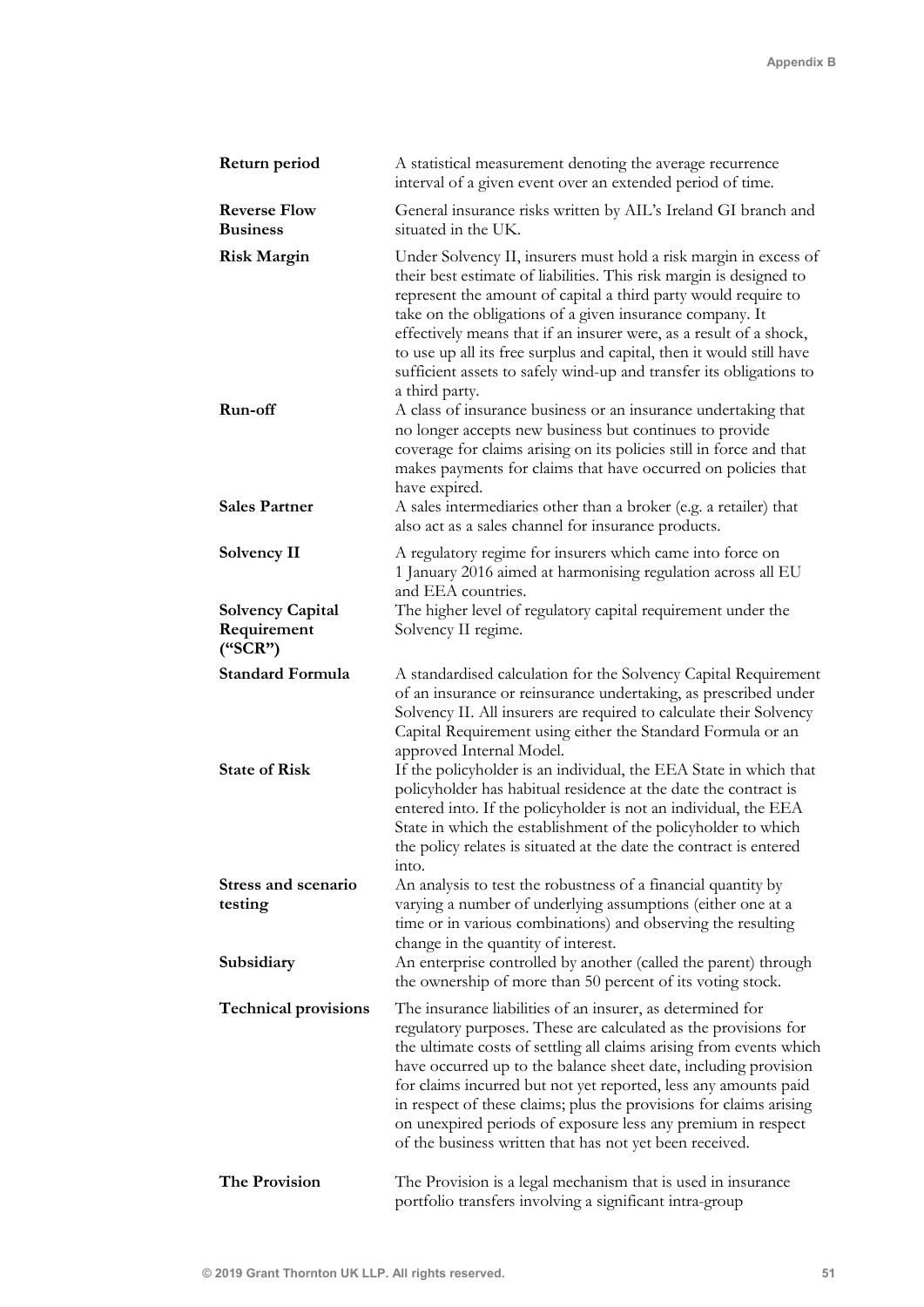|                               | reinsurance following the transfer. It is designed to ensure that<br>transferring and remaining policyholders are aligned in relation<br>to a distribution of the assets of the reinsurer (in this case AIL)<br>in the event of the insolvency of the reinsurer. |
|-------------------------------|------------------------------------------------------------------------------------------------------------------------------------------------------------------------------------------------------------------------------------------------------------------|
| <b>Transferring Portfolio</b> | The transferring AIL policyholders based on the scope of the                                                                                                                                                                                                     |
|                               | Scheme. This portfolio forms a subset of the existing AIL                                                                                                                                                                                                        |
|                               | business and is set out in detail in paragraphs 2.2 to 2.9 of the                                                                                                                                                                                                |
|                               | Report.                                                                                                                                                                                                                                                          |
| <b>Valuation date</b>         | The date on which AIL's reserving team completes its reserving<br>exercise each quarter.                                                                                                                                                                         |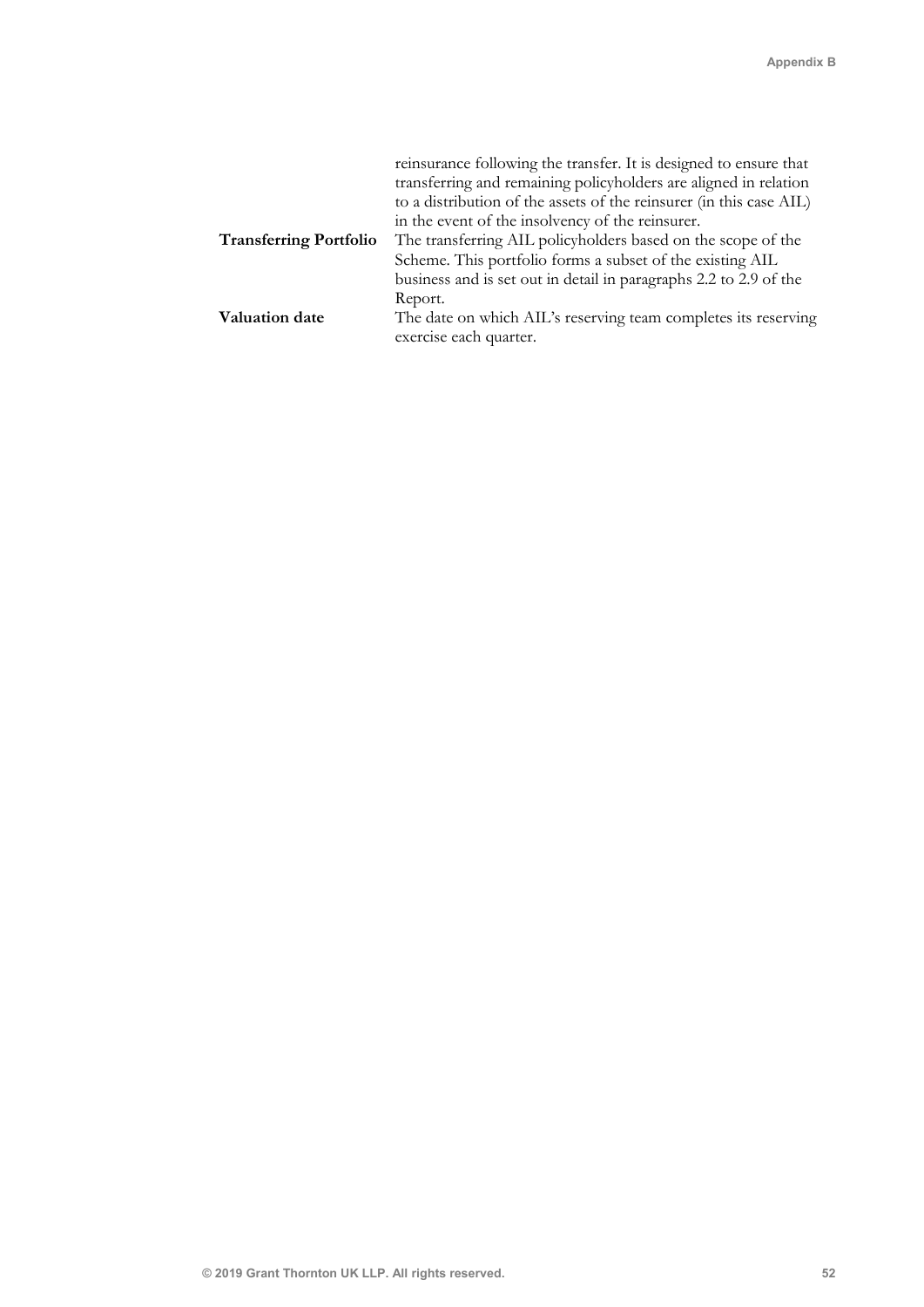# C Abbreviations

| AGH                   | Aviva Group Holdings                                 |
|-----------------------|------------------------------------------------------|
| <b>AGSIL</b>          | Aviva Group Services Ireland Limited                 |
| AII                   | Aviva International Insurance Limited                |
| AIL                   | Aviva Insurance Limited                              |
| <b>AME</b>            | Actuarial Mean Estimate                              |
| <b>AIIDAC</b>         | Aviva Insurance Ireland Designated Activity Company  |
| <b>CBI</b>            | Central Bank of Ireland                              |
| <b>CHE</b>            | Claims Handling Expense                              |
| Court                 | the Court of Session in Scotland                     |
| EEA                   | European Economic Area                               |
| <b>ENID</b>           | Events Not In Data                                   |
| EU                    | European Union                                       |
| <b>FCA</b>            | UK Financial Conduct Authority                       |
| <b>FIA</b>            | Fellow of the Institute and Faculty of Actuaries     |
| <b>FOS</b>            | Freedom of Services                                  |
| <b>FOSUK</b>          | UK Financial Ombudsman Service                       |
| <b>FRC</b>            | UK Financial Reporting Council                       |
| <b>FSA</b>            | UK Financial Services Authority                      |
| <b>FSCS</b>           | UK Financial Services Compensation Scheme            |
| <b>FSAI</b>           | Fellow of the Society of Actuaries in Ireland        |
| <b>FSMA</b>           | Financial Services and Markets Act 2000, as amended  |
| <b>FSPO</b>           | Financial Services and Pensions Ombudsman in Ireland |
| <b>GBP</b>            | British Pound                                        |
| <b>Grant Thornton</b> | Grant Thornton UK LLP                                |
| <b>GWP</b>            | <b>Gross Written Premium</b>                         |
| <b>IBNR</b>           | <b>Incurred But Not Reported</b>                     |
| <b>ICF</b>            | <b>Insurance Compensation Fund</b>                   |
| <b>IFoA</b>           | Institute and Faculty of Actuaries                   |
| LifeCo                | Aviva Ireland Life Insurance Company                 |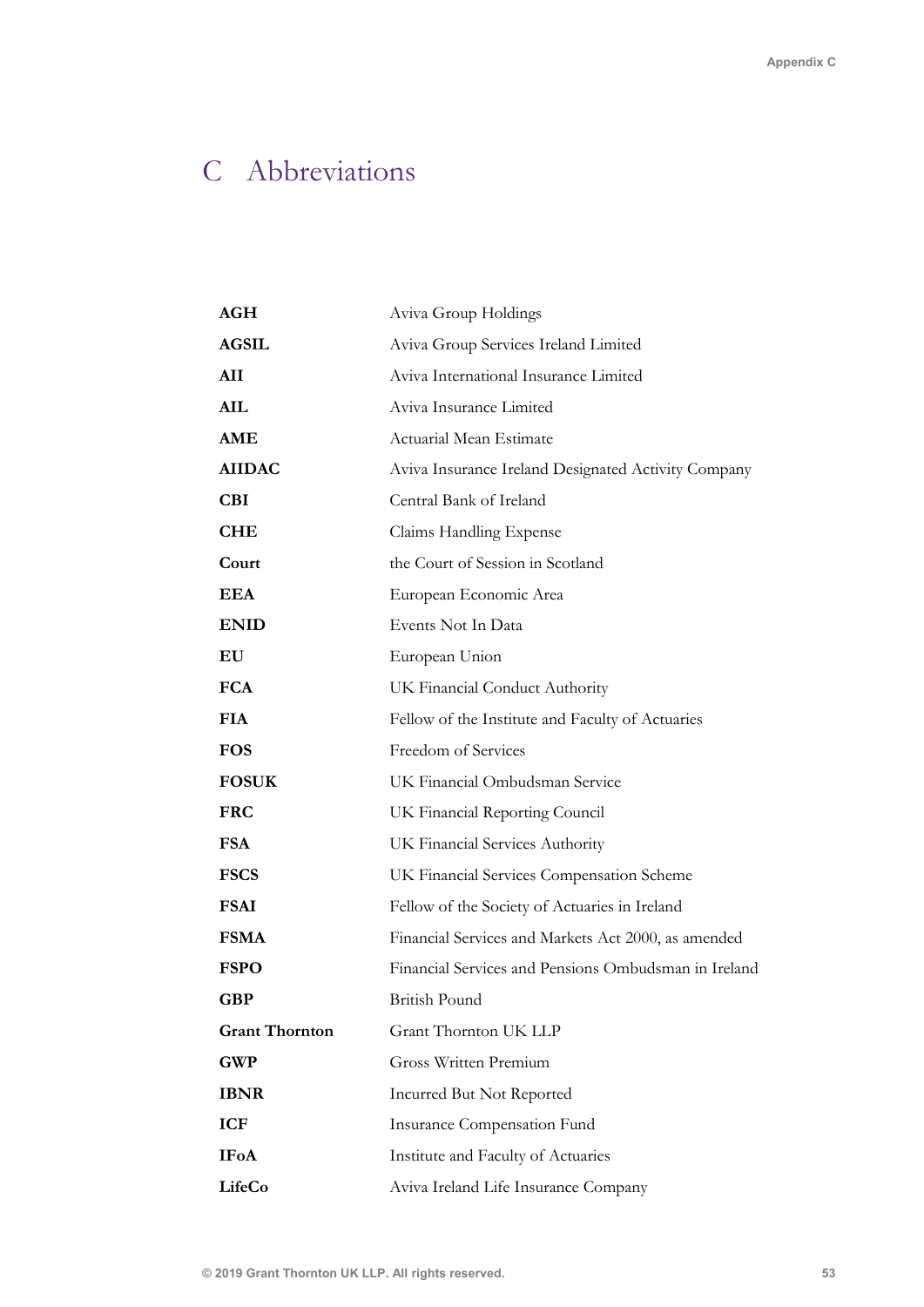| <b>MCR</b>    | Solvency II Minimum Capital Requirement                                                                                                                                                                                                                                                                                                                                                                                                                      |
|---------------|--------------------------------------------------------------------------------------------------------------------------------------------------------------------------------------------------------------------------------------------------------------------------------------------------------------------------------------------------------------------------------------------------------------------------------------------------------------|
| <b>MDI</b>    | Mobile Device Insurance                                                                                                                                                                                                                                                                                                                                                                                                                                      |
| <b>ORSA</b>   | Own Risk and Solvency Assessment                                                                                                                                                                                                                                                                                                                                                                                                                             |
| <b>PRA</b>    | UK Prudential Regulation Authority                                                                                                                                                                                                                                                                                                                                                                                                                           |
| <b>PPO</b>    | Periodic Payment Order                                                                                                                                                                                                                                                                                                                                                                                                                                       |
| <b>QC</b>     | Queen's Counsel                                                                                                                                                                                                                                                                                                                                                                                                                                              |
| <b>RPI</b>    | Retail Price Index                                                                                                                                                                                                                                                                                                                                                                                                                                           |
| <b>SCR</b>    | Solvency II Solvency Capital Requirement                                                                                                                                                                                                                                                                                                                                                                                                                     |
| <b>SUP18</b>  | Chapter 18 of the Supervision Manual from the FCA Handbook                                                                                                                                                                                                                                                                                                                                                                                                   |
| <b>TAS</b>    | Technical Actuarial Standards                                                                                                                                                                                                                                                                                                                                                                                                                                |
| the Bill      | The General Scheme of the Insurance (Amendment) Bill 2017                                                                                                                                                                                                                                                                                                                                                                                                    |
| the Provision | The Provision is a legal mechanism that is used in insurance<br>portfolio transfers involving a significant intra-group reinsurance<br>following the transfer. It is designed to ensure that transferring<br>and remaining policyholders are aligned in relation to a<br>distribution of the assets of the reinsurer (in this case AIL) in the<br>event of the insolvency of the reinsurer.<br>Insurance Business Transfer Scheme of a portfolio of policies |
| the Scheme    | from AIL to AIIDAC                                                                                                                                                                                                                                                                                                                                                                                                                                           |
| UK            | United Kingdom                                                                                                                                                                                                                                                                                                                                                                                                                                               |
| <b>UPR</b>    | <b>Unearned Premium Reserve</b>                                                                                                                                                                                                                                                                                                                                                                                                                              |
| <b>USPs</b>   | Undertaking specific parameters                                                                                                                                                                                                                                                                                                                                                                                                                              |